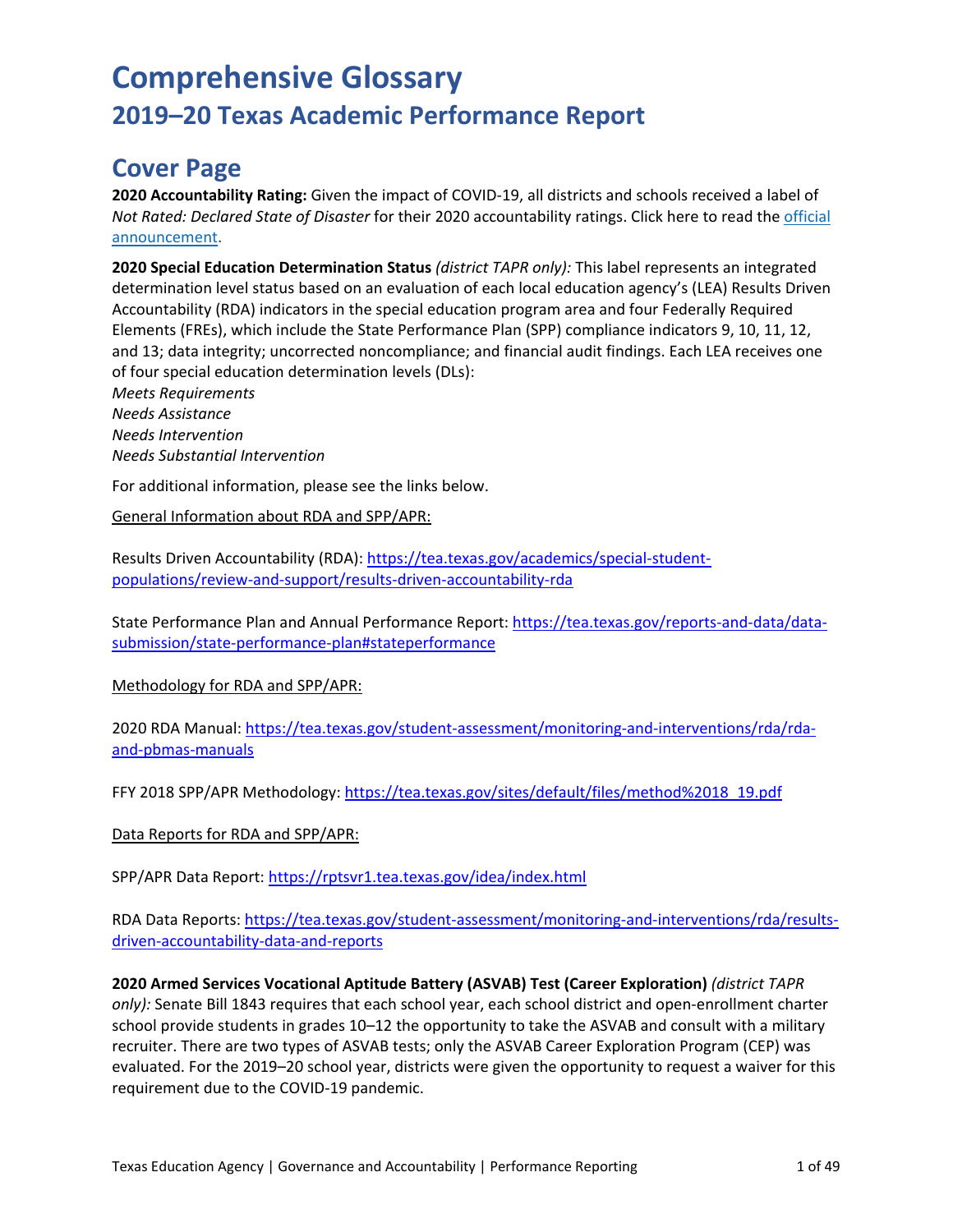## **2019–20 Texas Academic Performance Report**

*Not Given:* The district completed the reporting requirement but did not offer the ASVAB CEP.

*Alternate Test Given:* The district completed the reporting requirement and did not offer the ASVAB CEP but did offer an alternate test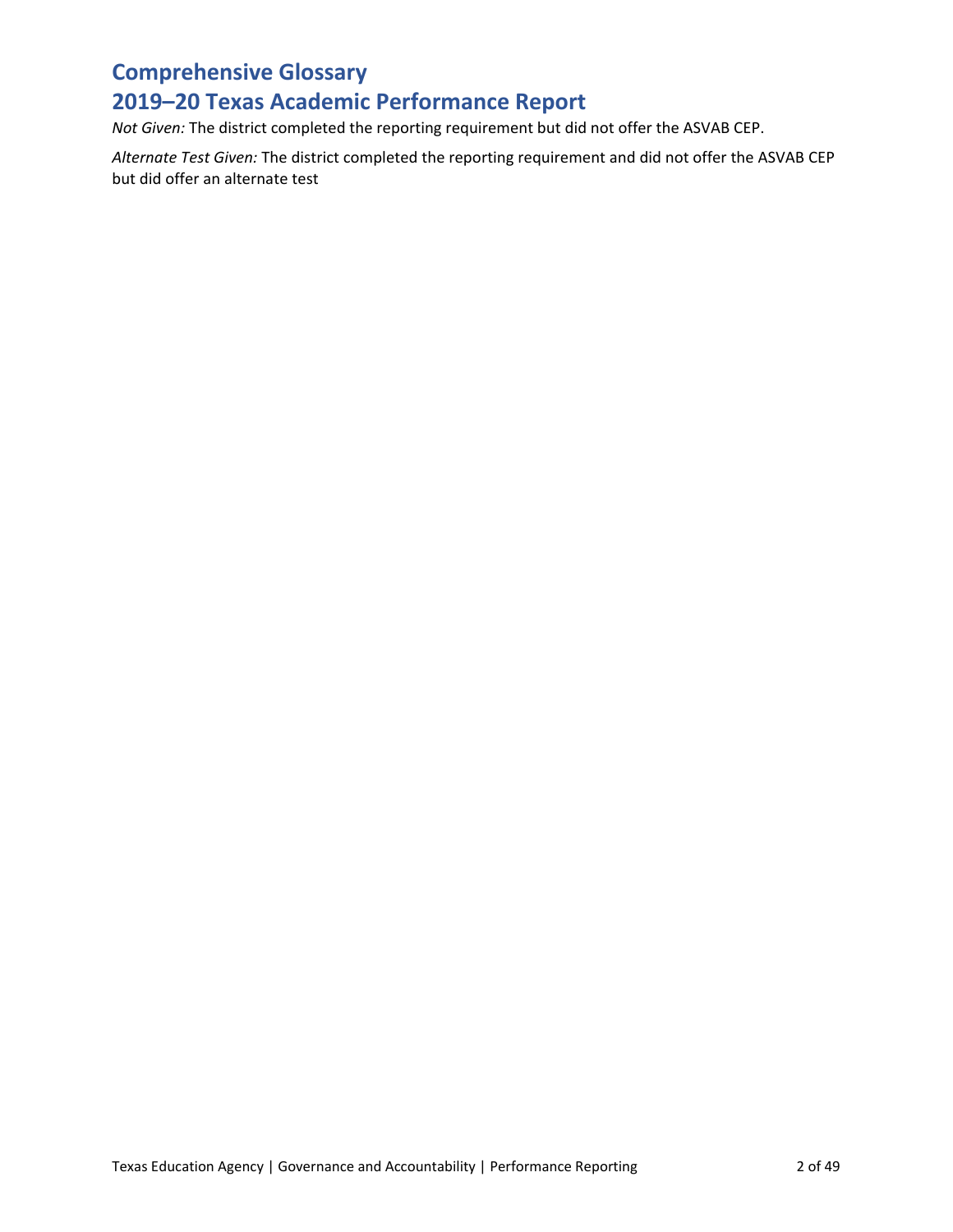## **Performance**

*Please note that due to the cancellation of spring 2020 State of Texas Assessments of Academic Readiness (STAAR) due to the COVID-19 pandemic, the Performance section of this year's report is not updated.*

**STAAR:** A comprehensive testing program for public school students in grades 3–8 or high school courses with end-of-course (EOC) assessments. The STAAR program is designed to measure to what extent a student has learned, understood, and is able to apply the concepts and skills expected at each grade level or after completing each course for which an EOC assessment exists. Each STAAR assessment is linked directly to the Texas Essential Knowledge and Skills (TEKS). The TEKS are the state-mandated content standards that describe what a student should know and be able to do upon completion of a course. For more information on the TEKS, see the *Texas Essential Knowledge and Skills* website at [http://tea.texas.gov/curriculum/teks/.](http://tea.texas.gov/curriculum/teks/)

### **Other Important Information:**

- *Substitute Assessments.* Certain, specific assessments that students may take in place of an EOC assessment. For more information, see the Texas Administrative Code, §101.4002, at [http://ritter.tea.state.tx.us/rules/tac/chapter101/ch101dd.html.](http://ritter.tea.state.tx.us/rules/tac/chapter101/ch101dd.html)
- *Special Education.* STAAR (with and without accommodations) and STAAR Alternate 2 results are included.
- *Spanish STAAR.* All STAAR assessments in grades 3, 4, and 5 are available in both English and Spanish. The TAPR performance includes performance on the Spanish STAAR.
- *Rounding of STAAR results.* STAAR performance shown on the TAPR is rounded to whole numbers. For example, 49.877% is rounded to 50%; 49.4999% is rounded to 49%; and 59.5% is rounded to 60%.

*Masking.* STAAR performance rates are masked when necessary to comply with FERPA. For more information, see the Explanation of Masking at [https://rptsvr1.tea.texas.gov/perfreport/](https://rptsvr1.tea.texas.gov/perfreport/tapr/2020/masking.html)tapr/2020/masking.html.

### **STAAR Performance**

The STAAR Performance section of the TAPR displays performance results by grade, subject and performance level for students in the accountability subset, which are students enrolled in the same district/campus on both the snapshot date (TSDS PEIMS October snapshot) and the testing date. The STAAR Performance–All Students section of the TAPR displays STAAR performance by grade, subject, and performance level and includes all students tested, regardless of whether they were in the accountability subset.

*STAAR:*

Grade 3 – reading and mathematics

Grade 4 – reading, mathematics, and writing

Grade 5 – reading (first and second administration cumulative), mathematics (first and second administration cumulative), and science

Grade 6 – reading and mathematics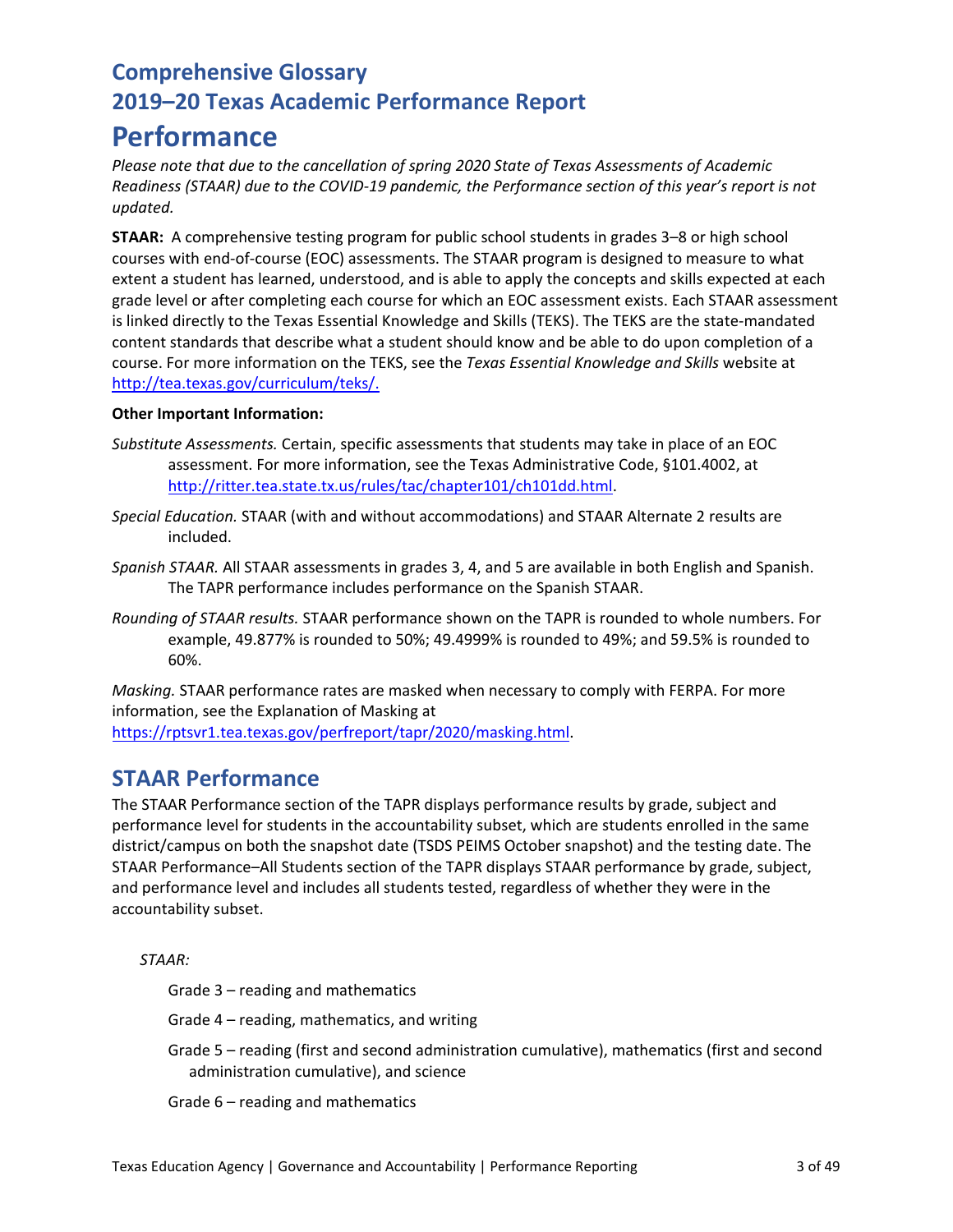Grade 7 – reading, mathematics, and writing

Grade 8 – reading (first and second administration cumulative), mathematics (first and second administration cumulative), science, and social studies

*End-of-Course (EOC):*

English I

English II

Algebra I

Biology

U.S. History

- *STAAR Percentage at Approaches Grade Level or Above.* The percentage of assessments that met or exceeded the Approaches Grade Level standard.
- *STAAR Percentage at Meets Grade Level or Above.* The percentage of assessments that met or exceeded the Meets Grade Level standard.
- *STAAR Percentage at Masters Grade Level.* The percentage of assessments that met the Masters Grade Level standard.
- *STAAR Performance Rate by Enrolled Grade at Meets Grade Level or Above on Both Reading and Mathematics.* The percentage of students who took both the reading and mathematics STAAR and met or exceeded the Meets Grade Level standard on both assessments (excluding EOC assessments).
- *STAAR Performance Rate by Enrolled Grade at Meets Grade Level or Above on Both Reading and Mathematics Including EOC.* The percentage of students who took both the reading and mathematics STAAR or EOC and met or exceeded the Meets Grade Level standard on both assessments.
- *STAAR Performance Rate by Enrolled Grade at Meets Grade Level or Above on Reading Including EOC.*  The percentage of students who took the reading STAAR or the English I or II EOC and met or exceeded the Meets Grade Level standard.

*STAAR Performance Rate by Enrolled Grade at Meets Grade Level or Above on Mathematics Including EOC.* The percentage of students who took the mathematics STAAR or the Algebra I EOC and met or exceeded the Meets Grade Level standard.

### **Progress (Academic Growth and STAAR Progress Measure)**

- *School Progress Domain—Academic Growth Score.* Growth score awarded in School Progress, Part A: Academic Growth for improving performance year over year as measured by STAAR progress measures and performance levels on STAAR.
- *STAAR Progress Measure Percent at Expected or Accelerated Growth.* The percentage of assessments that met or exceeded the STAAR progress measure expectations. See Chapter 3 of the *[2019](https://tea.texas.gov/2019accountabilitymanual.aspx)  [Accountability Manual](https://tea.texas.gov/2019accountabilitymanual.aspx)* for more information.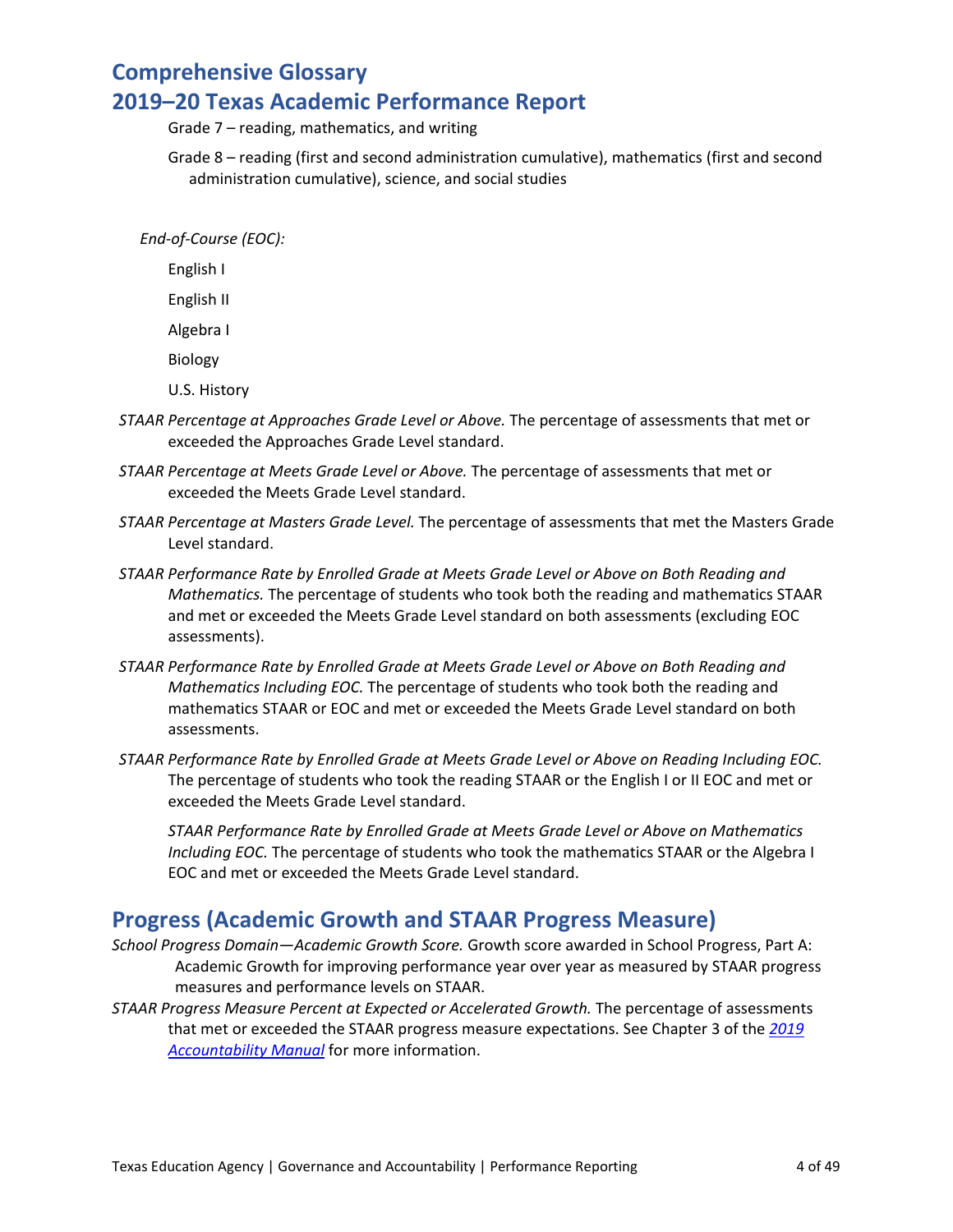- *STAAR Progress Measure Percent at Accelerated Growth.* The percentage of assessments that exceeded the STAAR progress measure expectations. See Chapter 3 of the *[2019 Accountability Manual](https://tea.texas.gov/2019accountabilitymanual.aspx)* for more information.
- Percent of Students Maintaining or Improving Compared to Prior Year Performance Level. The percentage of students that maintained or improved their STAAR performance levels this year in comparison with last year. Students are included in the performance level achieved in the prior year.

### **Prior Year and SSI**

**Progress of Prior-Year Non-Proficient Students:** The percentage of students in grades 4–8 who did not reach the satisfactory standard on STAAR (including STAAR Alternate 2) in the prior year but passed the corresponding assessment in the current year. For 2018–19, rates for ELA/reading and mathematics are calculated as follows:

### **number of matched grades 4–8 students who did not reach the satisfactory standard in 2018 but passed in 2019**

### **number of matched grades 4–8 students who did not reach the satisfactory standard in 2018**

For 2018–19, students in grades 4–8 included in these measures are those who

- took the spring 2018–19 STAAR (with or without accommodations) or STAAR Alternate 2 in ELA/reading and/or mathematics. This indicator does not include grade 3 assessment takers because that is the first STAAR assessment;
- are part of the 2018–19 accountability subset;
- can be matched to the spring 2017–18 STAAR administration—anywhere in the state—to find their prior year score for ELA/reading and/or mathematics; and
- did not reach the satisfactory standard on the 2017–18 STAAR administration of ELA/reading and/or mathematics.

### **Bilingual Education/ESL**

**Bilingual Education (BE):** Dual-language program that enables English learners to become competent in listening, speaking, reading, and writing in English through the development of literacy and academic skills in both the primary language and English. This category includes the following:

- *BE-Trans Early Exit.* Bilingual program model that serves students of limited English proficiency. The transitional bilingual/early exit model transfers a student to English-only instruction between two and five years after the student enrolls in school.
- *BE-Trans Late Exit.* Bilingual program model that serves students of limited English proficiency. The transitional bilingual/late exit model transfers a student to English-only instruction between six and seven years after the student enrolls in school.
- *BE-Dual Two-Way.* Biliteracy program model designed to develop fluency and literacy in English and another language. The dual language immersion/two-way model integrates students of limited English proficiency with students proficient in English and transfers a student of limited English proficiency to English-only instruction between six and seven years after the student enrolls in school.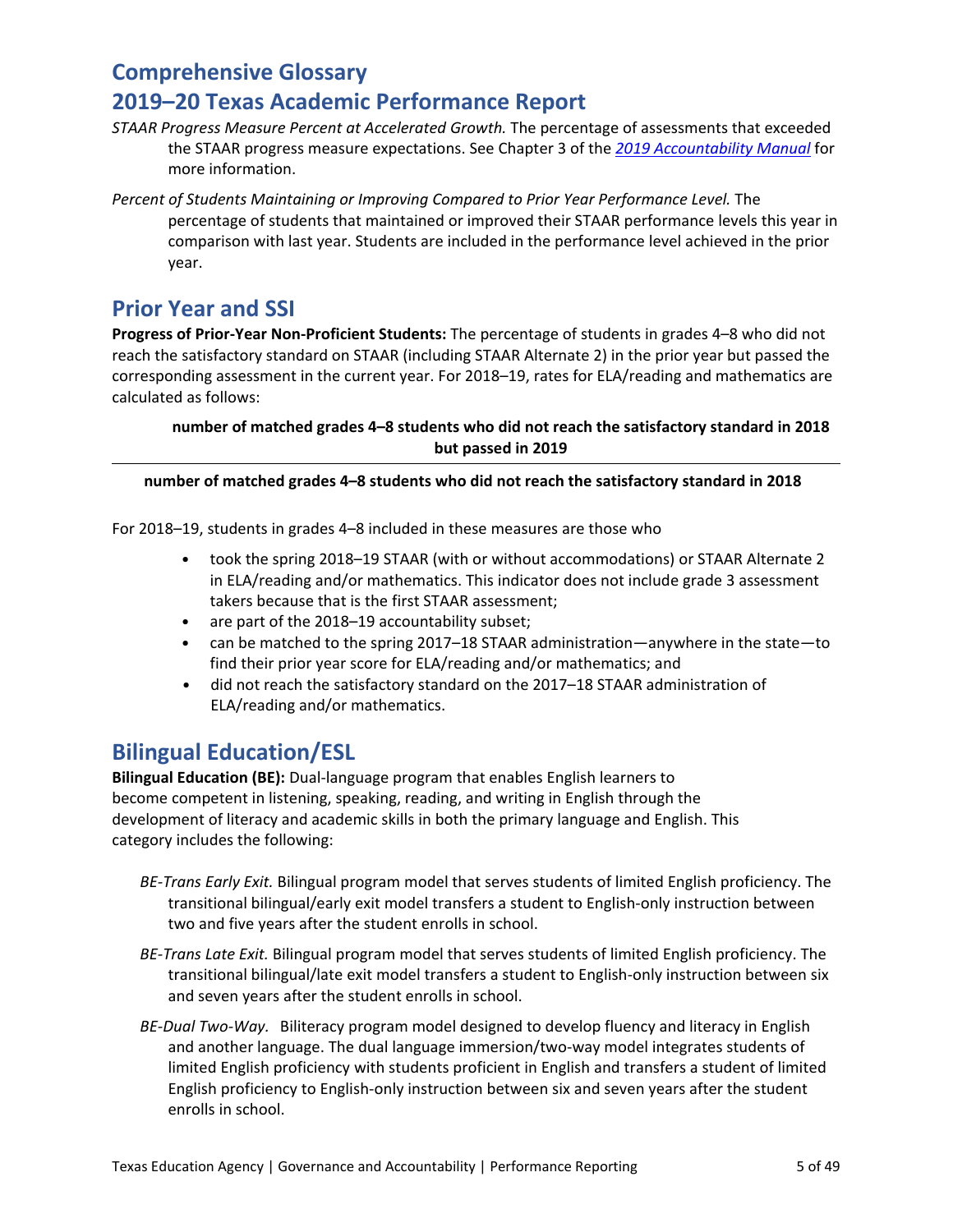*BE-Dual One-Way.* Biliteracy program model designed to develop fluency and literacy in English. The dual language immersion/one-way model serves only students of limited English proficiency and transfers a student to English-only instruction between six and seven years after the student enrolls in school.

**English as a Second Language (ESL)**: An intensive program designed to develop proficiency in listening, speaking, reading, and writing in the English language. This category includes the following:

- *ESL Content.* An English program that serves students of limited English proficiency. The English as a second language/content-based model provides a full-time teacher that gives supplementary instruction for all content areas.
- *ESL Pull-Out.* An English program that serves students of limited English proficiency. The English as a second language/pull-out model provides a part-time teacher to give instruction in English language arts only. A student in an ESL Pull-Out program remains in mainstream instructional arrangements for all other content areas.

**Limited English Proficient (LEP)**: The count and percentage of students whose primary language is other than English and who are in the process of acquiring English. The terms "English language learner," "English learner," and "Limited English Proficient" (LEP) are used interchangeably. This category includes:

- *LEP No Services.* A student identified as limited English proficient who does not receive any bilingual education or English as a second language services.
- *LEP with Services.* A student identified as limited English proficient who receives bilingual education services or English as a second language services.

**School Progress Domain—Academic Growth Score**: Points earned for results that either maintained performance or earned *Expected/Accelerated* on the STAAR progress measure. Only includes assessments eligible for a STAAR progress measure.

**STAAR Progress Measure Percent at Expected or Accelerated Growth:** The percentage of assessments that met or exceeded the STAAR progress measure expectations. See Chapter 3 of the *[2019](https://tea.texas.gov/Student_Testing_and_Accountability/Accountability/State_Accountability/Performance_Reporting/2019_Accountability_Manual)  [Accountability Manual](https://tea.texas.gov/Student_Testing_and_Accountability/Accountability/State_Accountability/Performance_Reporting/2019_Accountability_Manual)* for more information.

**Progress of Prior-Year Non-Proficient Students:** The percentage of students in grades 4–8 who did not reach the satisfactory standard on STAAR (including STAAR Alternate 2) in the prior year but passed the corresponding assessment in the current year. For 2018–19, rates for ELA/reading and mathematics are calculated as follows:

### **number of matched grades 4–8 students who did not reach the satisfactory standard in 2018 but passed in 2019**

**number of matched grades 4–8 students who did not reach the satisfactory standard in 2018**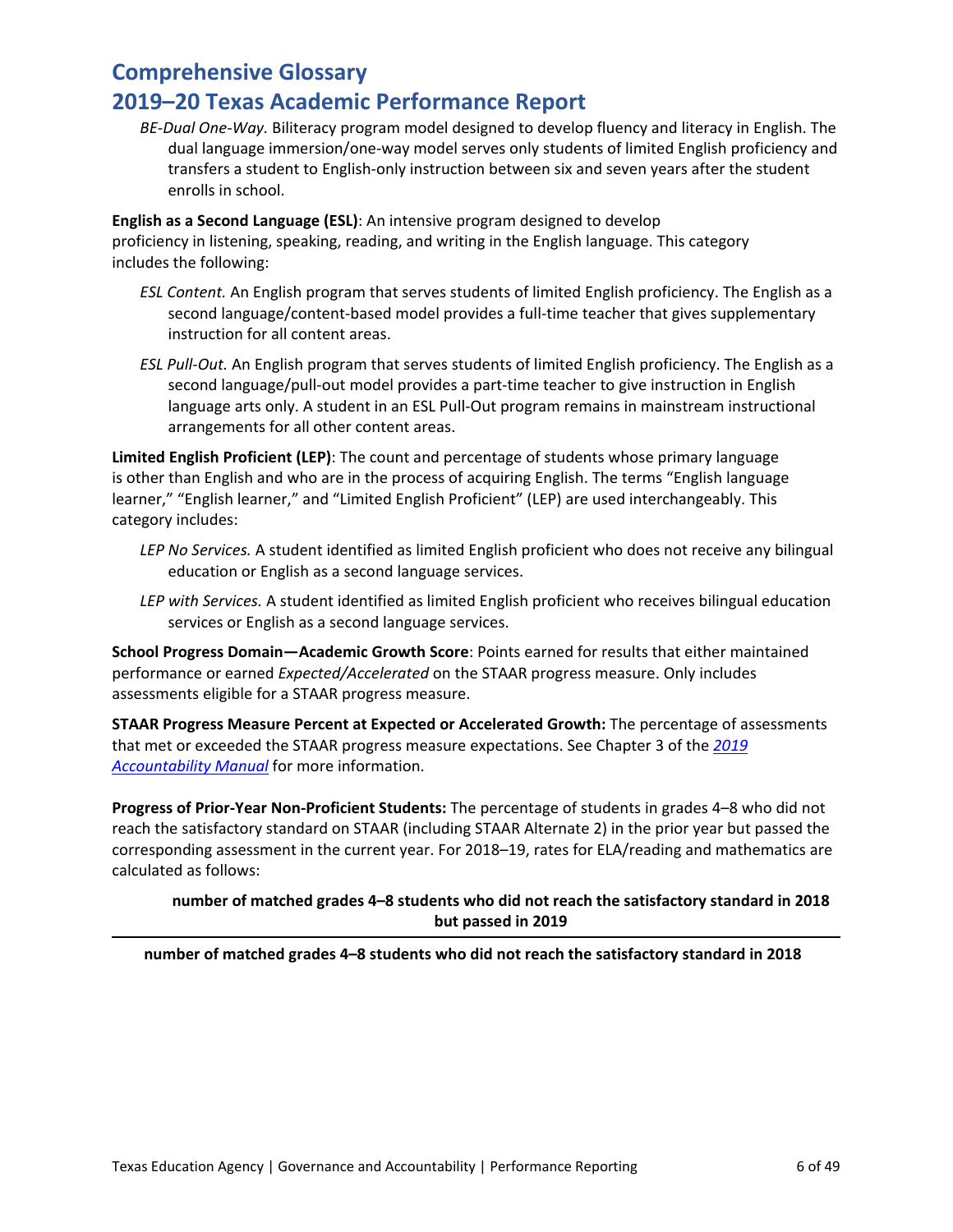### **Participation**

*Please note that due to the cancellation of spring 2020 State of Texas Assessments of Academic Readiness (STAAR) due to the COVID-19 pandemic, the Participation section of this year's report is not updated.*

### **STAAR Participation**

The percentage of students who were administered a STAAR assessment, STAAR Alternate 2, Texas English Language Proficiency Assessment System (TELPAS), and/or TELPAS Alternate. The details on the participation categories are as follows:

- *Assessment Participant:* 1) number of answer documents with a score code of S, 2) number of STAAR Alternate 2 testers with a score code of N, 3) number of substitute assessments, 4) number of A or O reading answer documents with a scored TELPAS or TELPAS Alternate assessment, and 5) number of A or O mathematics answer documents with a scored TELPAS or TELPAS alternate assessment for year 1–5 asylee/refugees and students with interrupted formal education (SIFEs)
	- *Included in Accountability:* scored answer documents used in determining the district or campus accountability rating, including substitute assessments with a score code of O
	- *Not included in Accountability:* answer documents counted as participants but not used in determining the district or campus accountability rating
		- ♦ *Mobile:* answer documents were excluded because the students enrolled in the district or campus after the fall TSDS PEIMS submission dates (October 26, 2018, or October 27, 2017, for summer 2018 EOCs)
		- ♦ *Other Exclusions.* The following answer documents were excluded from the rating determination:
			- Answer documents for students who were tested only on the TELPAS/TELPAS Alternate or TELPAS/TELPAS Alternate plus STAAR assessments with score codes of A or O.
			- Answer documents of students who are either an English learner who has been in school in the U.S. for one year or an unschooled asylee, unschooled refugee, or SIFE student who has been in school in the U.S. for less than six years.
			- Answer documents of STAAR Alternate 2 testers with a score code of N.

*Not Tested:* answer documents with score codes A or O

- *Absent:* answer documents with score code A
- *Other:* answer documents with score code O, except for substitute assessments.

The denominator for participation is the sum of these five categories: Included in Accountability, Mobile, Other Exclusions, and Not Tested (Absent and Other). *STAAR Participation Rate* is rounded to a whole number. For example, 94.49% is rounded to 94%. Small values may show as zero: 0.4% is rounded to 0%, and 0.6% is rounded to 1%. *(Data source: STAAR and TELPAS File)*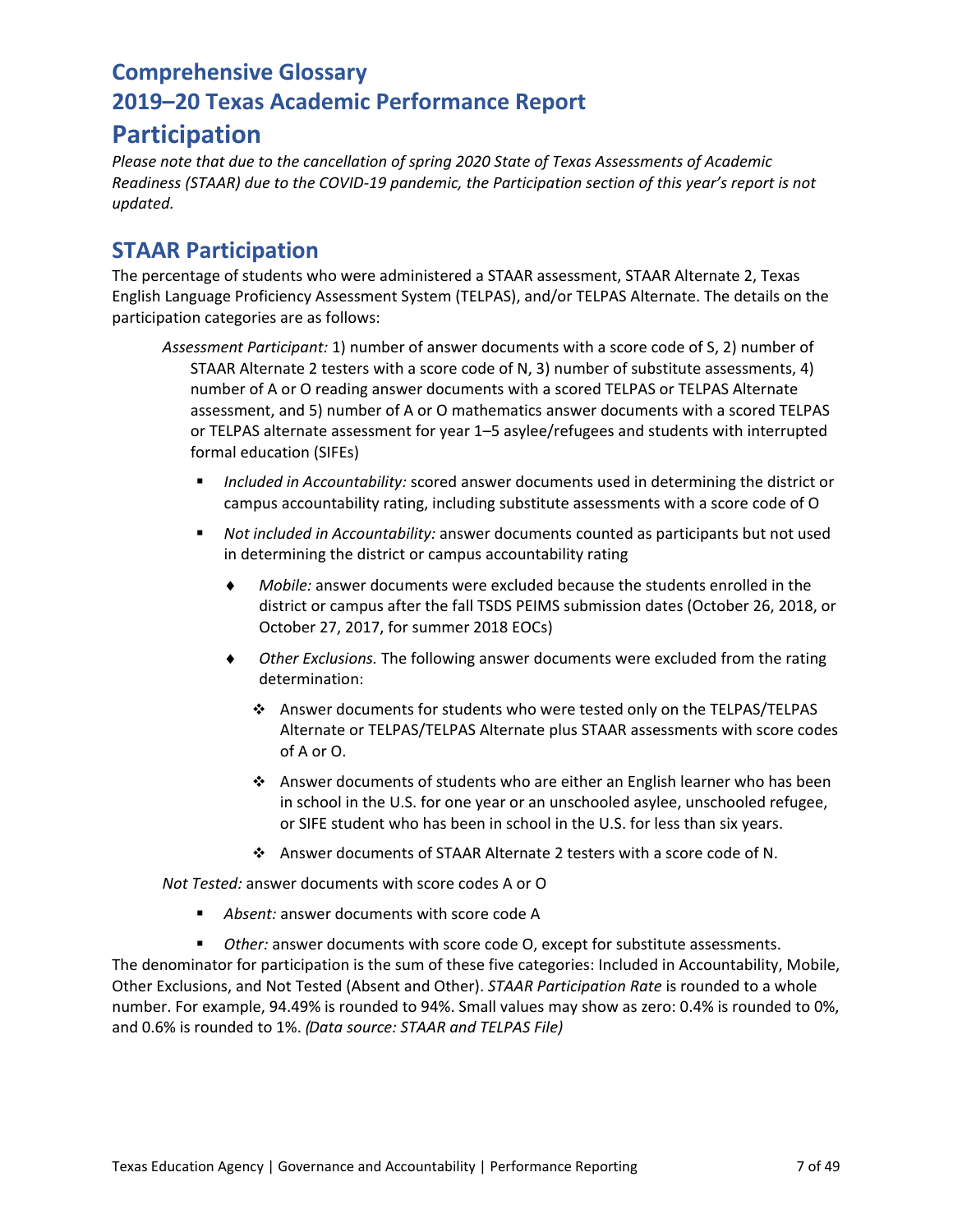## **Comprehensive Glossary 2019–20 Texas Academic Performance Report Attendance and Graduation**

### **Attendance, Graduation, and Dropout Rates**

**Attendance Rate:** The percentage of days that students were present in 2018–19 based on student attendance for the entire school year. Only students in grades 1–12 are included in the calculation. Attendance is calculated as follows:

### **total number of days that students in grades 1–12 were present in 2018–19**

### **total number of days that students in grades 1–12 were in membership in 2018–19**

### *(Data source: TSDS PEIMS 42400)*

**Annual Dropout Rate:** The percentage of students who drop out of school during a school year. Annual dropout rates are shown for districts and campuses that serve grades 7–8 and/or 9–12. State law prohibits including a student who meets any of the following criteria from campus and district annual dropout rate calculations:

- Is ordered by a court to attend a high school equivalency certificate program but has not earned a high school equivalency certificate
- Was previously reported to the state as a dropout
- Was in attendance but not in membership for purposes of average daily attendance (i.e., students for whom school districts are not receiving state Foundation School Program [FSP] funds)
- Was initially enrolled in a school in the United States in any grade 7 through 12 as an unschooled refugee or asylee as defined b[y TEC §39.027\(a-1\)](http://www.statutes.legis.state.tx.us/Docs/ED/htm/ED.39.htm#39.027)
- Attends a district exclusively as a function of having been detained at a county detention facility and is not otherwise a student of the district in which the facility is located or is being provided services by an open-enrollment charter school exclusively as the result of having been detained at the facility
- Is incarcerated in a state jail or federal penitentiary as an adult or as a person certified to stand trial as an adult
- Is a student in a Texas Juvenile Justice Department facility or residential treatment facility served by a Texas public school district
- Is at least 18 years of age as of September 1 and has satisfied the credit requirements for high school graduation; has not completed his or her individualized education program (IEP); and is enrolled and receiving IEP services

*Annual Dropout Rate (Gr 7–8).* This includes only grades 7 and 8. It is calculated as follows:

#### **number of dropouts in grades 7 and 8 during the 2018–19 school year**

**number of students in grades 7 and 8 in attendance at any time during the 2018–19 school year**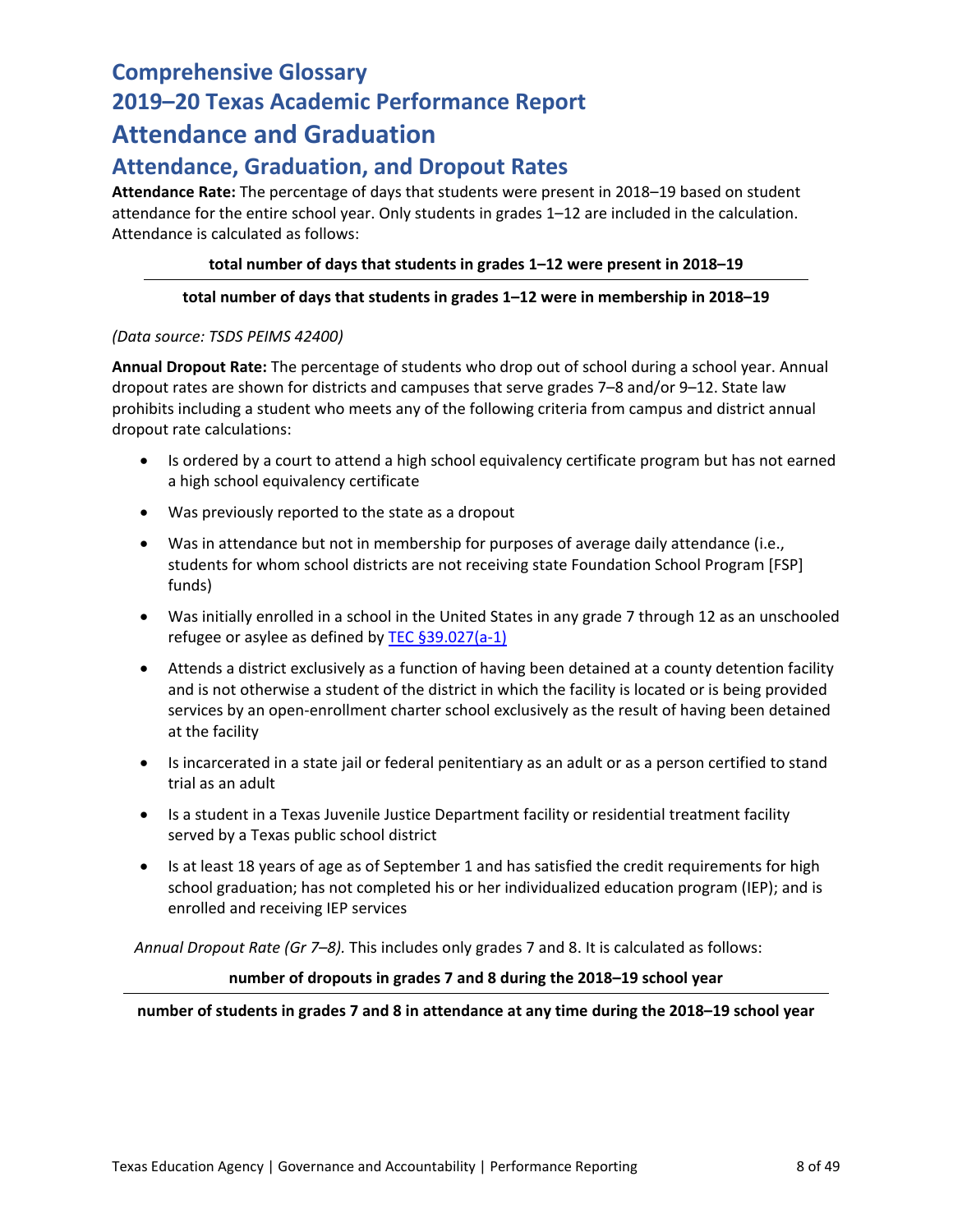*Annual Dropout Rate (Gr 9–12).* This includes grades 9 through 12. It is calculated as follows:

### **number of dropouts in grades 9–12 during the 2018–19 school year**

### **number of students in grades 9–12 in attendance at any time during the 2018–19 school year**

Both annual dropout rates appear on campus, district, region, and state TAPRs. The state and region annual dropout rates that are reported on district and campus TAPRs, however, are calculated without the exclusions required for campus and district calculations.

Note that with all annual dropout rate calculations, a cumulative count of students is used in the denominator. This method for calculating the dropout rate neutralizes the effect of mobility by including in the denominator every student ever reported in attendance at the district or campus throughout the school year, regardless of length of enrollment. For a more complete description of dropout rates and exclusions, see the *[Secondary School Completion and Dropouts in Texas Public Schools, 2018–19](https://tea.texas.gov/sites/default/files/dropcomp_2018-19.pdf)* reports, available on the TEA website at [http://tea.texas.gov/acctres/dropcomp\\_index.html.](http://www.tea.state.tx.us/acctres/dropcomp_index.html)

For detailed information on data sources, see Appendix H in the *[2019 Accountability Manual](https://tea.texas.gov/2019accountabilitymanual.aspx) (Data source: TSDS PEIMS 40203, 40110, 42400, and 42500)*

**Longitudinal Rates:** The status of a group (cohort) of students after four years in high school (*4-Year Longitudinal Rate*), after five years in high school (*5-Year Extended Longitudinal Rate*), or after six years in high school (*6-Year Extended Longitudinal Rate*)*.*

For the *4-Year Longitudinal Rate,* the cohort consists of students who first attended ninth grade in 2015–16. They are followed through their expected graduation with the Class of 2019.

For the *5-Year Extended Longitudinal Rate,* the cohort consists of students who first attended ninth grade in 2014–15. They are followed for five years and included if they graduated within a year after their expected graduation with the Class of 2018.

For the *6-Year Extended Longitudinal Rate,* the cohort consists of students who first attended ninth grade in 2013–14. They are followed for six years and included if they graduated within two years after their expected graduation with the Class of 2017.

### *Additional Information on Cohorts:*

- A student transfers into a campus, district, or state cohort when he or she moves into the cohort from another high school in Texas, from another district in Texas, or from out of state.
- A student transfers out of a campus or district cohort when he or she moves to another public high school in Texas or moves to another district in Texas. Note that these students are transferred into the cohort of the high school or district to which they moved. There are also students who move out of state or out of the country and students who transfer to private schools or who are home-schooled. These types of transfer students cannot be tracked and are not included in longitudinal rate calculations.
- A student does not change cohorts if he or she repeats or skips a grade. A student who begins with the 2015–16 ninth-grade cohort remains with that cohort. A student who started the ninth grade in 2015–16 but takes 5 years to graduate (i.e., graduates in May 2020) is still part of the 2019 cohort; he or she is not switched to the 2020 cohort. This student would be considered a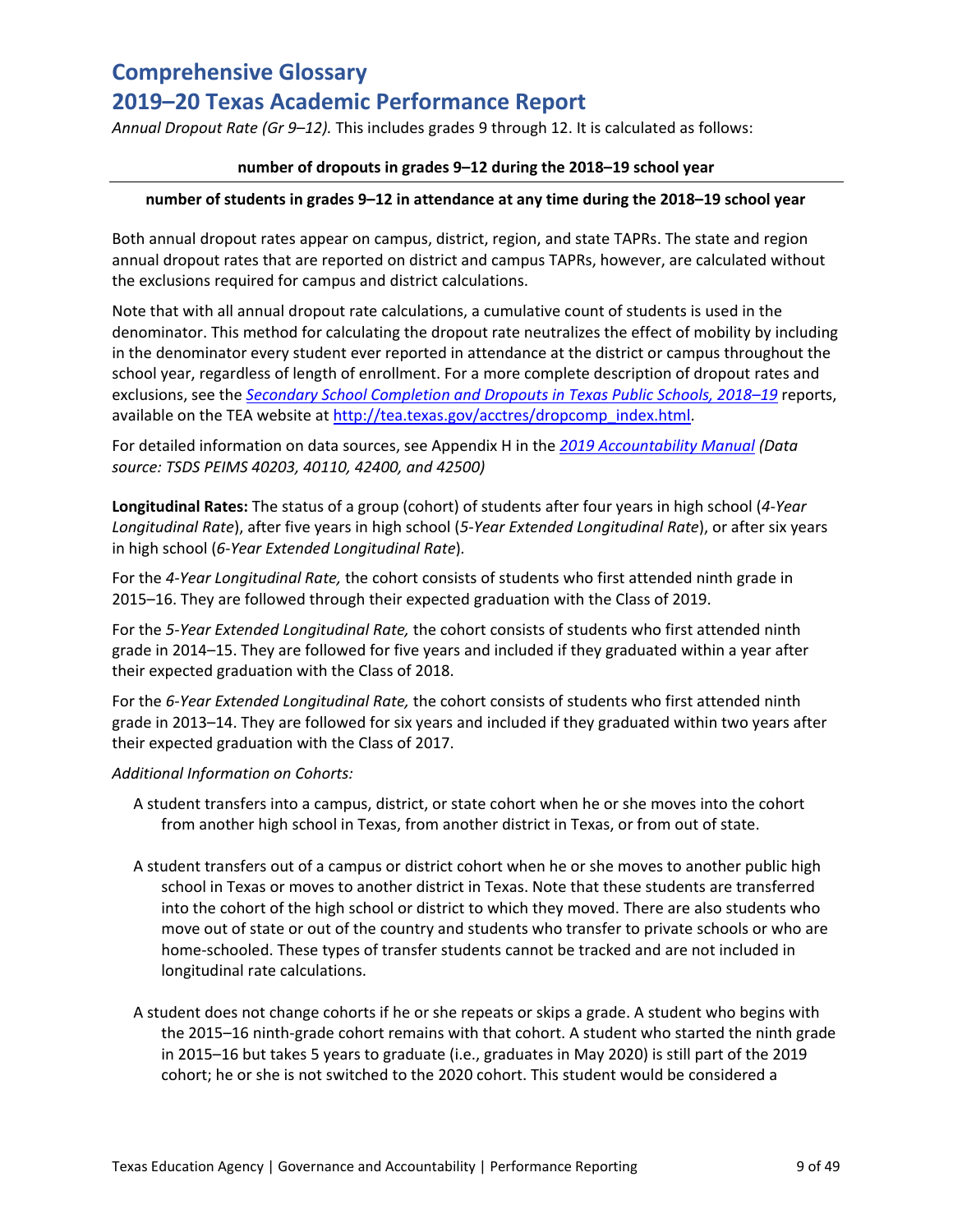### **2019–20 Texas Academic Performance Report**

continuing student and counted as part of the Continued HS number for the Class of 2019. This is also true for the five-year and six-year extended longitudinal cohorts.

There are four student outcomes used in computing each longitudinal rate:

#### *4-Year Longitudinal Rate*

(1) *Graduated:* The percentage who received their high school diploma in four years or fewer by August 31, 2019 for the 2019 cohort.

### **number of students from the cohort who received a high school diploma by**

### **August 31, 2019**

#### **number of students in the 2019 cohort\***

(2) *Received TxCHSE:* For the 2019 cohort, the percentage who received a Texas high school equivalency certificate by August 31, 2019. It is calculated as follows:

### **number of students from the cohort who received a TxCHSE by August 31, 2019**

### **number of students in the 2019 cohort\***

(3) *Continued High School:* The percentage of the 2019 cohort still enrolled as students in the fall of the 2019–20 school year. It is calculated as follows:

#### **number of students from the cohort who were enrolled in the fall of the 2019–20 school year**

### **number of students in the 2019 cohort\***

(4) *Dropped Out:* The percentage of the 2019 cohort who dropped out and did not return by the fall of the 2019–20 school year. It is calculated as follows:

## **number of students from the cohort who dropped out before fall of the 2019–20 school**

**year**

### **number of students in the 2019 cohort\***

(5) *Graduates & TxCHSE:* The percentage of graduates and TxCHSE recipients in the 2019 cohort. It is calculated as follows:

### **number of students from the 2019 cohort who received a high school diploma by August 31, 2019 plus number of students from the cohort who received a TxCHSE by August 31, 2019**

### **number of students in the 2019 cohort\***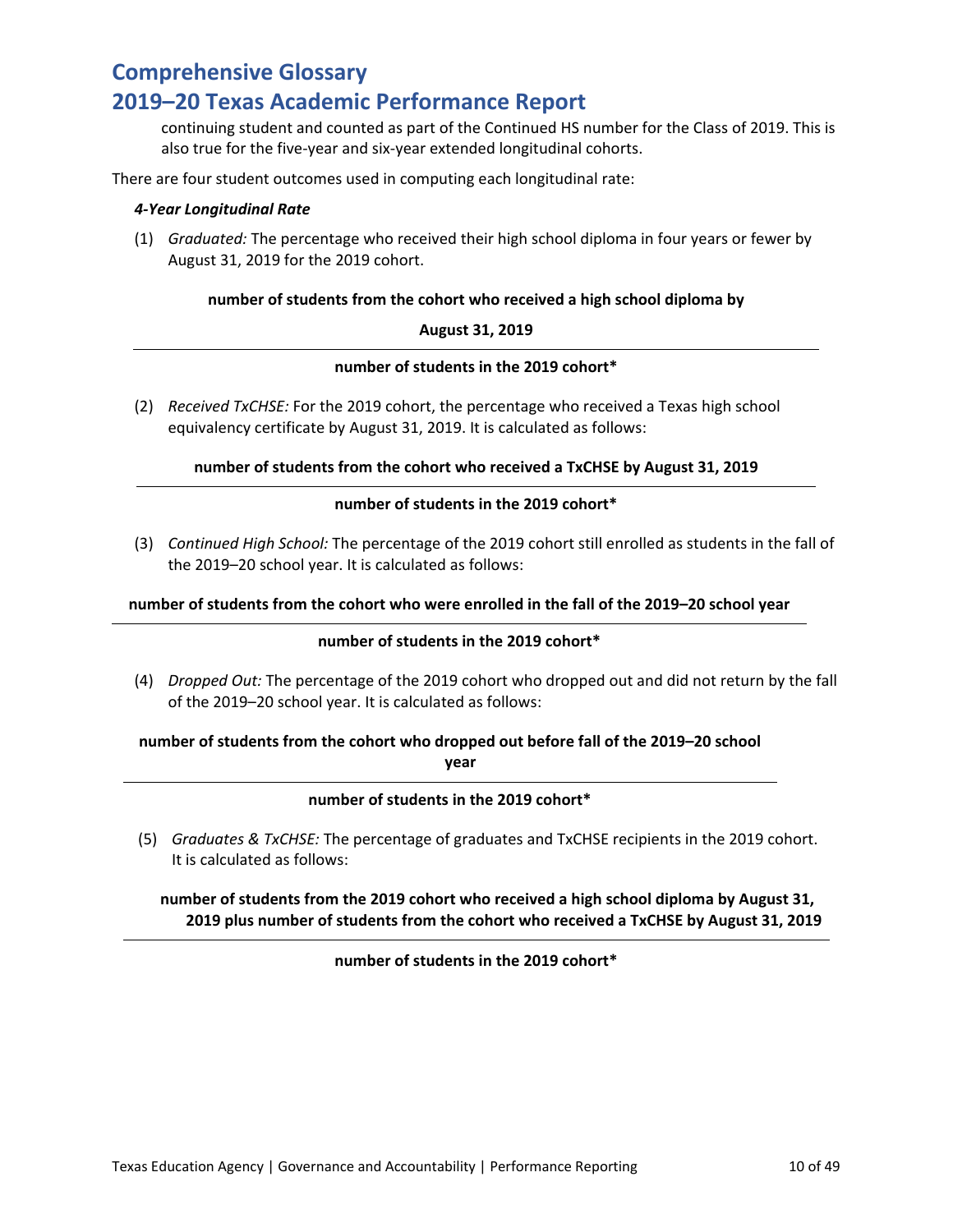### **2019–20 Texas Academic Performance Report**

(6) *Graduates, TxCHSE & Continuers:* The percentage of graduates, TxCHSE recipients, and continuers in the 2019 cohort. It is calculated as follows:

### **number of students from the cohort who received a high school diploma by August 31, 2019 plus number of students from the cohort who received a TxCHSE by August 31, 2019 plus number of students from the cohort who were enrolled in the fall of the 2019–20 school year**

### **number of students in the 2019 cohort\***

#### *5-Year Extended Longitudinal Rate*

(1) *Graduated:* The percentage who received their high school diploma by August 31, 2019, for the 2018 cohort. It is calculated as follows:

### **number of students from the cohort who received a high school diploma by August 31, 2019**

### **number of students in the 2018 cohort\***

(2) *Received TxCHSE:* For the 2018 cohort, the percentage who received a TxCHSE certificate by August 31, 2019. It is calculated as follows:

### **number of students from the cohort who received a TxCHSE by August 31, 2019**

#### **number of students in the 2018 cohort\***

(3) *Continued High School:* The percentage of the 2018 cohort still enrolled as students in the fall of the 2019–20 school year. It is calculated as follows:

#### **number of students from the cohort who were enrolled in the fall of the 2019–20 school year**

#### **number of students in the 2018 cohort\***

(4) *Dropped Out:* The percentage of the 2018 cohort who dropped out and did not return by the fall of the 2019–20 school year. It is calculated as follows:

### **number of students from the cohort who dropped out before fall of the 2019–20 school year**

### **number of students in the 2018 cohort\***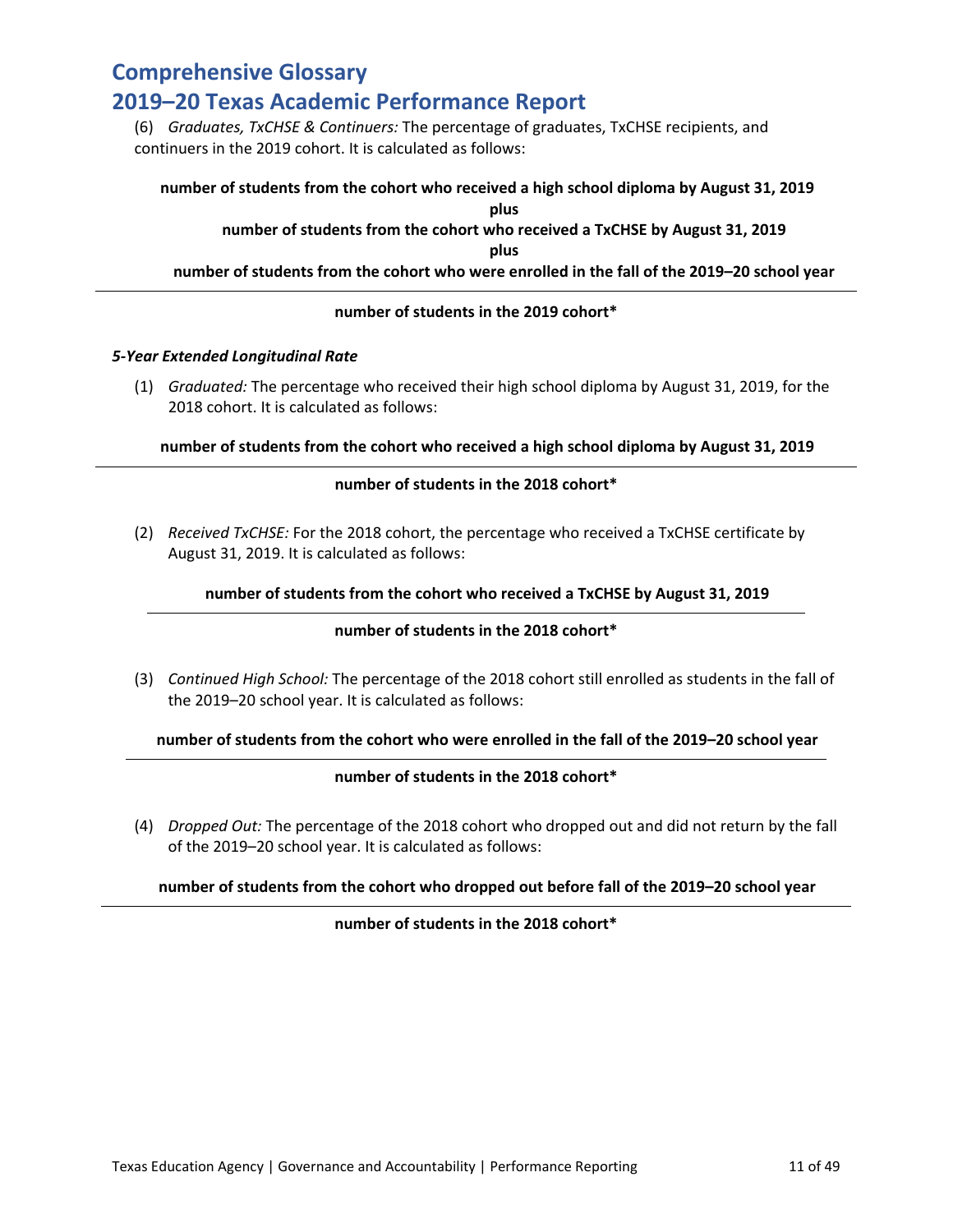(5) *Graduates & TxCHSE:* The percentage of graduates and TxCHSE recipients in the 2018 cohort. It is calculated as follows:

#### **number of students from the cohort who received a high school diploma by August 31, 2019 plus**

### **number of students from the cohort who received a TxCHSE by August 31, 2019**

### **number of students in the 2018 cohort\***

(6) *Graduates, TxCHSE & Continuers:* The percentage of graduates, TxCHSE recipients, and continuers in the 2018 cohort. It is calculated as follows:

**number of students from the cohort who received a high school diploma by August 31, 2019 plus**

> **number of students from the cohort who received a TxCHSE by August 31, 2019 plus**

**number of students from the cohort who were enrolled in the fall of the 2019–20 school year**

### **number of students in the 2018 cohort\***

#### *6-year Extended Longitudinal Rate*

(1) *Graduated:* The percentage who received their high school diploma by August 31, 2019, for the 2017 cohort. It is calculated as follows:

#### **number of students from the cohort who received a high school diploma by August 31, 2019**

### **number of students in the 2017 cohort\***

(2) *Received TxCHSE:* For the 2017 cohort, the percentage who received a TxCHSE certificate by August 31, 2019. It is calculated as follows:

#### **number of students from the cohort who received a TxCHSE by August 31, 2019**

### **number of students in the 2017 cohort\***

(3) *Continued High School:* The percentage of the 2017 cohort still enrolled as students in the fall of the 2019–20 school year. It is calculated as follows:

#### **number of students from the cohort who were enrolled in the fall of the 2019–20 school year**

### **number of students in the 2017 cohort\***

(4) *Dropped Out:* The percentage of the 2017 cohort who dropped out and did not return by the fall of the 2019–20 school year. It is calculated as follows:

### **number of students from the cohort who dropped out before fall of the 2019–20 school year**

### **number of students in the 2017 cohort\***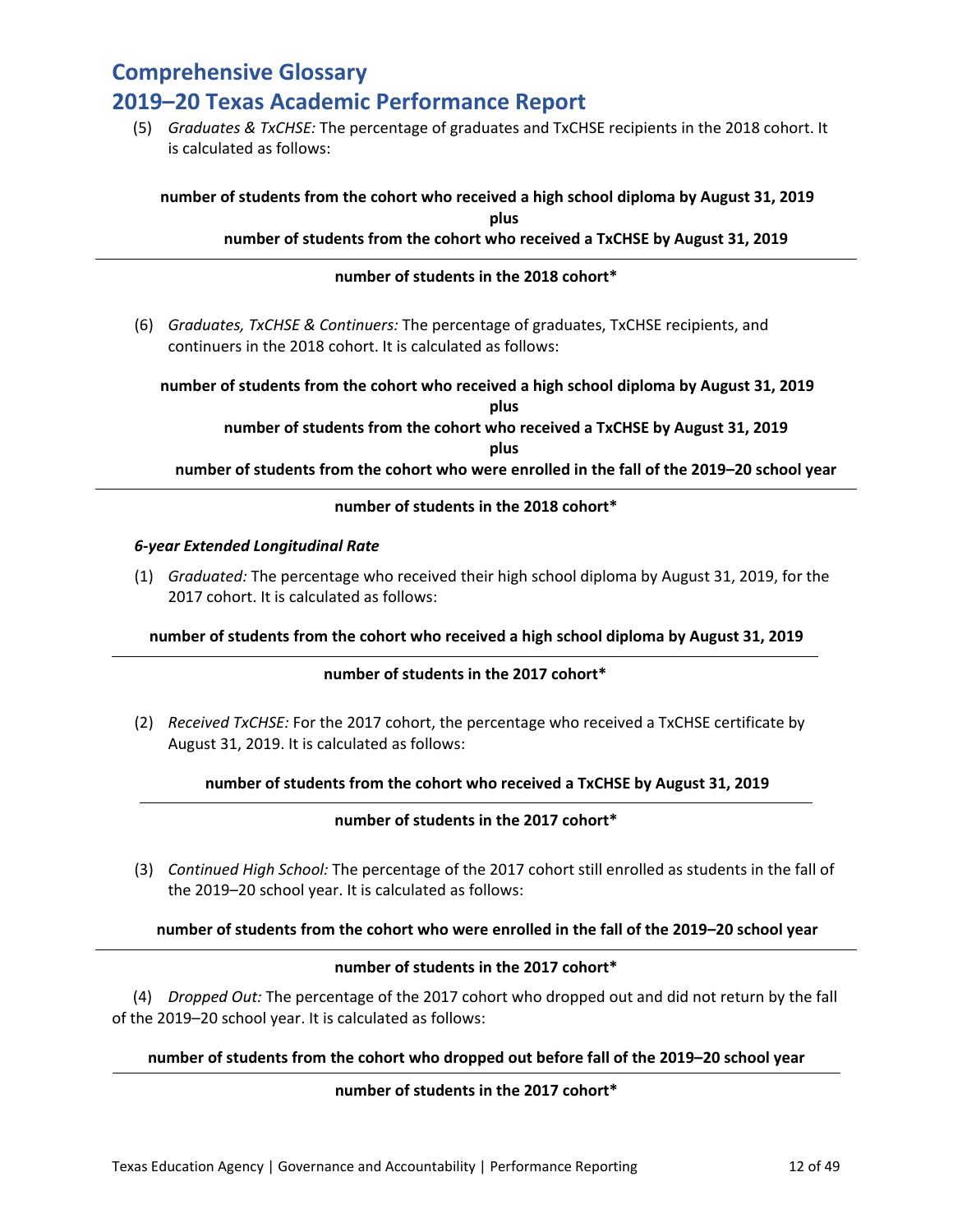(5) *Graduates & TxCHSE.* The percentage of graduates and TxCHSE recipients in the 2017 cohort. It is calculated as follows:

### **number of students from the cohort who received a high school diploma by August 31, 2019 plus**

### **number of students from the cohort who received a TxCHSE by August 31, 2019**

### **number of students in the 2017 cohort\***

(6) *Graduates, TxCHSE & Continuers.* The percentage of graduates, TxCHSE recipients, and continuers in the 2017 cohort. It is calculated as follows:

**number of students from the cohort who received a high school diploma by August 31, 2019 plus**

**number of students from the cohort who received a TxCHSE by August 31, 2019 plus**

**number of students from the cohort who were enrolled in the fall of the 2019–20 school year**

### **number of students in the 2017 cohort\***

\* The cohort in the denominator of the formulas shown above includes those students who graduated, continued in school, received a TxCHSE, or dropped out. It does not include data errors or leavers with the leaver reason codes 03, 16, 24, 60, 66, 78, 81, 82, 83, 85, 86, 87, 88, 89 or 90. See *Annual Dropout Rate* for a list of all the exclusions mandated by state statute for districts and campuses.

The graduation, continuation, TxCHSE recipient, and dropout rates sum to 100% (some totals may not equal exactly 100% due to rounding). Students served through special education who graduate with an individualized education program (IEP) are included as graduates.

#### *Additional Information about Federal Graduation Rates*

In addition to the detailed breakdown of the four-, five- and six-year longitudinal rates, the district and campus TAPRs show federal graduation rates for the following:

(1) *4-Year Federal Graduation Rate.* Cohort of students who first attended ninth grade in 2015–16. They are followed through their expected graduation with the Class of 2019. It is calculated as follows:

#### **number of students from the cohort who received a high school diploma by August 31, 2019**

### **number of students in the 2019 cohort \*\***

(2) *5-Year Extended Federal Graduation Rate.* Cohort of students who first attended ninth grade in 2014–15. They are followed for five years to see if they graduated within a year after their expected graduation with the Class of 2018. It is calculated as follows:

### **number of students from the cohort who received a high school diploma by August 31, 2019**

### **number of students in the 2018 cohort\*\***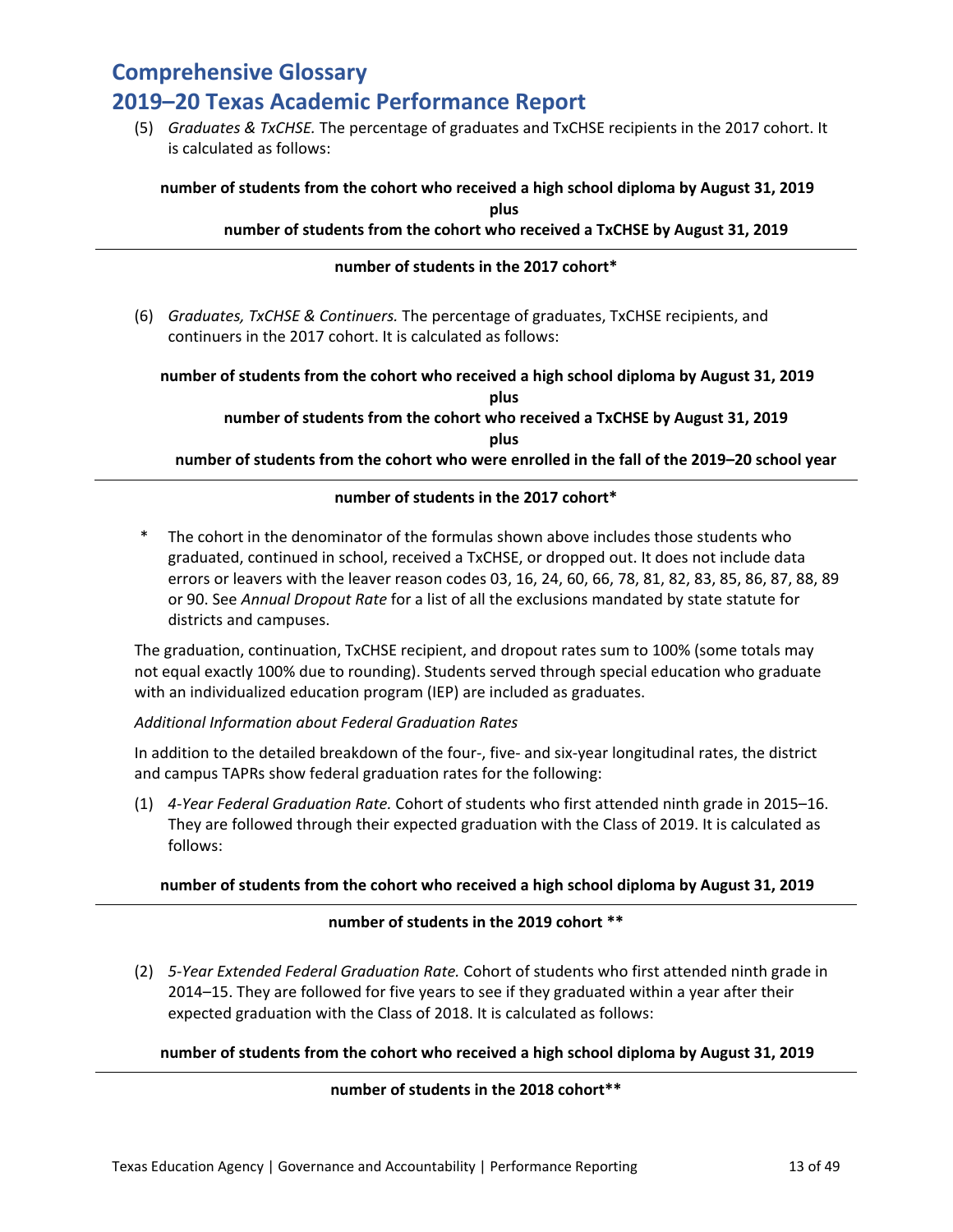(3) 6*-Year Extended Federal Graduation Rate.* Cohort of students who first attended ninth grade in 2013–14. They are followed for six years to see if they graduated within two years after their expected graduation with the Class of 2017. It is calculated as follows:

### **number of students from the cohort who received a high school diploma by August 31, 2019**

#### **number of students in the 2017 cohort\*\***

\*\* The cohort in the denominator above includes those students who graduated, continued in school, received a TxCHSE, or dropped out. It does not include data errors or leavers with leaver reason codes 03, 16, 24, 60, 66, 78, 81, 82, 83, 85, 86, 87, or 90. Students with leaver codes 88 and 89 are included in the federal rates.

A student in a Texas Juvenile Justice Department facility or residential treatment facility served by a Texas public school district is excluded from district and campus graduation rates calculated for federal accountability purposes. Students served by special education who graduate with an individualized education program (IEP) are included as graduates.

For further information on these rates, see the report *[Secondary School Completion and Dropouts in](https://tea.texas.gov/sites/default/files/dropcomp_2018-19.pdf)  [Texas Public Schools 2018–19](https://tea.texas.gov/sites/default/files/dropcomp_2018-19.pdf)*. *(Data source: TSDS PEIMS 40203 and Texas Certificate of High School Equivalency Information File)* 

**Graduation Program:** The percentage of students who graduated under one of the following programs:

RHSP/DAP Graduates (Longitudinal Rate) (Class of 2019) The percentage of graduates who, after four years, satisfied the course requirements for the Recommended High School Program or Distinguished Achievement Program.

#### **number of graduates in the Class of 2019 who complete a 4-year RHSP or DAP**

#### **number of graduates in the Class of 2019 with reported graduation plans**

**(excludes graduates with FHSP degree plans)**

FHSP-E Graduates (Longitudinal Rate) (Class of 2019) The percentage of graduates who, after four years, satisfied the course requirements for the Foundation High School Program with an endorsement.

### **number of graduates in the Class of 2019 who complete a 4-year FHSP-E**

#### **number of graduates in the Class of 2019 with reported FHSP graduation plans**

FHSP-DLA Graduates (Longitudinal Rate) (Class of 2019) The percentage of graduates who, after four years, satisfied the course requirements for the Foundation High School Program at the distinguished level of achievement.

#### **number of graduates in the Class of 2019 who complete a 4-year FHSP-DLA**

#### **number of graduates in the Class of 2019 with reported FHSP graduation plans**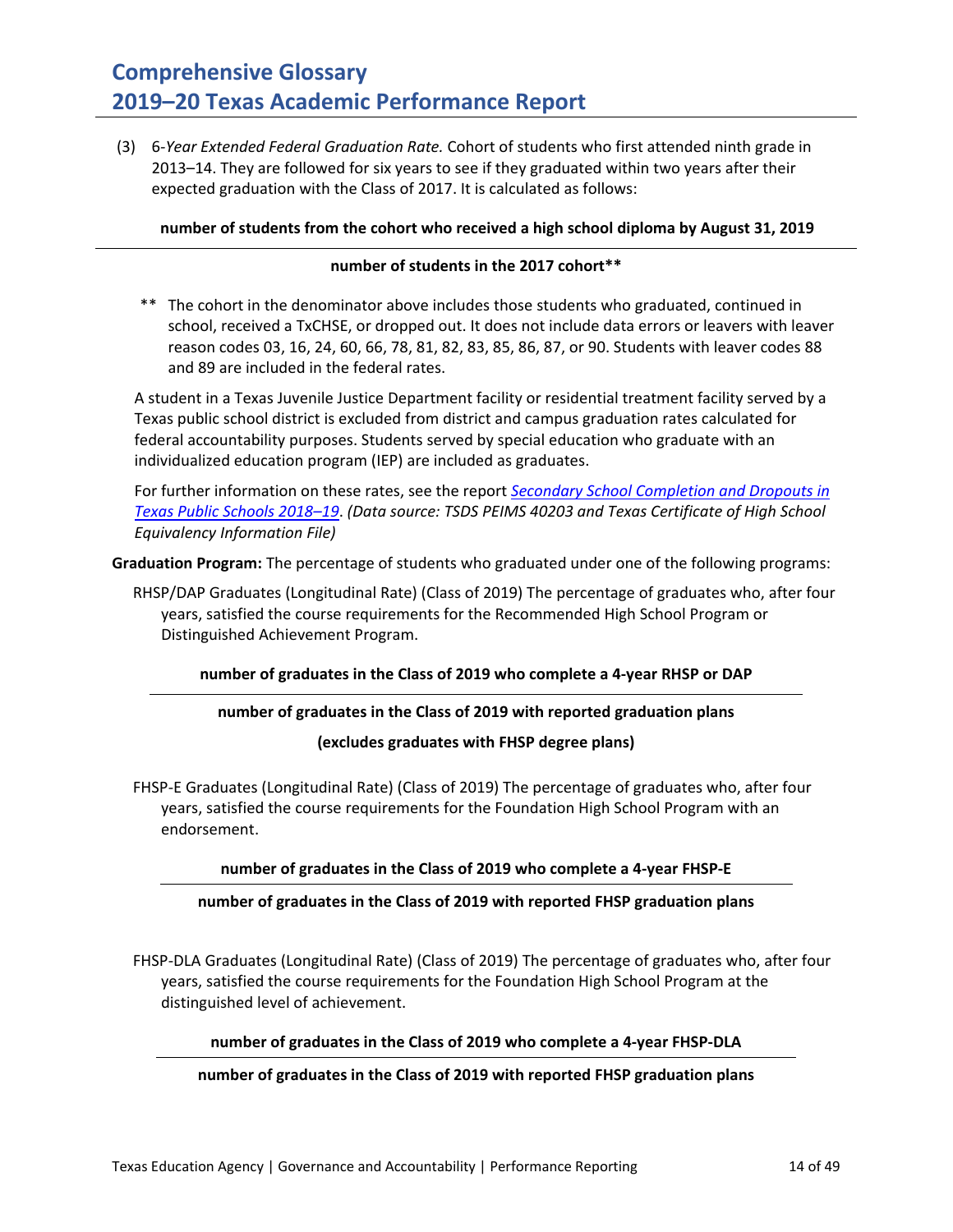RHSP/DAP/FHSP-E/FHSP-DLA Graduates (Longitudinal Rate) (Class of 2019) The percentage of graduates who, after four years, satisfied the course requirements for the Recommended High School Program, Distinguished Achievement Program, or the Foundation High School Program with an endorsement or at the distinguished level of achievement.

### **number of graduates from the Class of 2019 who complete a 4-year RHSP or DAP or FHSP-E or FHSP-DLA**

### **number of graduates in the Class of 2019 with reported graduation plans**

RHSP/DAP Graduates (Annual Rate) (2018–19) The percentage of graduates in 2019 who satisfied the course requirements for the Recommended High School Program or Distinguished Achievement Program.

### **number of graduates in SY 2018–19 reported with graduation codes for RHSP or DAP**

### **number of graduates in SY 2018–19 with reported graduation plans (excludes graduates with FHSP degree plans)**

FHSP-E Graduates (Annual Rate) (2018–19) The percentage of graduates in 2019 who satisfied the course requirements for the Foundation High School Program with an endorsement.

### **number of graduates in SY 2018–19 who earn an FHSP-E**

### **number of graduates in SY 2018–19 with reported FHSP graduation plans**

FHSP-DLA Graduates (Annual Rate) (2018–19) The percentage of graduates in 2019 who satisfied the course requirements for the Foundation High School Program at the distinguished level of achievement.

### **number of graduates in SY 2018–19 who earn an FHSP-DLA**

### **number of graduates in school year (SY) 2018–19 with reported FHSP graduation plans**

RHSP/DAP/FHSP-E/FHSP-DLA Graduates (Annual Rate) (2018–19) The percentage of graduates in 2019 who satisfied the course requirements for the Recommended High School Program, Distinguished Achievement Program, or at the Foundation High School Program with an endorsement or the distinguished level of achievement.

### **number of graduates in SY 2018–19 reported with graduation codes for RHSP or DAP or FHSP-E or FHSP-DLA**

#### **number of graduates in SY 2018–19 with reported graduation plans**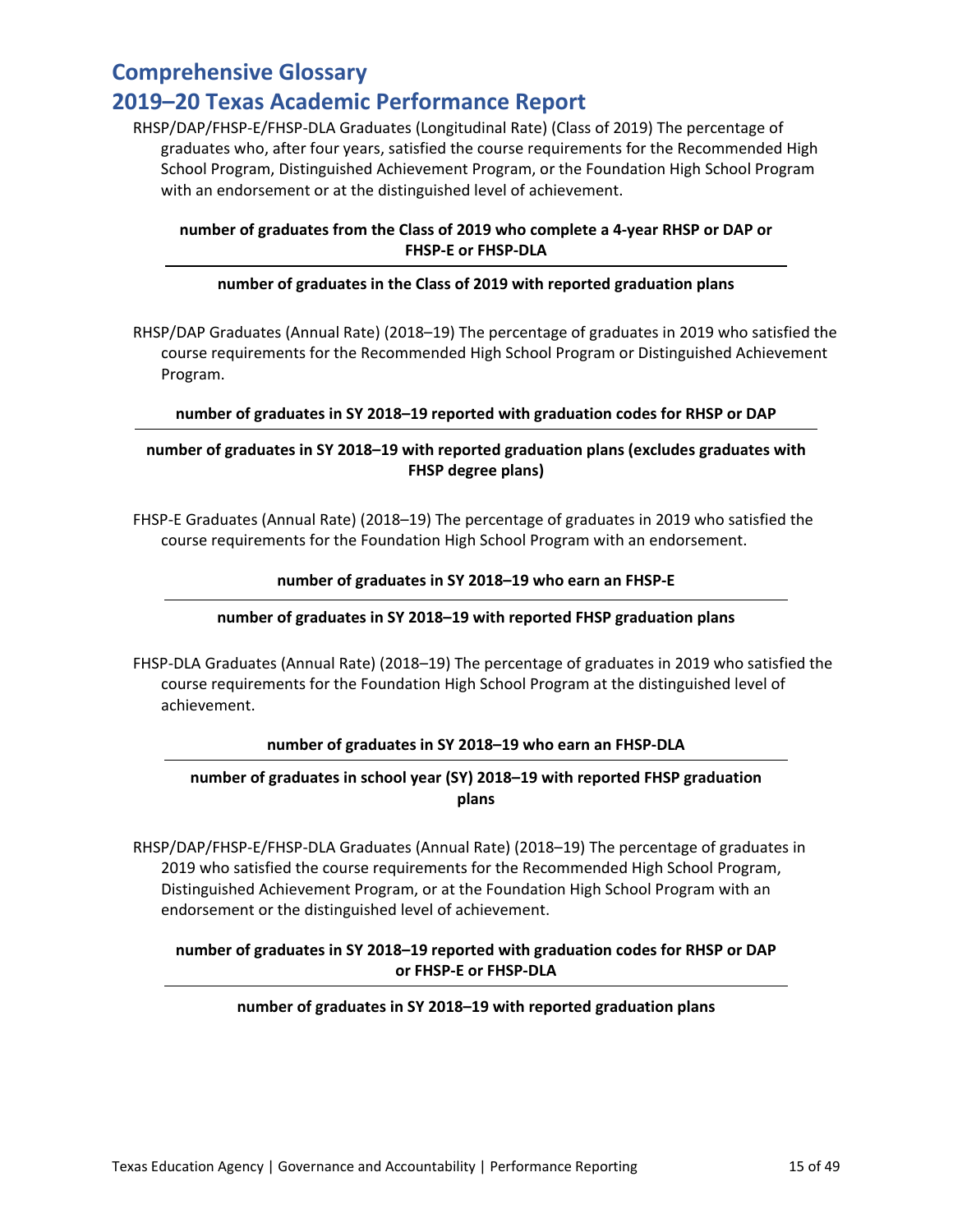### **2019–20 Texas Academic Performance Report**

RHSP graduates have graduation type codes of 19, 22, 25, 28, or 31; DAP graduates have graduation type codes of 20, 23, 26, 29, or 32; FHSP graduates are students with graduation type codes of 34, 54, 55, 56, or 57. FHSP graduates with code type 35 are ineligible for endorsements and are excluded. See the [Texas Education Data Standards](http://www.texasstudentdatasystem.org/TSDS/TEDS/TEDS_Latest_Release/) for more information. Results are shown for the Class of 2018 and the Class of 2019. *(Data source: TSDS PEIMS 40203)*

For additional information about graduation programs please see [https://tea.texas.gov/Academics/Graduation\\_Information/State\\_Graduation\\_Requirements.](https://tea.texas.gov/Academics/Graduation_Information/State_Graduation_Requirements)

### **Graduation Profile**

**Annual Graduates:** The count and percentage of students who graduate at some time during the school year. It includes summer graduates and is reported by districts in the fall of the following school year. It includes all students in grade 12 who graduated, as well as graduates from other grades. Students served by special education who graduate are included in the totals. Counts of students graduating under the following graduation types in 2018–19 are also shown:

- Minimum High School Program (MHSP)
- Recommended High School Program (RHSP)
- Distinguished Achievement Program (DAP)
- Foundation High School Program (FHSP)

### *(Data source: TSDS PEIMS 40203)*

**Special Education**: The population of students served by special education programs. *(Data source: TSDS PEIMS 41163)*

**Economically Disadvantaged:** The count and percentage of students eligible for free or reduced-price lunch or eligible for other public assistance. *(Data source: TSDS PEIMS 40100 and STAAR*)

### **number of students in the 2018–19 school year eligible for free or reduced-price lunch or other public assistance**

#### **total number of students**

**Limited English Proficient (LEP):** The count and percentage of students whose primary language is other than English and who are in the process of acquiring English. The terms "English learner" and "Limited English Proficient" (LEP) are used interchangeably. *(Data source: TSDS PEIMS 40110)*

**At-Risk:** The count and percentage of students identified as being at risk of dropping out of school as defined by [TEC §29.081\(d\) and \(d-1\).](http://www.statutes.legis.state.tx.us/Docs/ED/htm/ED.29.htm#29.081) *(Data source: TSDS PEIMS 40100)*

### **number of students in the 2018–19 school year considered as at risk**

**total number of students**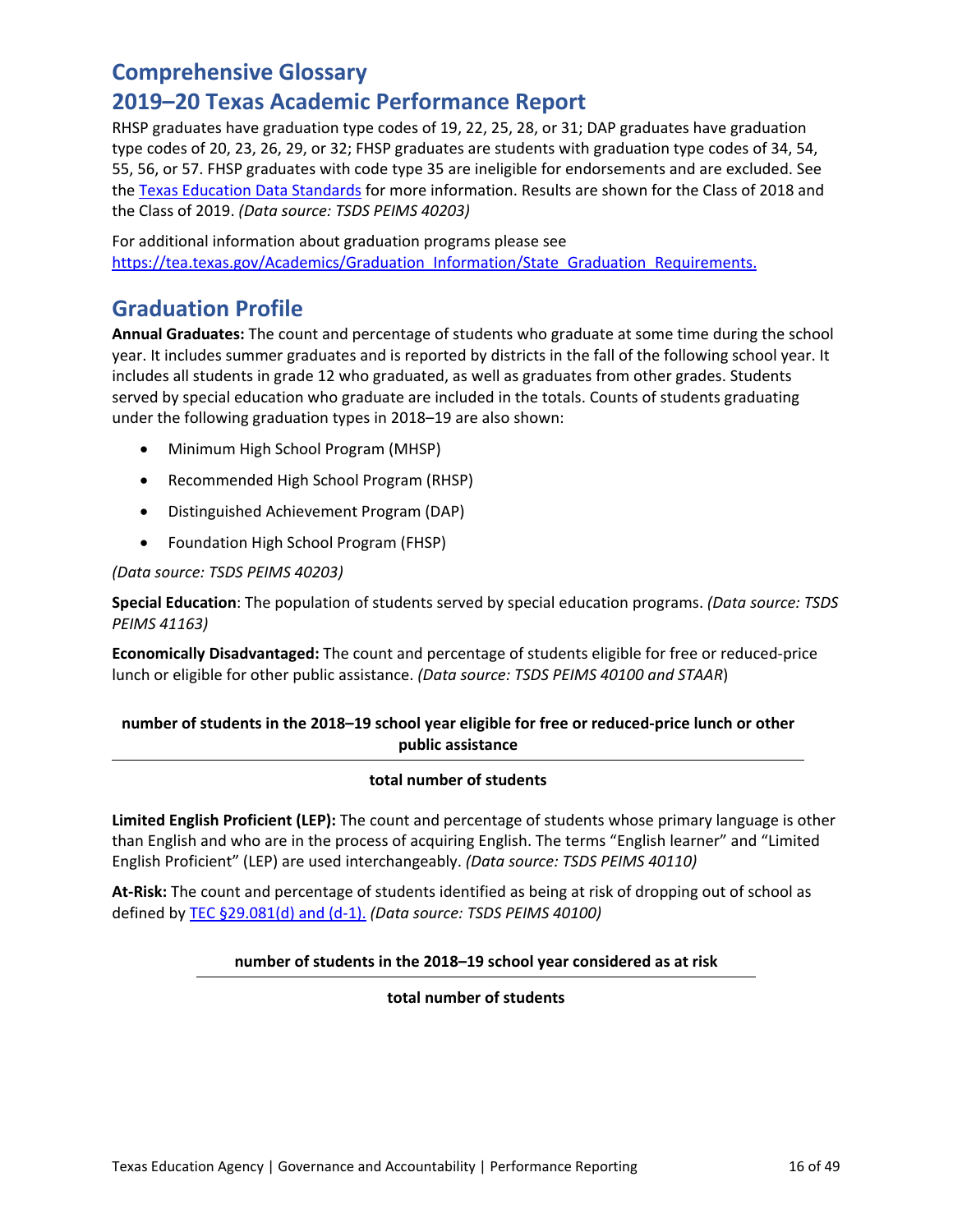# **Postsecondary Readiness**

### **College, Career, or Military Readiness (CCMR)**

Annual graduates demonstrate college, career, or military readiness in any one of the following ways:

### **College Readiness**

- 1) **Texas Success Initiative (TSI) Criteria:** A graduate meeting the TSI college readiness standards in both ELA/reading and mathematics; specifically, meeting the college-ready criteria on the TSI assessment, SAT, ACT, or by successfully completing and earning credit for a college prep course as defined in TEC §28.014, in both ELA and mathematics. *(Data source: TSDS PEIMS 43415, THECB, College Board, and ACT, Inc.)*
- *2)* **Earn Dual Course Credits:** A graduate completing and earning credit for at least three credit hours in ELA or mathematics or at least nine credit hours in any subject. *(Data source: TSDS PEIMS 43415)*
- 3) **Meet Criteria on Advanced Placement (AP)/International Baccalaureate (IB) Examination:** A graduate meeting the criterion score on an AP or IB examination in any subject area. Criterion score is 3 or more for AP and 4 or more for IB. *(Data source: College Board or IB)*
- *4)* **Earn an Associate's Degree:** A graduate earning an associate's degree prior to graduation from high school. *(Data source: TSDS PEIMS 40100)*
- *5)* **Earn OnRamps Course Credits:** A graduate completing an OnRamps dual enrollment course and qualifying for at least three hours of university or college credit in any subject area. *(Data source: OnRamps program)*

### **Career/Military Readiness**

- 6) **Earn an Industry-Based Certification:** A graduate earning an industry-based certification under 19 TAC §74.1003. *(Data source: TSDS PEIMS 40100)*
- *7)* **Graduate with Completed IEP and Workforce Readiness:** A graduate receiving a graduation type code of 04, 05, 54, or 55 which indicates the student has completed his/her IEP and has either demonstrated self-employment with self-help skills to maintain employment or has demonstrated mastery of specific employability and self-help skills that do not require public school services. *(Data source: TSDS PEIMS 40203)*
- *8)* **CTE Coherent Sequence Coursework Aligned with Industry-Based Certifications:** A CTE coherent sequence graduate completing and receiving credit for at least one CTE course aligned with an industry-based certification. This indicator awards one-half point only for graduates who have met no other CCMR indicator. The list of CTE courses aligned with industry-based certifications is provided in Chapter 2 of the *[2020 Accountability Manual](https://tea.texas.gov/sites/default/files/Chapter%202%202020%20Student%20Achievement%20Domain.pdf)* and the *[2019 Accountability Manual.](https://tea.texas.gov/texas-schools/accountability/academic-accountability/performance-reporting/2019-accountability-manual) (Data source: TSDS PEIMS 43415 and 40110 [summer])*
- 9) **Enlist in the Armed Forces:** A graduate enlisting in the U.S. Army, Navy, Air Force, Coast Guard, or Marines. *(Data source: TSDS PEIMS 40203)*
- *10)* **Graduates under an Advanced Degree Plan and Identified as a current Special Education Student:** A graduate who graduates under an advanced degree plan and is identified as a current special education student (*Data source: TSDS PEIMS 40203 and 40110)*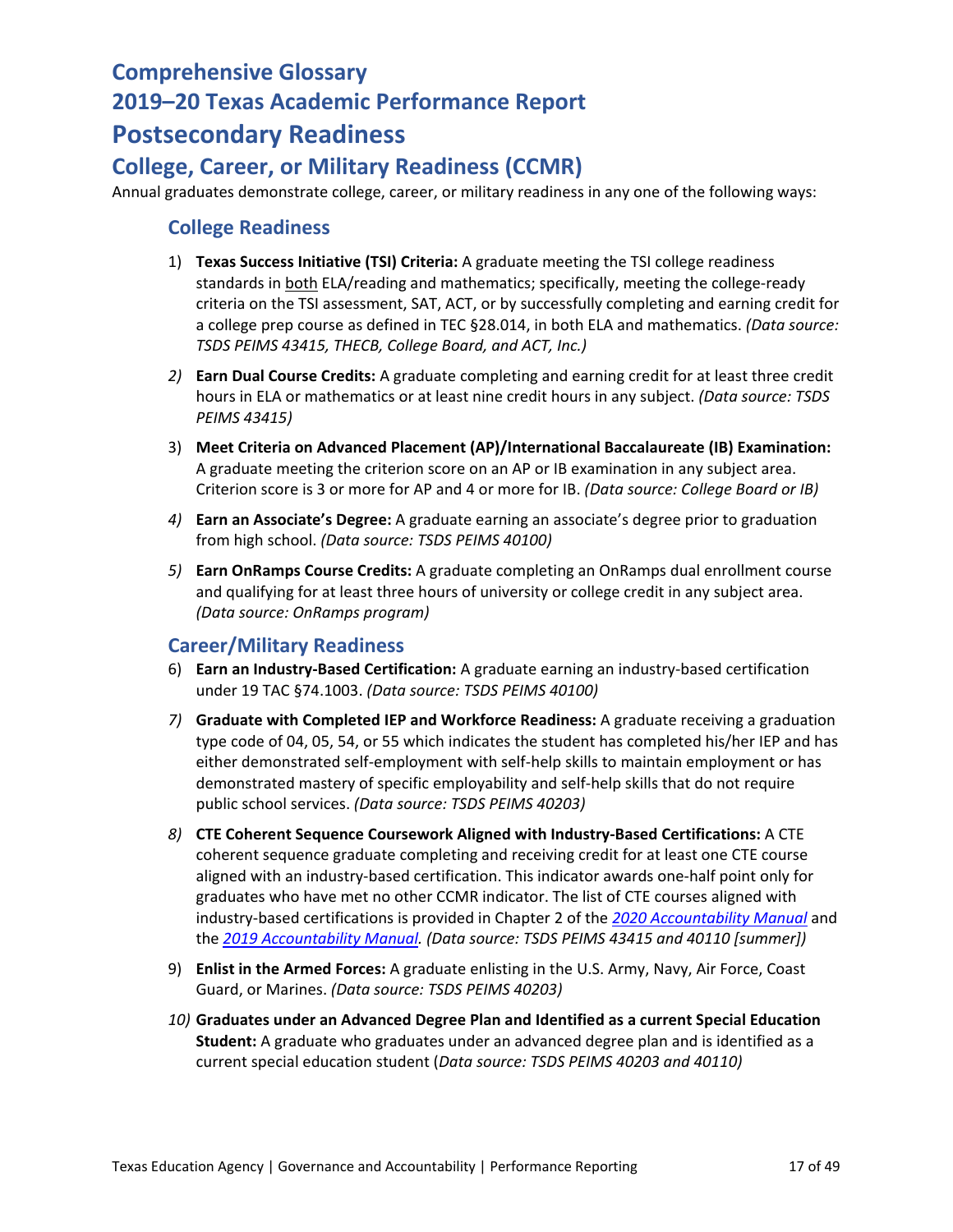*11)* **Graduate with Level I or Level II Certificate:**A graduate earning a Level I or Level II certificate in any workforce education area. *(Data source: THECB)*

### **College, Career, or Military Ready Graduates**

**College, Career, or Military Ready (Student Achievement):** The percentage of annual graduates who demonstrated college, career, or military readiness by meeting at least one of the eleven criteria described in *College, Career, or Military Readiness.*

**Only College Ready:** The percentage of annual graduates who demonstrated only college readiness by meeting college ready criteria 1, 2, 3, 4, or 5 but did not meet any of the career and military ready criteria 6, 7, 8, 9, 10, or 11 described in *College, Career, or Military Readiness.*

**Only Career/Military Ready:** The percentage of annual graduates who demonstrated only career or military readiness by meeting career or military ready criteria 6, 7, 8, 9, 10, or 11 but did not meet any of the college ready criteria 1, 2, 3, 4, and 5 described in *College, Career, or Military Readiness.*

**College Ready and Career/Military Ready:** The percentage of annual graduates who demonstrated college and career/military readiness by meeting college ready criteria 1, 2, 3, 4, or 5 and career or military ready criteria 6, 7, 8, 9, 10, or 11 described in *College, Career, or Military Readiness.*

### **College Ready Graduates**

**College Ready:** The percentage of annual graduates who demonstrated college readiness by meeting criteria 1, 2, 3, 4, or 5 described in *College, Career, or Military Readiness*. This percentage includes graduates who may have met career or military ready criteria 6, 7, 8, 9, 10, or 11. *(Data source: TSDS PEIMS 43415, THECB, College Board, ACT, IB, and TSDS PEIMS 49010)*

**TSI Criteria Graduates:** The percentage of annual graduates who met or exceeded the college-ready criteria on the Texas Success Initiative Assessment (TSIA), the SAT, ACT, or by successfully completing and earning credit for a college prep course as defined in TEC §28.014, in both ELA and mathematics. The criteria for each are as follows:

| <b>TSI Criteria</b>               |    |                                                                    |    |                                                              |    |                                                                       |
|-----------------------------------|----|--------------------------------------------------------------------|----|--------------------------------------------------------------|----|-----------------------------------------------------------------------|
| TSIA                              |    | SAT                                                                |    | ACT                                                          |    | <b>College Prep Course</b>                                            |
| $>= 351$ on<br>Reading            | or | $>=$ 480 on the<br>Evidence-Based<br>Reading and Writing<br>(EBRW) | or | $> = 19$ on<br>English and<br>$>= 23$<br>Composite           | or | Complete and earn<br>credit for ELA college<br>prep course            |
| $>= 350$ on<br><b>Mathematics</b> | or | $> = 530$ on<br><b>Mathematics</b>                                 | or | $> = 19$ on<br><b>Mathematics</b><br>and $>=23$<br>Composite | or | Complete and earn<br>credit for<br>mathematics college<br>prep course |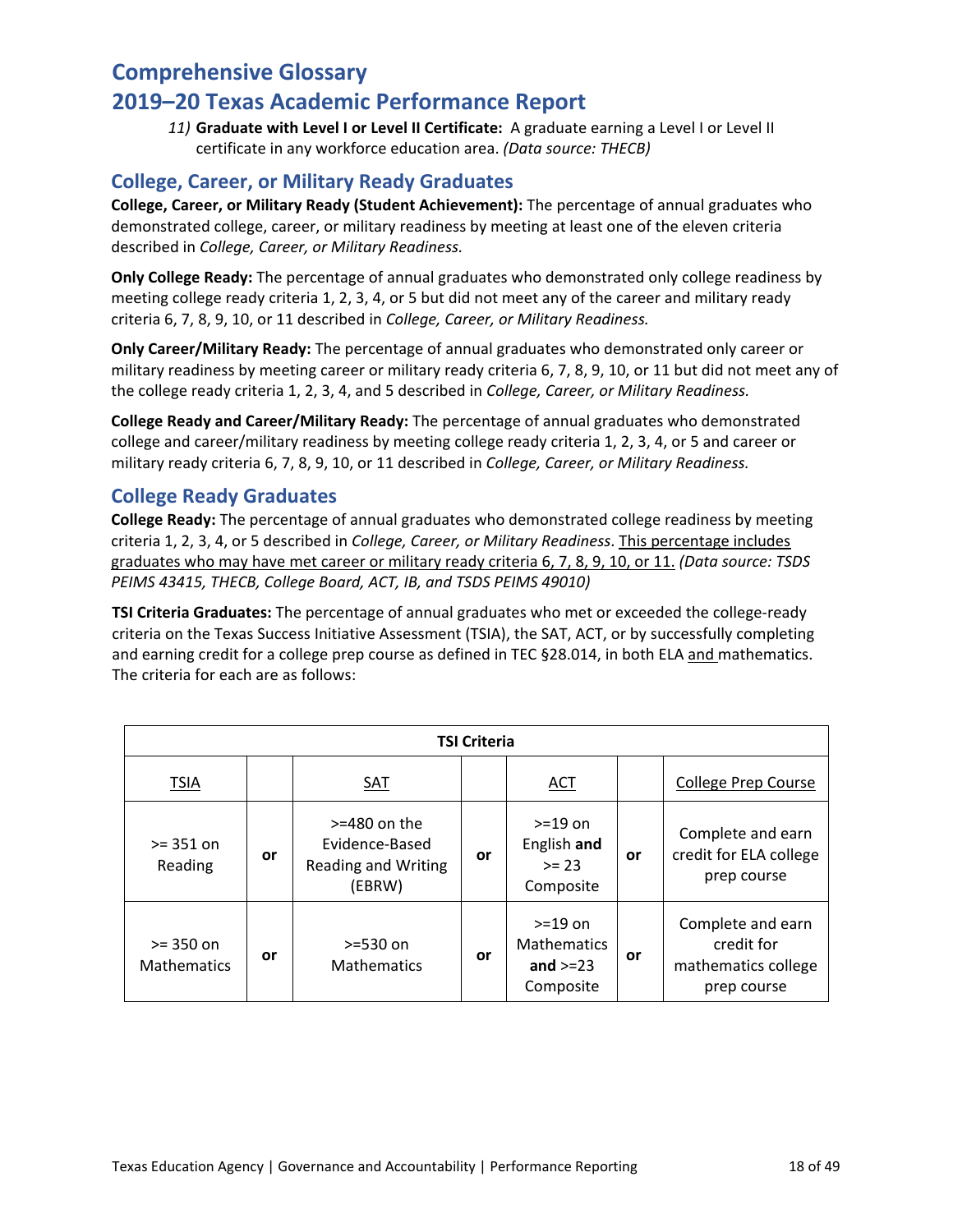The percentages are calculated as follows:

*English Language Arts.*

**number of 2018–19 annual graduates who met or exceeded the college-ready criteria on the TSIA, SAT, ACT, or by successfully completing and earning credit for a college prep course in ELA**

**number of 2018–19 annual graduates** 

*Mathematics.*

**number of 2018–19 annual graduates who met or exceeded the college-ready criteria on the TSIA, SAT, ACT, or by successfully completing and earning credit for a college prep course in mathematics**

**number of 2018–19 annual graduates**

*Both Subjects.* 

**number of 2018–19 annual graduates who met or exceeded the college-ready criteria on the TSIA, SAT, ACT, or by successfully completing and earning credit for a college prep course in both ELA and mathematics**

**number of 2018–19 annual graduates**

*Either Subject.* 

**number of 2018–19 annual graduates who met or exceeded the college-ready criteria on the TSIA, SAT, ACT, or by successfully completing and earning credit for a college prep course in ELA or mathematics**

**number of 2018–19 annual graduates** 

**Dual Course Credits:** A graduate completing and earning credit for at least three credit hours in ELA or mathematics or at least nine credit hours in any subject. *(Data source: TSDS PEIMS 43415)*

**number of 2018–19 annual graduates who completed and earned credit for nine or more hours of dual credit in any subject or three or more hours in ELA or mathematics**

**number of 2018–19 annual graduates** 

**AP/IB Criteria Met in Any Subject:** The percentage of annual graduates who earned a 3 or more on an AP examination or a 4 or more on an IB examination. *(Data source: College Board and IB)*

**number of 2018–19 annual graduates who earned a 3 or more on an AP examination or a 4 or more on an IB examination**

**number of 2018–19 annual graduates** 

**Associate's Degree:** The percentage of annual graduates who earned an associate's degree before graduation. *(Data source: TSDS PEIMS 40100)*

**number of 2018–19 annual graduates who earned an associate's degree before graduation**

**number of 2018–19 annual graduates**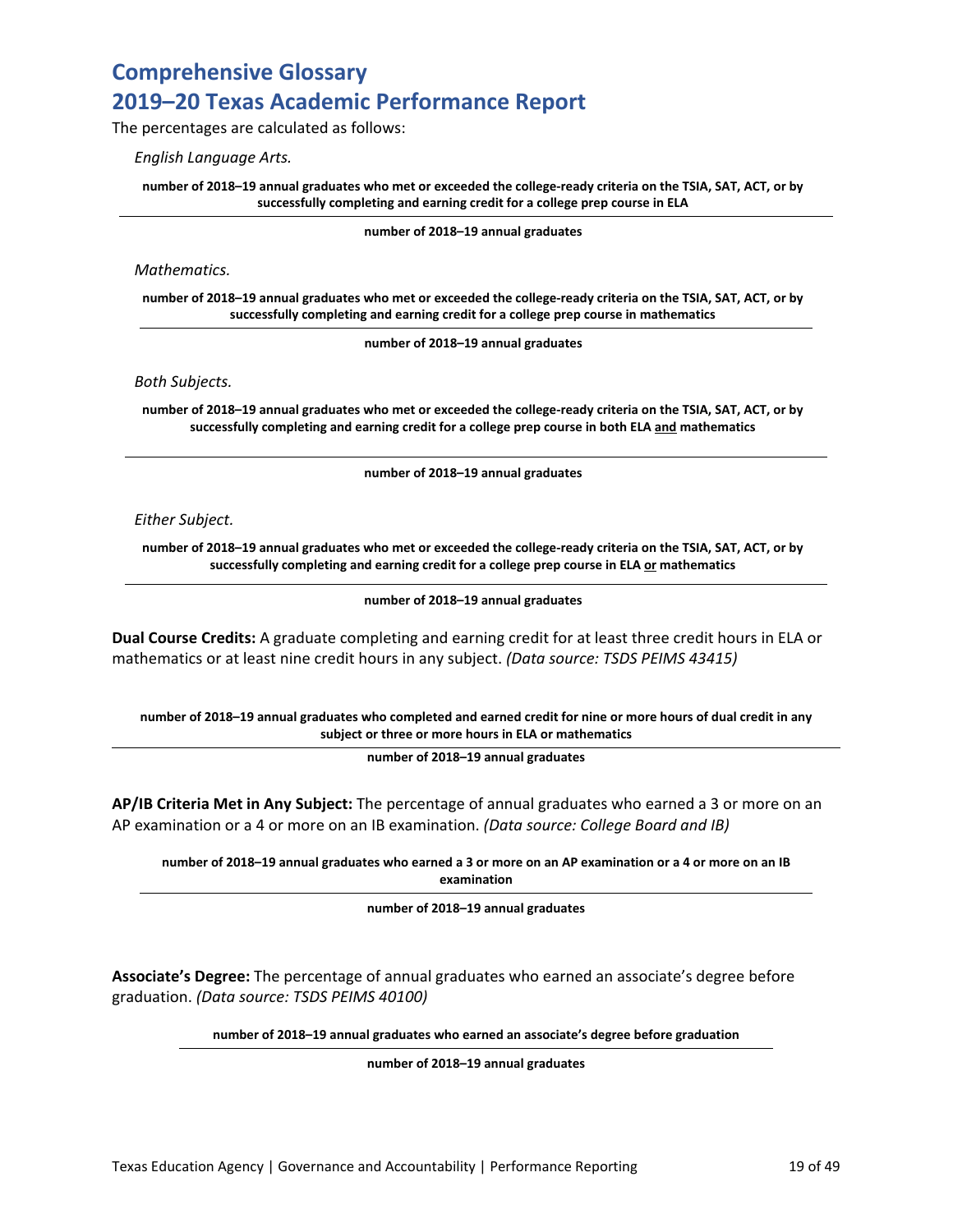### **2019–20 Texas Academic Performance Report**

**Associate's Degree but not Career/Military Ready:** The percentage of annual graduates who met associate's degree criteria 4, but did not meet career or military ready criteria 6, 7, 8, 9, 10, or 11 described in *College, Career, or Military Readiness.* 

**Associate's Degree and Career/Military Ready:** The percentage of annual graduates who met associate's degree criteria 4 and career or military ready criteria 6, 7, 8, 9, 10, or 11 described in *College, Career, or Military Readiness.* 

**OnRamps Course Credits:** The percentage of annual graduates who completed an OnRamps dual enrollment course and qualified for at least three hours of university or college credit in any subject area *(Data source: OnRamps program)*

> **number of 2018–19 annual graduates who completed an OnRamps course and qualified for three hours of college credit before graduation**

> > **number of 2018–19 annual graduates**

### **Career/Military Ready Graduates**

**Career or Military Ready Graduates:** The percentage of annual graduates who demonstrated career or military readiness by meeting criteria 6, 7, 8, 9, 10, or 11 described in *College, Career, or Military Readiness*. This percentage includes graduates who may have met college ready criteria 1, 2, 3, 4, or 5.

**Approved Industry-Based Certification:** The percentage of annual graduates who earned an approved industry-based certification. For additional information, see Chapter 2 of the *[2020 Accountability](https://tea.texas.gov/sites/default/files/Chapter%202%202020%20Student%20Achievement%20Domain.pdf)  [Manual](https://tea.texas.gov/sites/default/files/Chapter%202%202020%20Student%20Achievement%20Domain.pdf)*. *(Data source: TSDS PEIMS 48011)*

**number of 2018–19 annual graduates who earned an approved industry-based certification**

**number of 2018–19 annual graduates** 

**Graduate with Completed IEP and Workforce Readiness:** The percentage of annual graduates who received a graduation type code of 04, 05, 54, or 55. For additional information, see Chapter 2 of the *[2020 Accountability Manual](https://tea.texas.gov/sites/default/files/Chapter%202%202020%20Student%20Achievement%20Domain.pdf)*. *(Data source: TSDS PEIMS 40203)*

**number of 2018–19 annual graduates who received a graduation type code of 04, 05, 54, or 55**

**number of 2018–19 annual graduates** 

**CTE Coherent Sequence Coursework Aligned with Industry-Based Certifications:** The percentage of annual graduates who were enrolled in a coherent sequence of CTE courses and completed and earned credit for coursework aligned with approved industry-based certifications. This indicator is different from the accountability College, Career, or Military Readiness (CCMR) indicator; all graduates are included regardless of whether they met other CCMR indicators. *(Data source: TSDS PEIMS 43415 and 40110)*

**number of 2018–19 annual graduates who were enrolled in a coherent sequence of CTE courses and completed and earned credit for coursework aligned with approved industry-based certifications**

**number of 2018–19 annual graduates**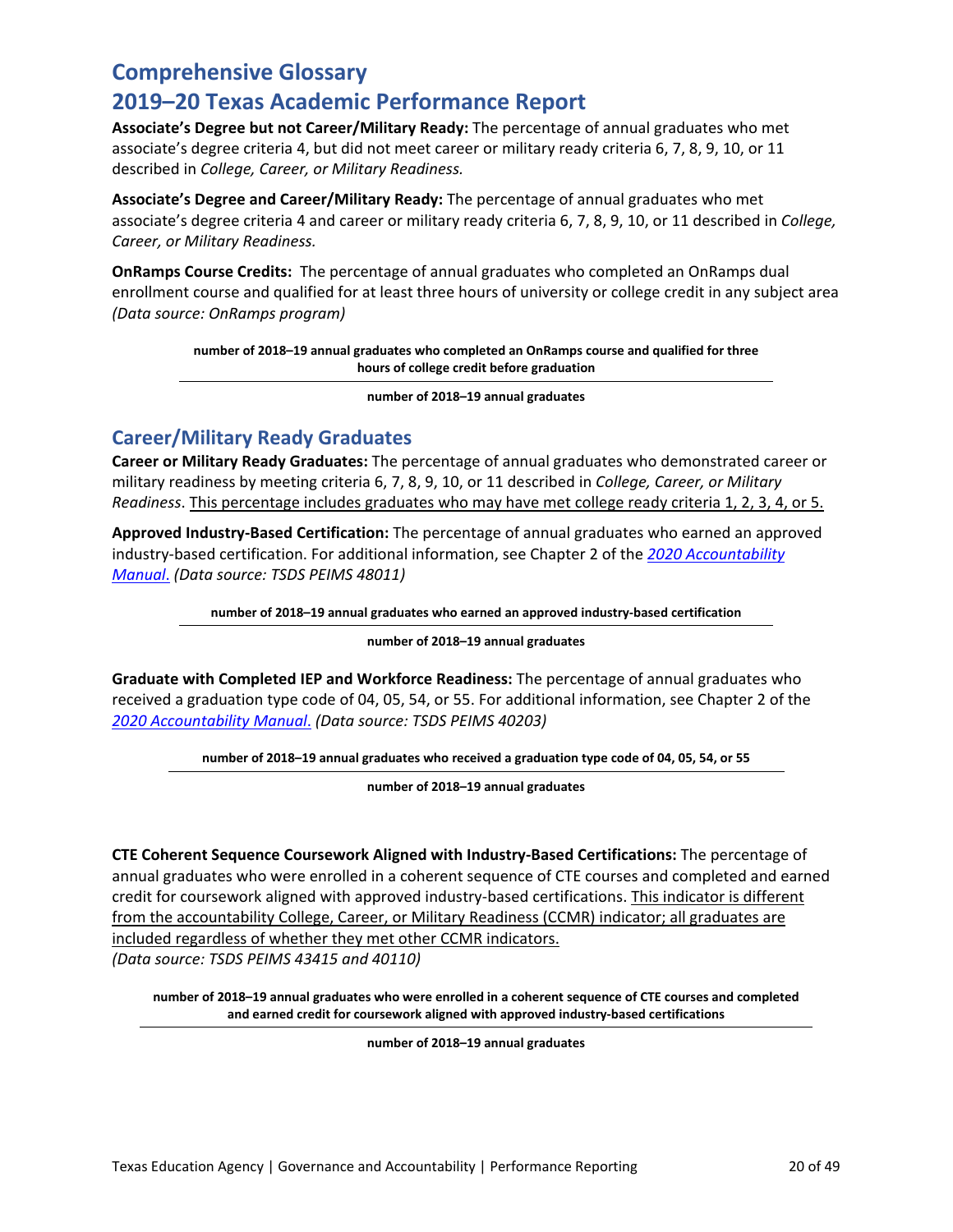**U.S. Armed Forces Enlistment:** The percentage of annual graduates enlisting in the U.S. Armed Forces. *(Data source: TSDS PEIMS 40203)*

**number of 2018–19 annual graduates enlisting in the U.S. Armed Forces** 

**number of 2018–19 annual graduates** 

**Graduate Under an Advanced Degree Plan and be Identified as a Current Special Education Student:** The percentage of annual graduates under an advanced degree plan and identified as a current special education student *(Data source: TSDS PEIMS 40203 and 42401)*

> **number of 2018–19 annual graduates who graduated under an advanced degree plan and were identified as a current special education student**

> > **number of 2018–19 annual graduates**

**Graduate with Level I or Level II Certificate:**The percentage of annual graduates who earned a Level I or Level II certificate *(Data source: THECB)*

**number of 2018–19 annual graduates who earned a Level I or Level II certificate** 

**number of 2018–19 annual graduates** 

### **CCMR-related Indicators**

**Texas Success Initiative Assessment (TSIA): Participation (Annual Graduates):** The percentage of annual graduates who took the College Board's TSIA at any point since June 2011. *(Data source: THECB)*

**number of 2018–19 annual graduates who took the TSIA**

**number of 2018–19 annual graduates** 

**TSIA Average Score (Annual Graduates):** The average score of annual graduates on the TSIA. The maximum score for reading is 390, and the maximum score for mathematics is 390.

*Reading* 

**sum of total reading scores of all annual graduates who took the TSIA**

**number of annual graduates who took the reading portion of the TSIA**

*Mathematics* 

**sum of total mathematics scores of all annual graduates who took the TSIA**

**number of annual graduates who took the mathematics portion of the TSIA**

**TSIA Results (Graduates >= Criterion) (Annual Graduates):** The percentage of annual graduates who met the TSI criteria on the TSIA *(Data source: THECB and TSDS PEIMS 40203)*

Percentages are calculated and shown for reading and mathematics together and separately.

**number of 2018–19 annual graduates who met the TSI criteria on the TSIA**

**number of 2018–19 annual graduates**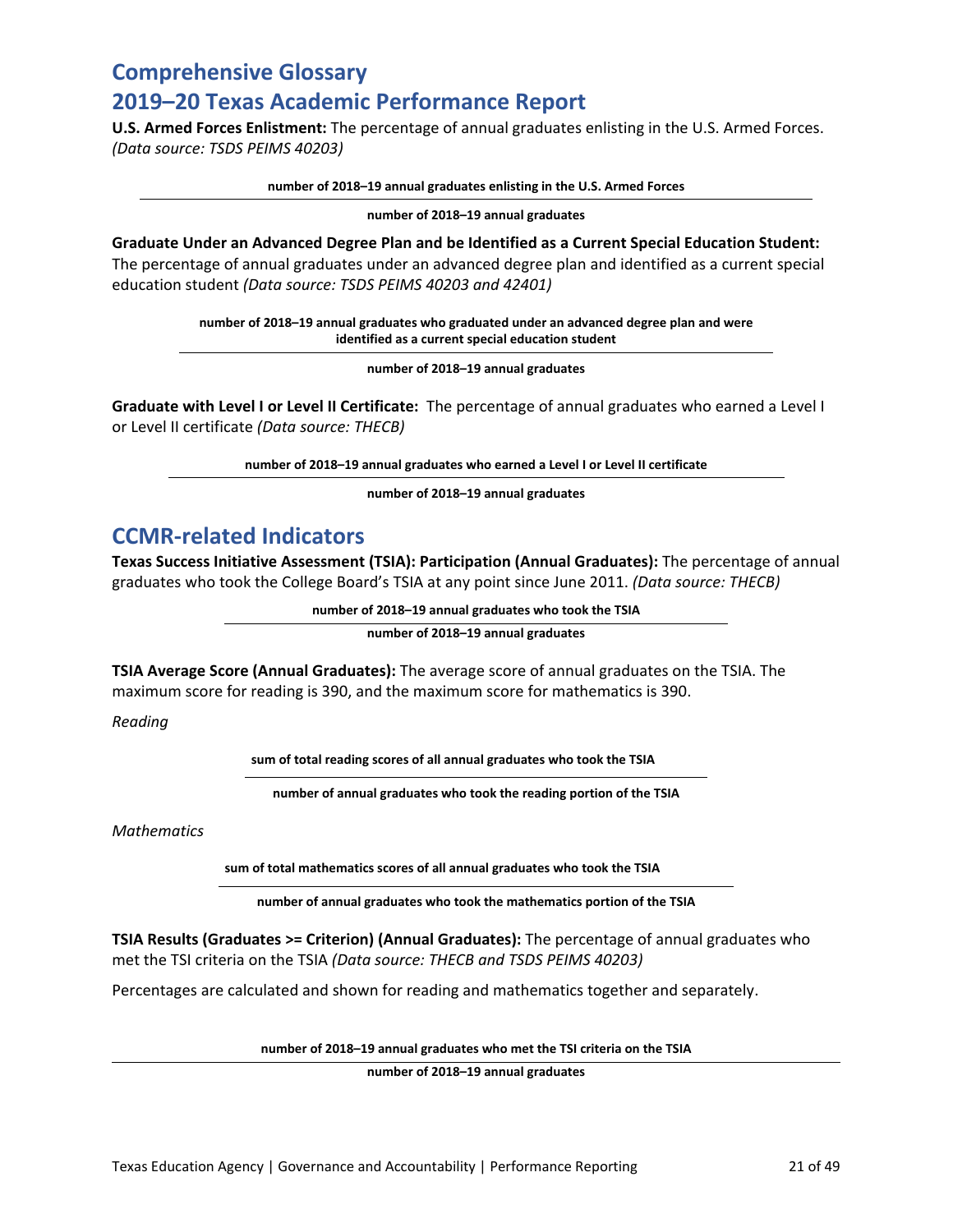### **2019–20 Texas Academic Performance Report**

**CTE Coherent Sequence (Annual Graduates):** The percentage of annual graduates enrolled in a coherent sequence of career and technical education (CTE) courses as part of a four-year plan of study. *(Data source: TSDS PEIMS 40100, 40203, and 42400)*

**number of 2018–19 annual graduates who were enrolled in a CTE-coherent sequence of courses as part of a four-year plan of study to take two or more CTE courses for three or more credits** 

**number of 2018–19 annual graduates** 

**Completed and Received Credit for College Prep Courses (Annual Graduates):** The percentage of annual graduates who completed and earned credit for a college prep course as defined in TEC §28.014 in either ELA or mathematics or both. *(Data source: TSDS PEIMS 43415)*

*English Language Arts.* 

**number of 2018–19 annual graduates who completed and earned credit for a college prep course as defined in TEC §28.014 in ELA** 

**number of 2018–19 annual graduates**

*Mathematics.*

**number of 2018–19 annual graduates who completed and earned credit for a college prep course as defined in TEC §28.014 in mathematics**

**number of 2018–19 annual graduates**

*Both Subjects.*

**number of 2018–19 annual graduates who completed and earned credit for a college prep course as defined in TEC §28.014 in ELA and mathematics**

**number of 2018–19 annual graduates**

**AP/IB Course Completion (Annual Graduates)**: The percentage of annual graduates who completed and earned credit for at least one Advanced Placement (AP) course or International Baccalaureate (IB) course in the 2015–16 to 2018–19 school years. *(Data source: TSDS PIEMS 43415)*

**number of 2018–19 annual graduates who completed and earned credit for at least one AP or IB course in the 2015–16 to 2018–19 school years** 

**number of 2018–19 annual graduates** 

**AP/IB Results (Participation) (Grades 11–12):** The percentage of students in grades 11 and 12 who took the College Board's Advanced Placement (AP) examinations or the International Baccalaureate's (IB) examinations. *(Data source: College Board and IB)*

*All Subjects*

**Number of students in grades 11 & 12 in the 2018–19 school year who took at least one AP or IB examination**

**total students enrolled in grades 11 & 12**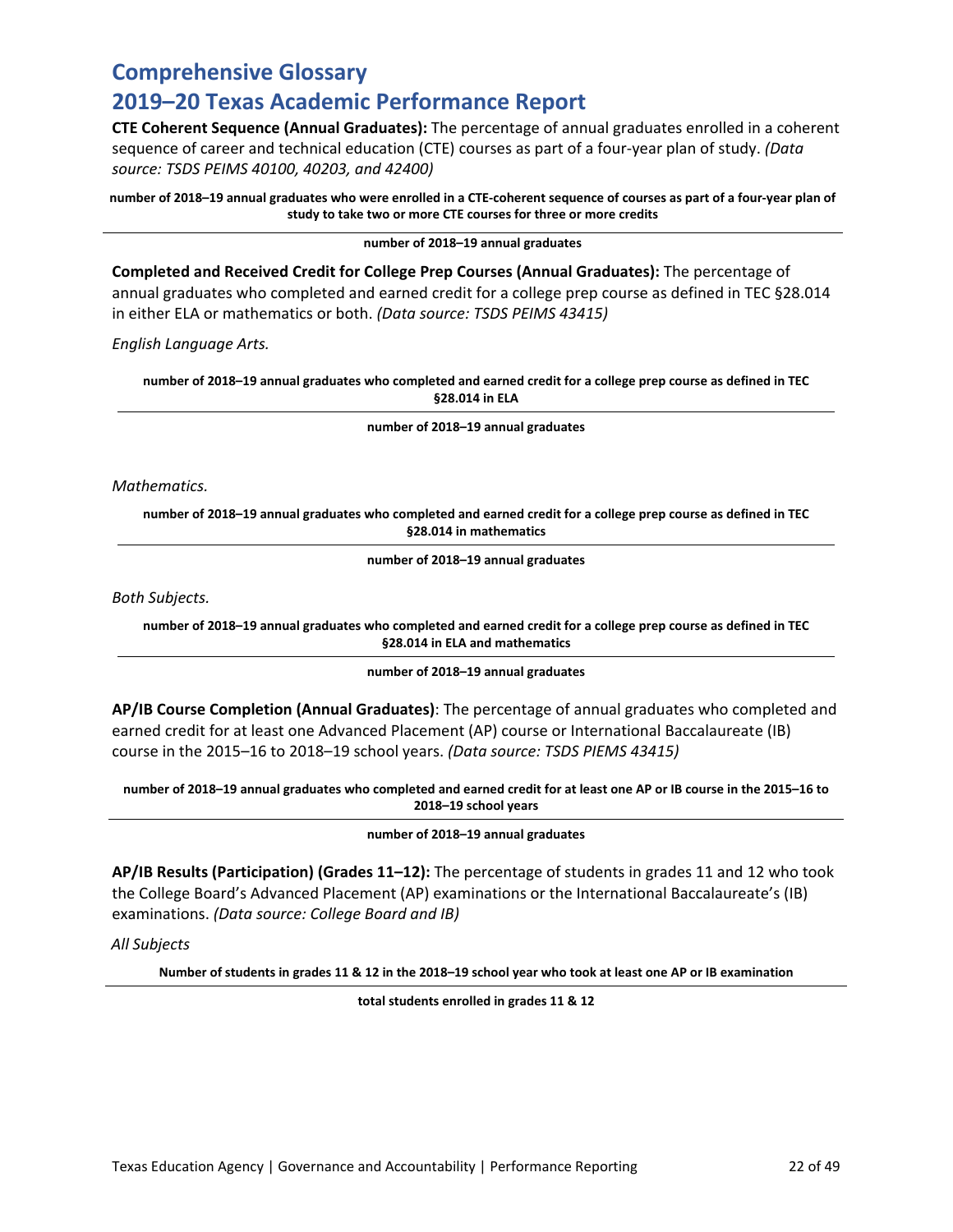*English Language Arts*

**number of students in grades 11 & 12 in the 2018–19 school year who took at least one AP or IB examination in ELA**

**total students enrolled in grades 11 & 12**

*Mathematics*

**number of students in grade 11 & 12 in the 2018–19 school year who took at least one AP or IB examination in mathematics**

**total students enrolled in grades 11 & 12**

*Science*

**number of students in grade 11 & 12 in the 2018–19 school year who took at least one AP or IB examination in science**

**total students enrolled in grades 11 & 12**

*Social Studies*

**number of students in grade 11 & 12 in the 2018–19 school year who took at least one AP or IB examination in social studies**

**total students enrolled in grades 11 & 12**

*(Data source: College Board, IB, and TSDS PEIMS 40110)*

**AP/IB Results (Examinees >= Criterion) (Grades 11–12):** The percentage of students with at least one AP or IB examination in grades 11 and 12 at or above the criterion score. High school students may take one or more of these examinations, ideally upon completion of AP or IB courses, and may receive advanced placement or credit, or both, upon entering college. Generally, colleges will award credit or advanced placement for scores of 3, 4, or 5 on AP examinations and scores of 4, 5, 6, or 7 on IB examinations. Requirements vary by college and by subject tested. *(Data source: College Board and IB)*

*All Subjects*

**number of 11th and 12th graders in 2018–19 with at least one AP or IB score at or above criterion**

**number of 11th and 12th graders with at least one AP or IB examination** 

*English Language Arts*

**number of 11th and 12th graders in 2018–19 with at least one AP or IB score at or above criterion in ELA**

**number of 11th and 12th graders with at least one AP or IB examination in ELA** 

*Mathematics*

**number of 11th and 12th graders in 2018–19 with at least one AP or IB score at or above criterion in mathematics**

**number of 11th and 12th graders with at least one AP or IB examination in mathematics** 

*Science*

**number of 11th and 12th graders in 2018–19 with at least one AP or IB score at or above criterion in science**

**number of 11th and 12th graders with at least one AP or IB examination in science**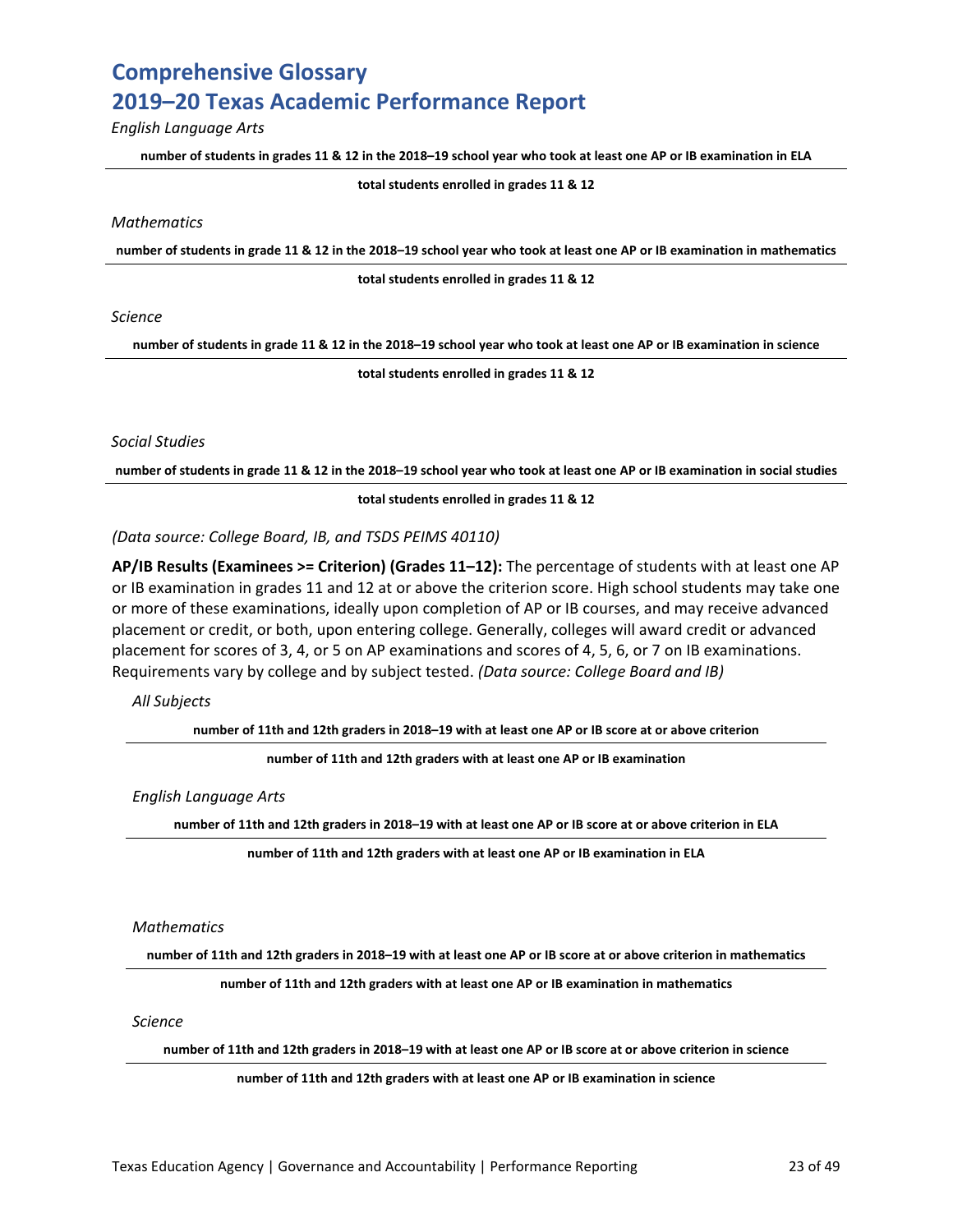*Social Studies*

**number of 11th and 12th graders in 2018–19 with at least one AP or IB score at or above criterion in social studies**

**number of 11th and 12th graders with at least one AP or IB examination in social studies**

#### *(Data source: The College Board, The International Baccalaureate Organization, and TSDS PEIMS 40110)*

**AP/IB Results (11th & 12th Graders >= Criterion):** The percentage of students enrolled in grades 11 and 12 with at least one AP or IB score at or above the criterion score. This denominator includes students enrolled in grades 11 and 12 who did not take AP or IB examination. High school students may take one or more of these examinations, ideally upon completion of AP or IB courses, and may receive advanced placement or credit, or both, upon entering college. Generally, colleges will award credit or advanced placement for scores of 3, 4, or 5 on AP examinations and scores of 4, 5, 6, or 7 on IB examinations. Requirements vary by college and by subject tested. *(Data source: College Board and IB)*

*All Subjects*

**number of 11th and 12th graders in 2018–19 with at least one AP or IB score at or above criterion**

#### **total students enrolled in 11th and 12th grades**

**SAT/ACT Results (Annual Graduates):** Participation and performance of annual graduates from all Texas public schools on the College Board's SAT and ACT, Inc.'s ACT assessment. ACT and SAT scores are based on each student's highest section scores across all exams taken, and the SAT total and ACT composite scores are calculated using the highest section scores.

(1) *Tested:* The percentage of graduates who took either college admissions assessment:

**number of 2018–19 graduates who took either the SAT or the ACT**

#### **number of 2018–19 graduates reported**

(2) *At/Above Criterion:* The percentage of examinees who scored at or above the criterion score of 480 on the SAT evidence-based reading and writing *or* 19 on ACT English section and 23 composite *and* 530 on SAT mathematics *or* 19 on ACT Mathematics section and 23 on the ACT composite:

> **number of 2018–19 graduating examinees who scored at or above the criterion score on either the SAT or the ACT**

**number of 2018–19 graduating examinees taking either the SAT or the ACT**

(3) *At/Above Criterion for All Graduates:* The percentage of graduates who scored at or above the criterion score of 480 on the SAT evidence-based reading and writing *or* 19 on ACT English section and 23 composite *and* 530 on SAT mathematics *or* 19 on ACT Mathematics section and 23 on the ACT composite:

> **number of 2018–19 graduating examinees who scored at or above the criterion score on either the SAT or the ACT**

> > **number of 2018–19 graduates reported**

**Average SAT Score (Annual Graduates):** Performance of annual graduates from all Texas public schools on the College Board's SAT assessment. If a student takes the SAT more than once, the best result by subject area is selected, and the SAT total is calculated as the sum of the highest section scores.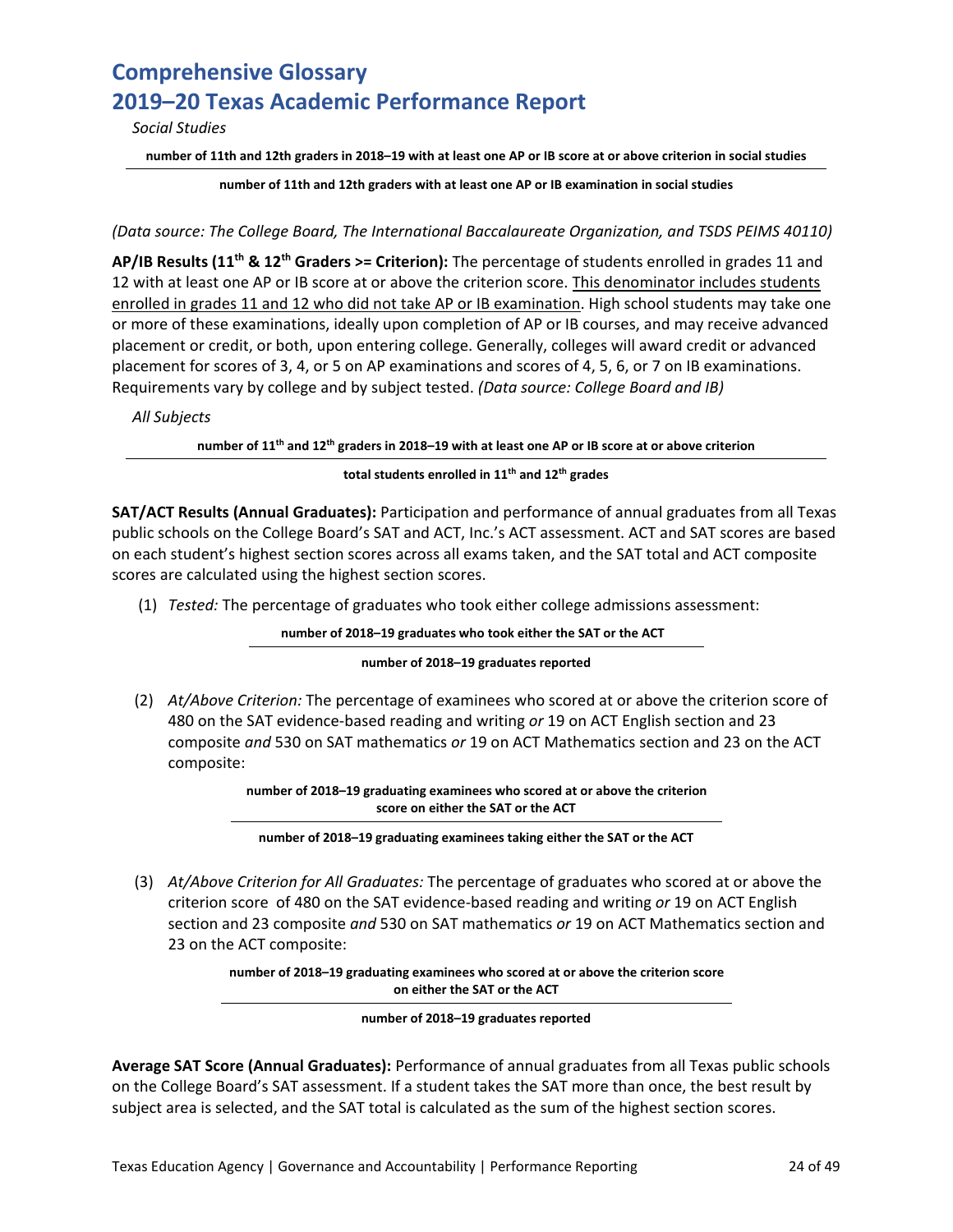(1) *Average SAT Score (All Subjects):* The average score for the SAT evidence-based reading and writing and mathematics combined. The maximum score is 1600.

**sum of SAT total scores (evidence-based reading and writing + mathematics) of all 2018–19 graduates who took the SAT**

#### **number of 2018–19 graduates who took the SAT**

(2) *Average SAT Score (English Language Arts and Writing):* The average score for the SAT evidencebased reading and writing. The maximum score is 800.

**sum of SAT evidence-based reading and writing scores of all 2018–19 graduates who took the SAT**

**number of 2018–19 graduates who took the SAT**

(3) *Average SAT Score (Mathematics):* The average score for the SAT mathematics. The maximum score is 800.

**sum of SAT mathematics scores of all 2018–19 graduates who took the SAT**

**number of 2018–19 graduates who took the SAT**

#### *(Data source: College Board and TSDS PEIMS 40203)*

**Average ACT Score (Annual Graduates):** Performance of annual graduates from all Texas public schools on the ACT Inc.'s ACT assessment. If a student takes the ACT more than once, the best result by subject area is selected, and the ACT composite scores is calculated as the average of the highest section scores.

(1) *A*v*erage ACT Score (All Subjects):* The average score for the ACT composite. The maximum score is 36.

**sum of ACT composite scores of all 2018–19 graduates who took the ACT**

**number of 2018–19 graduates who took the ACT**

(2) *Average ACT Score (English Language Arts):* The average score for the ACT English and Reading combined. The maximum score is 36.

**sum of ACT English and Reading combined scores of all 2018–19 graduates who took the ACT**

**number of 2018–19 graduates who took the ACT**

(3) *Average ACT Score (Mathematics):* The average score for the mathematics ACT. The maximum score is 36.

**sum of ACT mathematics scores of all 2018–19 graduates who took the ACT**

**number of 2018–19 graduates who took the ACT**

(4) *Average ACT Score (Science):* The average score for the science ACT. The maximum score is 36.

**sum of ACT science scores of all 2018–19 graduates who took the ACT**

**number of 2018–19 graduates who took the ACT**

**OnRamps Course Credits:** The percentage of annual graduates completing an OnRamps dual enrollment course and qualifying for at least three hours of college credit in any subject area. *(Data source: OnRamps program)*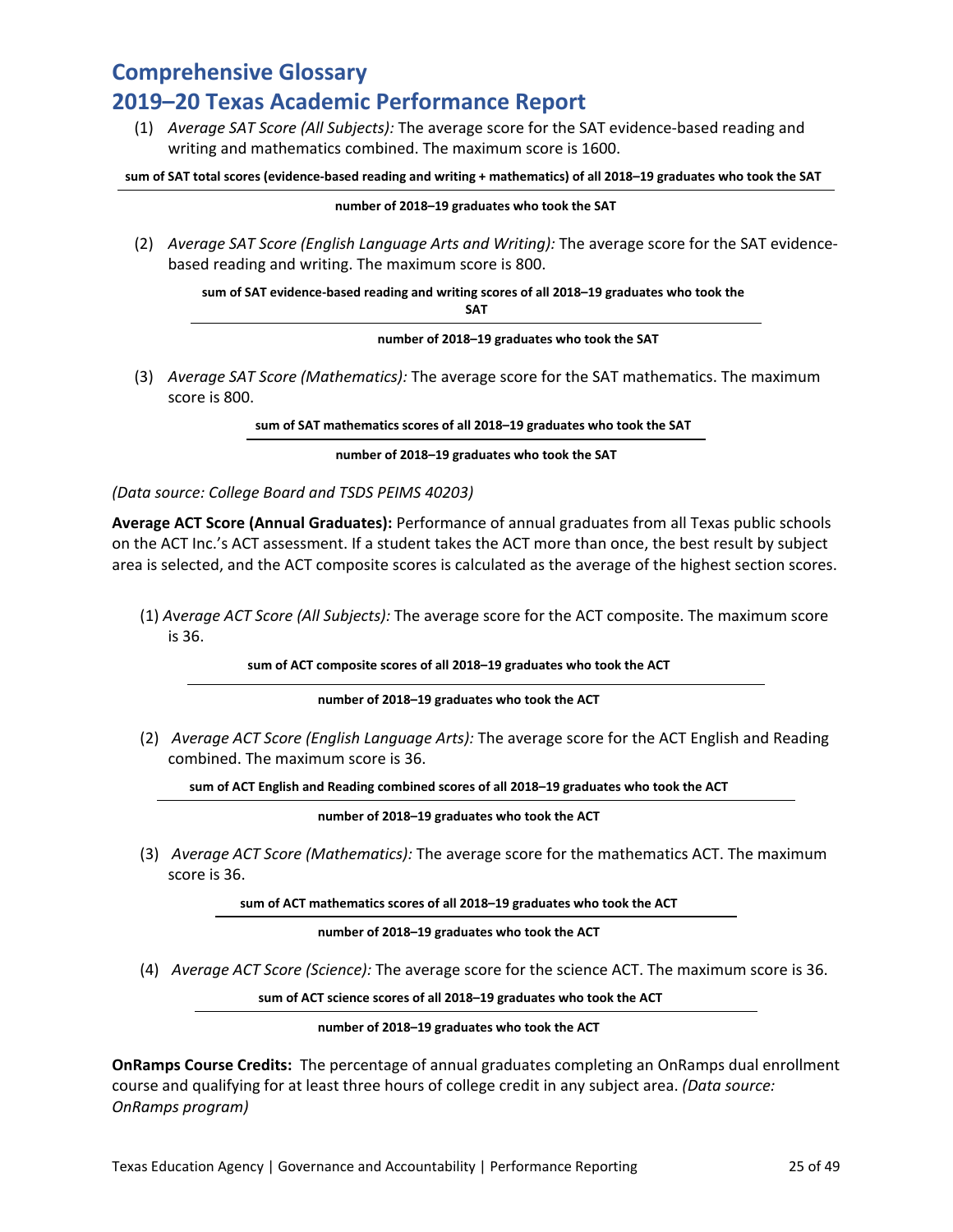**number of 2018–19 annual graduates who completed an OnRamps course and qualified for at least three hours of college credit before graduation**

**number of 2018–19 annual graduates** 

#### **Graduate Under an Advanced Degree Plan and be Identified as a Current Special Education Student:**

The percentage of annual graduates who graduated under an advanced degree plan and were identified as a current special education student *(Data source: TSDS PEIMS 42401 and 40203)*

> **number of 2018–19 annual graduates who graduated under an advanced degree plan and were identified as a current special education student**

> > **number of 2018–19 annual graduates**

### **Other Postsecondary Indicators**

**Advanced/Dual-Credit Course Completion (Grades 11–12):** The percentage of students who completed and received credit for at least one advanced or dual-credit course. Decisions about awarding high school credit for college courses are described in [Texas Administrative Code §74.25.](http://texreg.sos.state.tx.us/public/readtac$ext.TacPage?sl=R&app=9&p_dir=&p_rloc=&p_tloc=&p_ploc=&pg=1&p_tac=&ti=19&pt=2&ch=74&rl=25)

Appendix B lists all courses identified as advanced courses. Courses for which a student can earn dual credit are not listed because they vary from campus to campus.

Course completion information is reported by districts through the Texas Student Data System/Public Education Information Management System (TSDS PEIMS) after the close of the school year. For example, the values, expressed as percentages for grades 11–12, are calculated as follows: *(Data source: TSDS PEIMS 43415)*

*Any Subject*

**number of students in grades 11–12 in 2018–19 who received credit for at least one advanced/dual-credit course**

**number of students in grades 11–12 who received credit for at least one course in 2018–19** 

*English Language Arts* 

**number of students in grades 11–12 in 2018–19 who received credit for at least one ELA advanced/dual-credit course**

**number of students in grades 11–12 who received credit for at least one ELA course in 2018–19** 

*Mathematics* 

**number of students in grades 11–12 in 2018–19 who received credit for at least one mathematics advanced/dual-credit course**

**number of students in grades 11–12 who received credit for at least one mathematics course in 2018–19**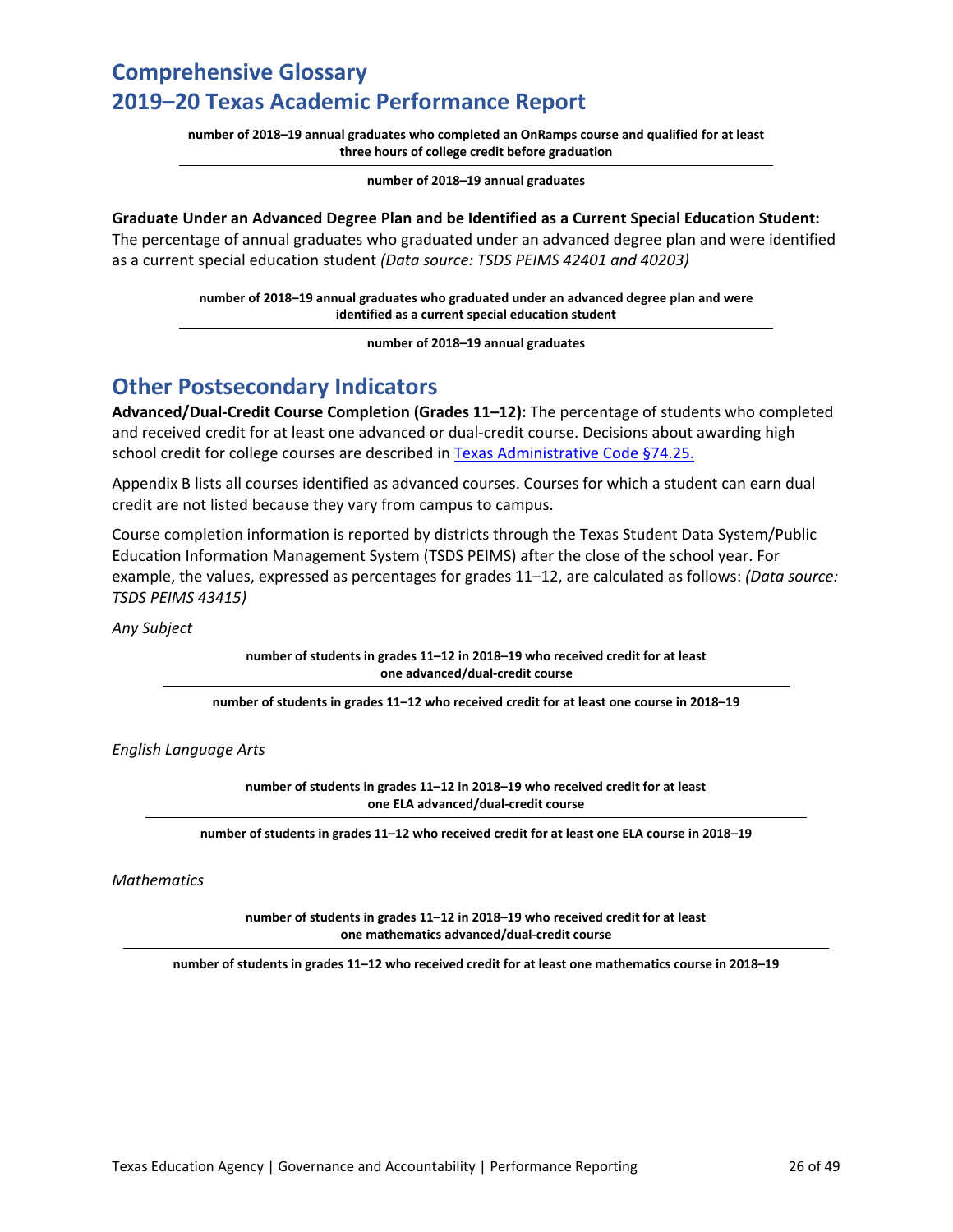*Science* 

**number of students in grades 11–12 in 2018–19 who received credit for at least one science advanced/dual-credit course**

**number of students in grades 11–12 who received credit for at least one science course in 2018–19** 

*Social Studies* 

**number of students in grades 11–12 in 2018–19 who received credit for at least one social studies advanced/dual-credit course**

**number of students in grades 11–12 who received credit for at least one social studies course in 2018–19** 

*(Data source: TSDS PEIMS 43415)*

**Advanced/Dual-Credit Course Completion (Grades 9–12):** The percentage of students who completed and received credit for at least one advanced or dual-credit course. Decisions about awarding high school credit for college courses are described in [Texas Administrative Code §74.25.](http://texreg.sos.state.tx.us/public/readtac$ext.TacPage?sl=R&app=9&p_dir=&p_rloc=&p_tloc=&p_ploc=&pg=1&p_tac=&ti=19&pt=2&ch=74&rl=25)

Appendix B lists all courses identified as advanced courses. Courses for which a student can earn dual credit are not listed because they vary from campus to campus.

Course completion information is reported by districts through the Texas Student Data System/Public Education Information Management System (TSDS PEIMS) after the close of the school year. For example, the values, expressed as percentages for grades 9–12, are calculated as follows: *(Data source: TSDS PEIMS 43415)*

*Any Subject*

**number of students in grades 9–12 in 2018–19 who received credit for at least one advanced/dual-credit course**

**number of students in grades 9–12 who received credit for at least one course in 2018–19** 

*English Language Arts* 

**number of students in grades 9–12 in 2018–19 who received credit for at least one ELA advanced/dual-credit course**

**number of students in grades 9–12 who received credit for at least one ELA course in 2018–19** 

*Mathematics* 

**number of students in grades 9–12 in 2018–19 who received credit for at least one mathematics advanced/dual-credit course**

**number of students in grades 9–12 who received credit for at least one mathematics course in 2018–19**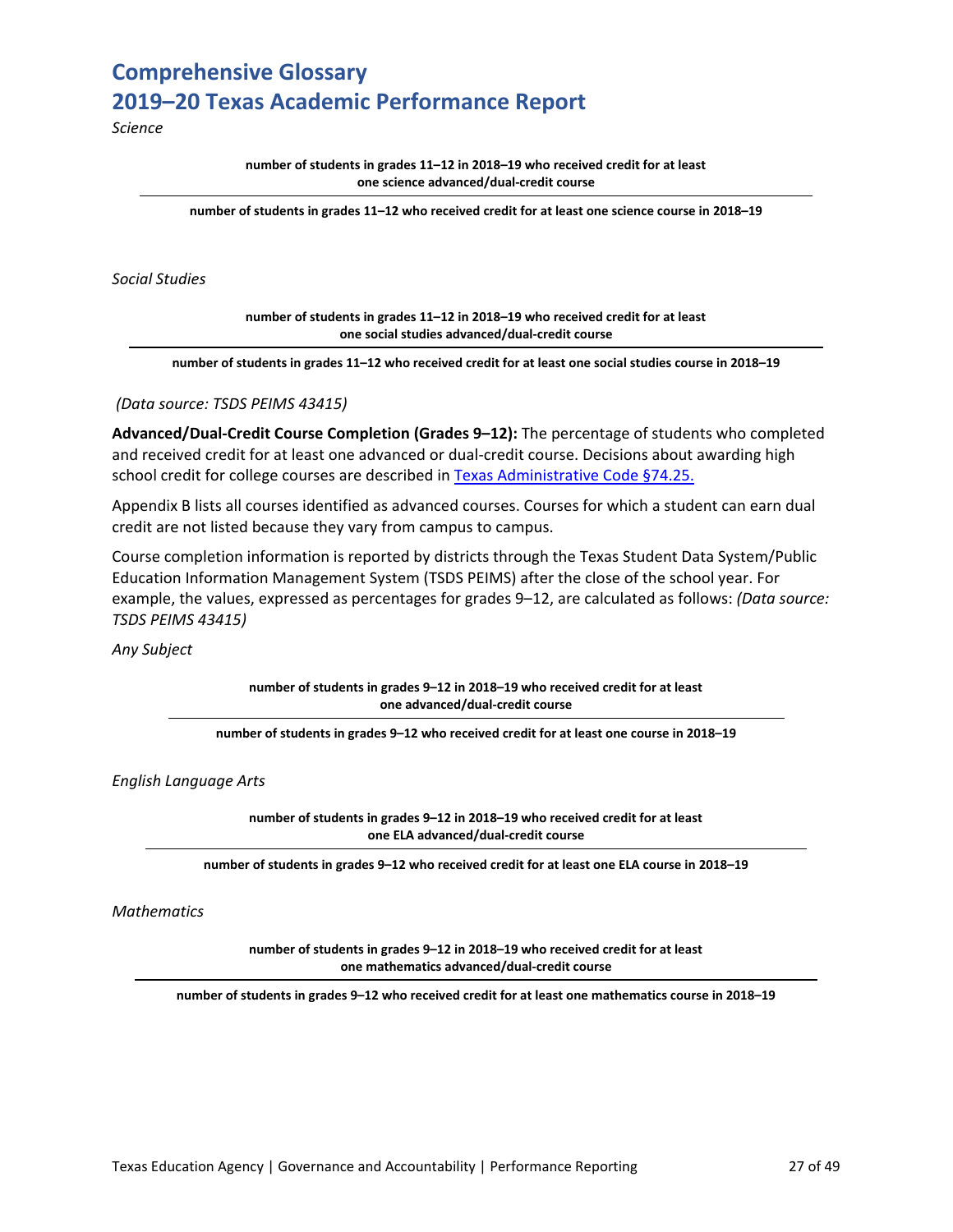*Science* 

**number of students in grades 9–12 in 2018–19 who received credit for at least one science advanced/dual-credit course**

**number of students in grades 9–12 who received credit for at least one science course in 2018–19** 

*Social Studies* 

**number of students in grades 9–12 in 2018–19 who received credit for at least one social studies advanced/dual-credit course**

**number of students in grades 9–12 who received credit for at least one social studies course in 2018–19** 

*(Data source: TSDS PEIMS 43415)*

**Graduates Enrolled in Texas Institution of Higher Education (TX IHE):** The percentage of students who enrolled and began instruction at an institution of higher education in Texas for the school year following high school graduation.

> **number of graduates during the 2017–18 school year who attended a public or independent college or university in Texas in the 2018–19 academic year**

> > **number of graduates during the 2017–18 school year**

Students who enrolled in out-of-state colleges or universities or any non-public career school are not included. Students who attend public community colleges in Texas are included. *(Data source: THECB)*

**Graduates in TX IHE Completing One Year Without Enrollment in a Developmental Education Course:** The percentage of students who enrolled and began instruction at an institution of higher education in Texas for the school year following high school graduation and did not require a developmental education course.

**number of graduates during the 2017–18 school year who enrolled in a public college or university in Texas for the school year following the year they graduated** *and*

**met the Texas Success Initiative requirement in all subject areas (reading, writing, and mathematics)** 

**number of graduates during the 2017–18 school year who enrolled in a public college or university in Texas for the school year following the year they graduated**

Students who attended Texas public two- or four-year institutions of higher education are included. Students who enrolled in independent colleges or universities in Texas, out-of-state colleges or universities, or any non-public career school are not included.

Additional reports showing students enrolled in Texas public colleges and universities are available on the Texas Higher Education Coordinating Board (THECB) site at [http://www.txhighereddata.org/generatelinks.cfm?Section=HS2Col.](http://www.txhighereddata.org/generatelinks.cfm?Section=HS2Col)

For more information on the data used in this indicator, contact the Texas Higher Education Coordinating Board at (512) 427-6153. *(Data source: THECB)*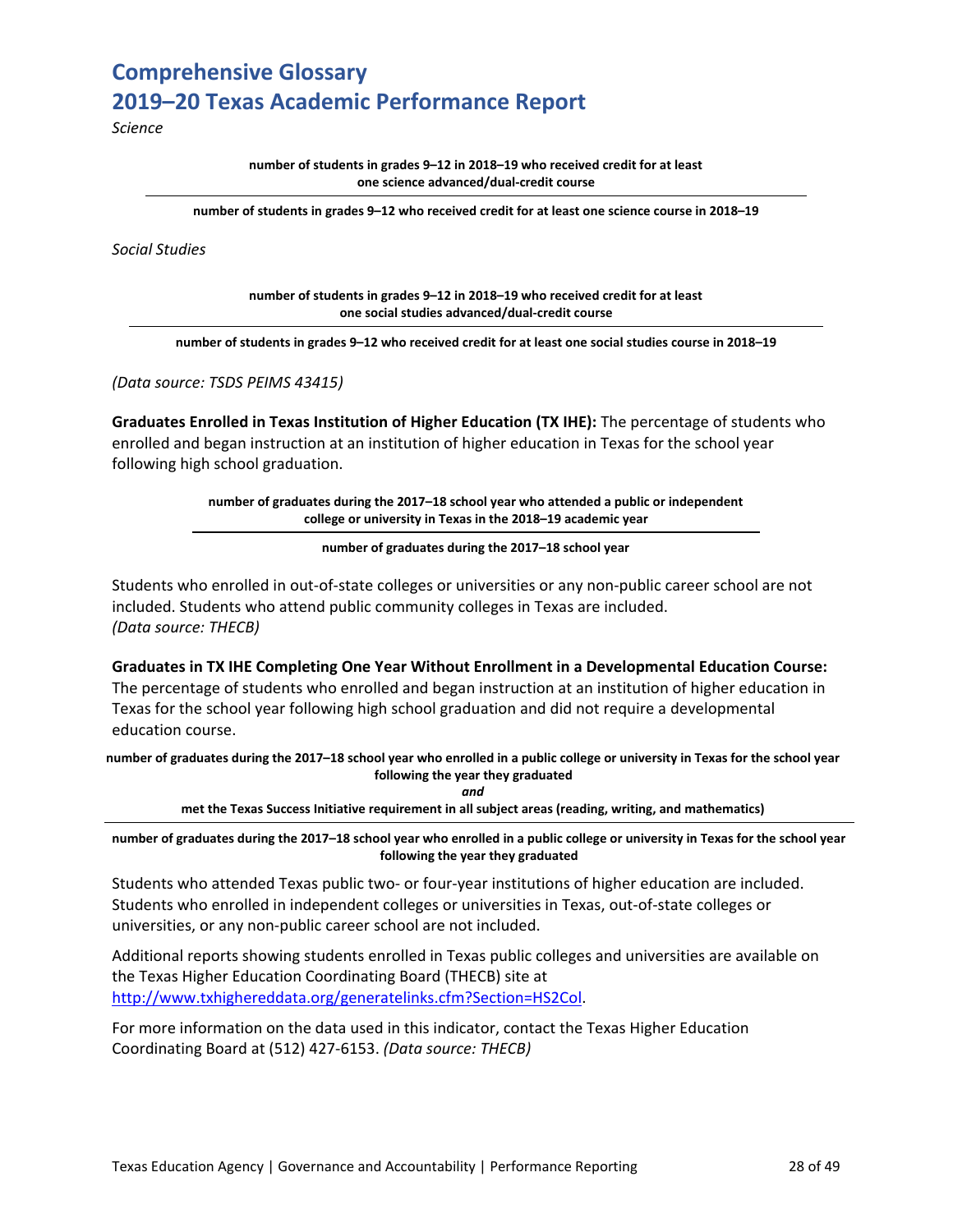### **Student Information**

*Please note, the Enrollment section of this report is new this year. The definitions below describe the nuances between Membership and Enrollment. If comparing the data shown from this year's report to previous reports, use the data displayed under Membership.* 

**Enrollment:** Students reported as enrolled as of the last Friday in October (October 25, 2019).

**Membership:** Membership differs from enrollment, as it does not include those students who are served for less than two hours per day. A student is in membership if he/she is enrolled and is either

- scheduled to attend at least two hours of instruction each school day or
- participating in an alternative attendance accounting program.

For example, the count of *Total Students* excludes students who attend a non-public school but receive some services, such as speech therapy—for less than two hours per day—from their local school district.

**Total Students:** The total number of public school students who were reported at any grade from early childhood education through grade 12. *(Data source: TSDS PEIMS 40110)*

**Students by Grade:** The count of students in each grade divided by the total number of students. *(Data source: TSDS PEIMS 40110)*

**Ethnic Distribution:** The number and percentage of students and staff who are identified as belonging to one of the following groups: African American, Hispanic, white, American Indian, Asian, Pacific Islander, and two or more races. *(Data source: TSDS PEIMS 40100, 30040, 30050, 30090)*

**Male/Female:** The number and percentage of students who are identified as male or female. *(Data source: TSDS PEIMS 40100)*

**Economically Disadvantaged:** The count and percentage of students eligible for free or reduced-price lunch or eligible for other public assistance.

### **number of students eligible for free or reduced-price lunch or other public assistance**

### **total number of students**

*(Data source: TSDS PEIMS 40100 and TEA Student Assessment Division*)

**Non-Educationally Disadvantaged:** Those students not eligible to participate in free or reduced-price lunch or to receive any other public assistance. This is the complementary count and percentage to Economically Disadvantaged.

**Section 504 Students:** The count and percentage of students identified as receiving section 504 services.

**English Learners (ELs):** The count and percentage of students whose primary language is other than English and who are in the process of acquiring English. The terms "English Learner" and "Limited English Proficient" (LEP) are used interchangeably.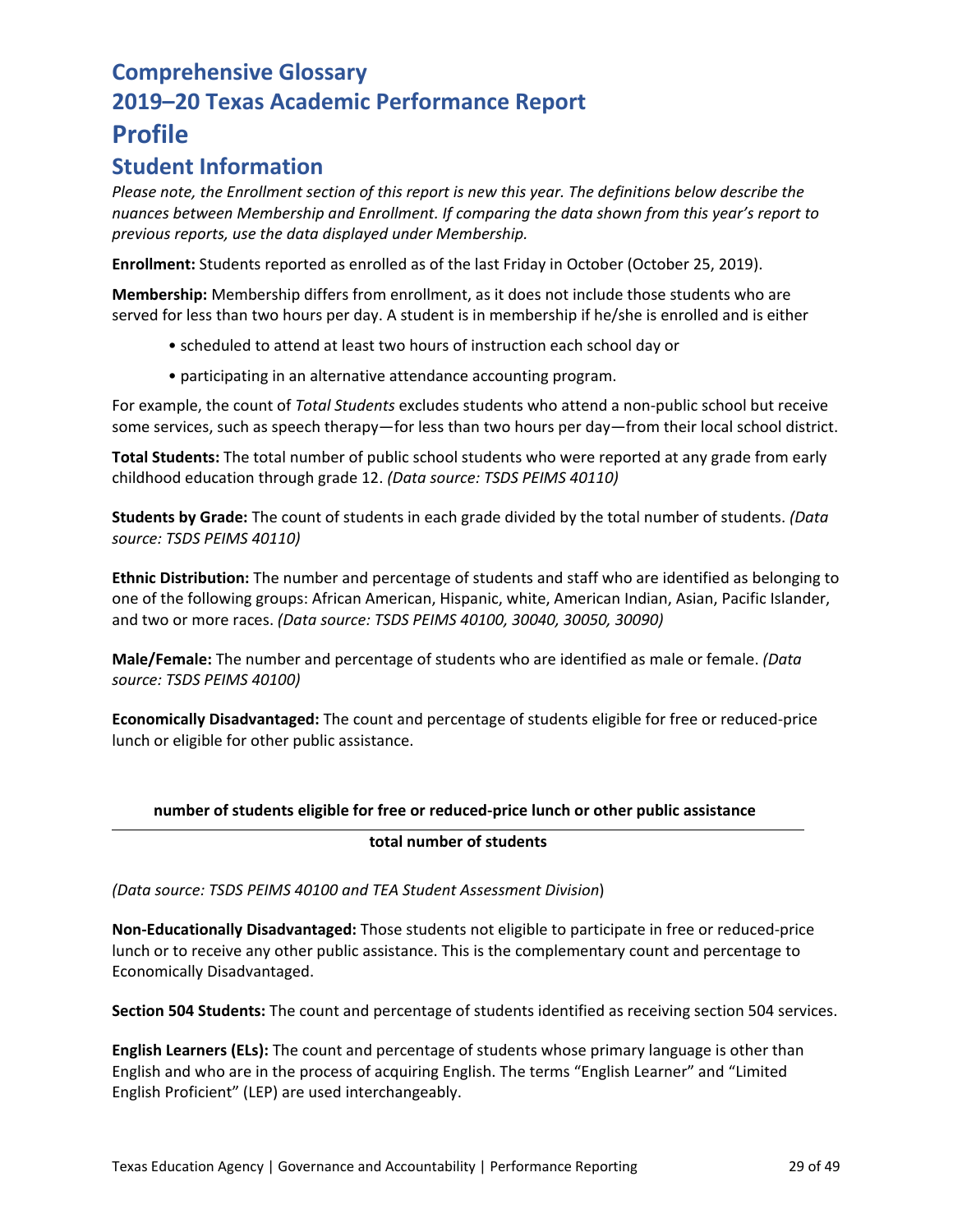The percentage of ELs is calculated by dividing the number of ELs by the total number of students in the district or campus. Not all students identified as ELs receive bilingual or English as a second language instruction. *(Data source: TELPAS file)*

**Students with Disciplinary Placements:** The count and percentage of students placed in alternative education programs unde[r Chapter 37 of the Texas](http://www.statutes.legis.state.tx.us/Docs/ED/htm/ED.37.htm) Education Code (Discipline; Law and Order). Districts report the disciplinary actions taken toward students who are removed from the classroom for at least one day. Although students can have multiple removals throughout the year, this measure counts students only once and includes only those whose removal results in a placement in a disciplinary alternative education program or juvenile justice alternative education program. It is calculated as follows:

#### **number of students with one or more disciplinary placements**

#### **number of students who were in attendance at any time during the school year**

For 2019–20, the following 19 disciplinary action codes are included as disciplinary placements: 02, 03, 04, 07, 08, 10, 12, 13, 14, 15, 51, 52, 53, 54, 55, 57, 59, 60, and 61. *(Data source: TSDS PEIMS 44425)*

**Students with Dyslexia:** The count and percentage of students identified with Dyslexia. *(Data source: TSDS PEIMS 40100)*

**Foster Care:** The count and percentage of students identified as in the conservatorship of the Department of Family and Protective Services (DFPS). *(Data source: TSDS PEIMS 40100)*

**Homeless:** The count and percentage of students meeting the criteria defined by 42 U.S.C. Section 11434(a), the term "homeless children and youths"  $-$ 

(A) individuals who lack a fixed, regular, and adequate nighttime residence [within the meaning of section 11302(a)(1)]; and

(B) includes —

(i) children and youths who are sharing the housing of other persons due to loss of housing, economic hardship, or a similar reason; are living in motels, hotels, trailer parks, or camping grounds due to the lack of alternative adequate accommodations; are living in emergency or transitional shelters;

(ii) children and youths who have a primary nighttime residence that is a public or private place not designed for or ordinarily used as a regular sleeping accommodation for human beings [within the meaning of section 11302(a)(2) (C)];

(iii) children and youths who are living in cars, parks, public spaces, abandoned buildings, substandard housing, bus or train stations, or similar settings; and

(iv) migratory children (as such term is defined in section 6399 of title 20) who qualify as homeless for the purposes of this subtitle because the children are living in circumstances described in clauses (i) through (iii).

#### *(Data source: TSDS PEIMS 40100)*

**Immigrant:** The count and percentage of students identified under the definition found under

Title III of the No Child Left Behind Act of 2001 (NCLB), where the term 'immigrant children and youth' is defined as, "individuals who are aged 3 through 21; were not born in any state; and have not been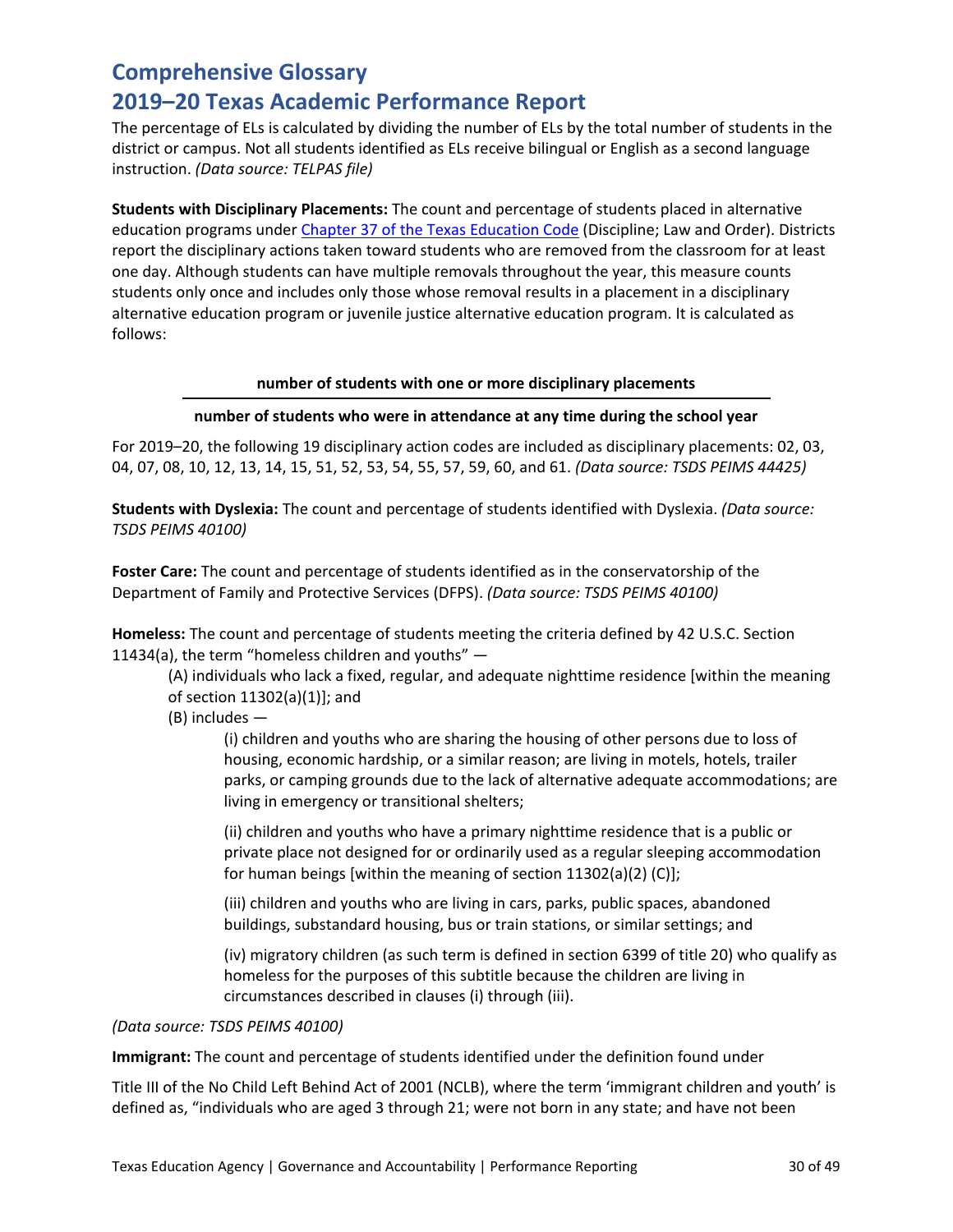attending one or more schools in any one or more states for more than 3 full academic years. The term 'State' means each of the 50 States, the District of Columbia, and the Commonwealth of Puerto Rico. *(Data source: TSDS PEIMS 40100)*

**Migrant:** The count and percentage of students that meet the following criteria: Student is (ages 3-21), or the student's parent, spouse, or guardian is a migratory agricultural worker, including a migratory dairy worker, or a migratory fisher, and who, in the preceding 36 months, in order to obtain, or accompany such parent, spouse, or guardian in order to obtain, temporary or seasonal employment in agricultural or fishing work: 1) has moved from one school district to another; or 2) resides in a school district of more than 15,000 square miles, and migrates a distance of 20 miles or more to a temporary residence to engage in a fishing activity. *(Data source: TSDS PEIMS 40100)*

**Title I:** The count and percentage of students participating in a program authorized under Elementary and Secondary Education Act (ESEA), Title I, Part A of the Improving America's Schools Act. *(Data source: TSDS PEIMS 41461)*

**Military Connected:** The count and percentage of students who are dependents of an active duty or former member of the United States military, the Texas National Guard, or a reserve force of the United States military, or who are dependents of a member of the United States military, the Texas National Guard, or a reserve force of the United States military who was killed in the line of duty. *(Data source: TSDS PEIMS 40100)*

**At-Risk:** The count and percentage of students identified as being at risk of dropping out of school as defined by TEC  $\S$ 29.081(d) and (d-1).

#### **number of students in the 2019–20 school year considered as at risk**

#### **total number of students**

*(Data source: TSDS PEIMS 40110)* 

**Students by Instructional Program:** The count and percentage of students served in programs and/or courses for special education, career and technical education, career and technical education (grades 9– 12 only), bilingual/ESL education, or gifted and talented education. The percentages do not total to 100 because students may participate in more than one of these programs. *(Data source: TSDS PEIMS 40110, 41163 and 41169)*

**Students with Disabilities by Type of Primary Disability:** The count of students disaggregated by primary disability. The TAPR uses five categories of primary disability: Students with Intellectual Disabilities, Students with Physical Disabilities, Students with Autism, Students with Behavioral Disabilities, and Students with Non-Categorical Early Childhood. Additional information is provided below.

Students with Intellectual Disabilities (TSDS PEIMS disability codes 06, 08, 12, 13)

- 06—Intellectual Disability (ID)
- 08—Learning Disability (LD)
- 12—Developmental Delay (DD)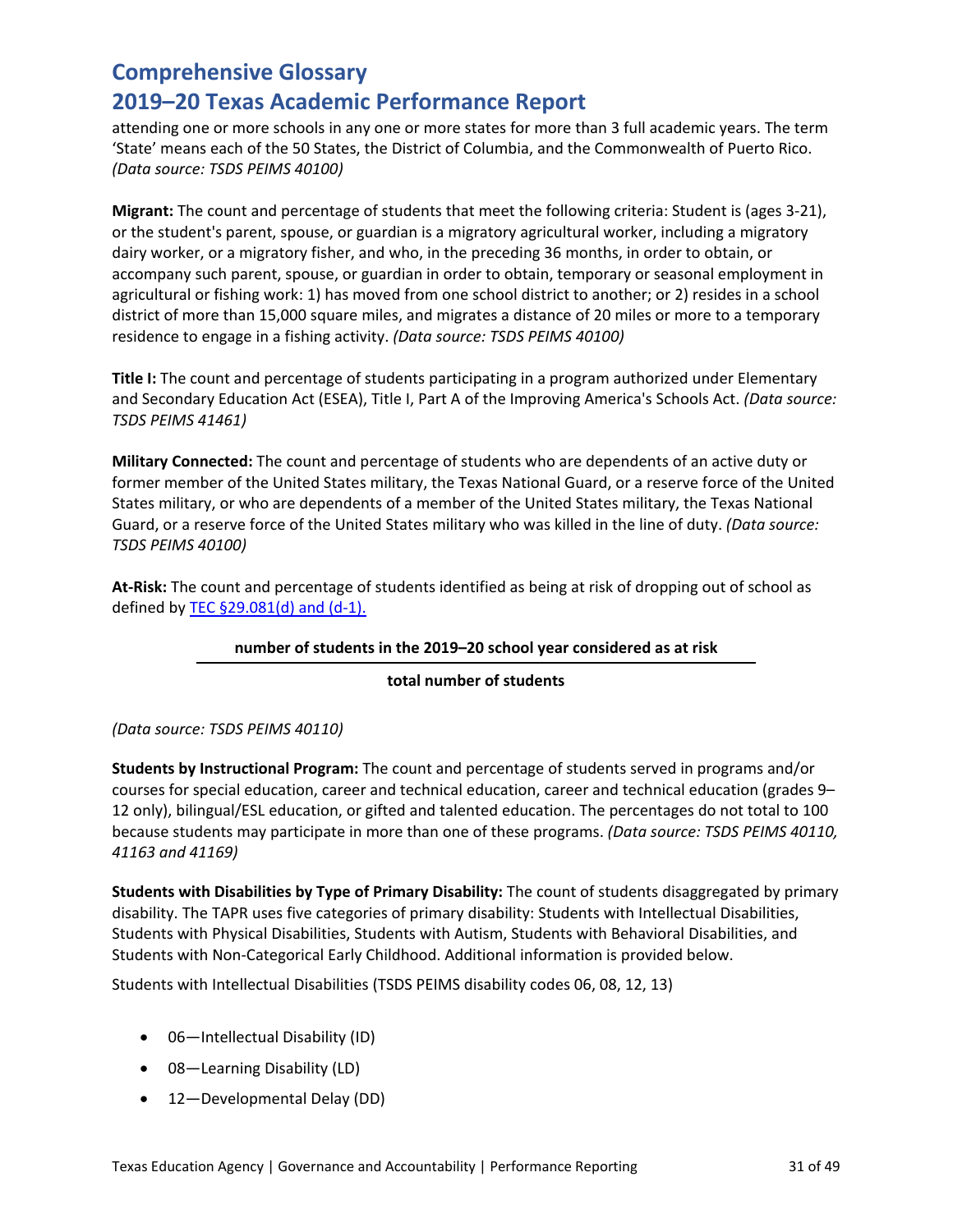• 13—Traumatic Brain Injury (TBI)

Students with Physical Disabilities (TSDS PEIMS disability codes 01, 03, 04, 05, 09)

- 01—Orthopedic Impairment (OI)
- 03—Auditory Impairment (AI)
- 04—Visual Impairment (VI)
- 05—Deaf-Blind (DB)
- 09—Speech Impairment

Students with Autism (TSDS PEIMS disability code 10)

• 10—Autism (AU)

Students with Behavioral Disabilities (TSDS PEIMS disability codes 02 and 07)

- 02—Other Health Impairment (OHI)
- 07—Emotional Disturbance (ED)

Students with Noncategorical Early Childhood (TSDS PEIMS disability code 14)

• 14—Noncategorical Early Childhood (NCES)

### *(Data source: TSDS PEIMS 41163)*

**Mobility**:The count and percentage of students who have been in membership for less than 83 percent of the school year (i.e., missed six or more weeks).

#### **number of mobile students in 2018–19**

### **number of students who were in membership at any time during the**

### **2018–19 school year**

This rate is calculated at the state, region, district, and campus level and is disaggregated by race/ethnicity, economically disadvantaged status, special education status, and English learner status. The mobility rates shown are based on the count of mobile students identified at the campus level. The district mobility rate reflects school-to-school mobility within the same district or from outside the district. The region mobility rate reflects school-to-school mobility within the same region or from outside the region. *(Data source: TSDS PEIMS 42400)*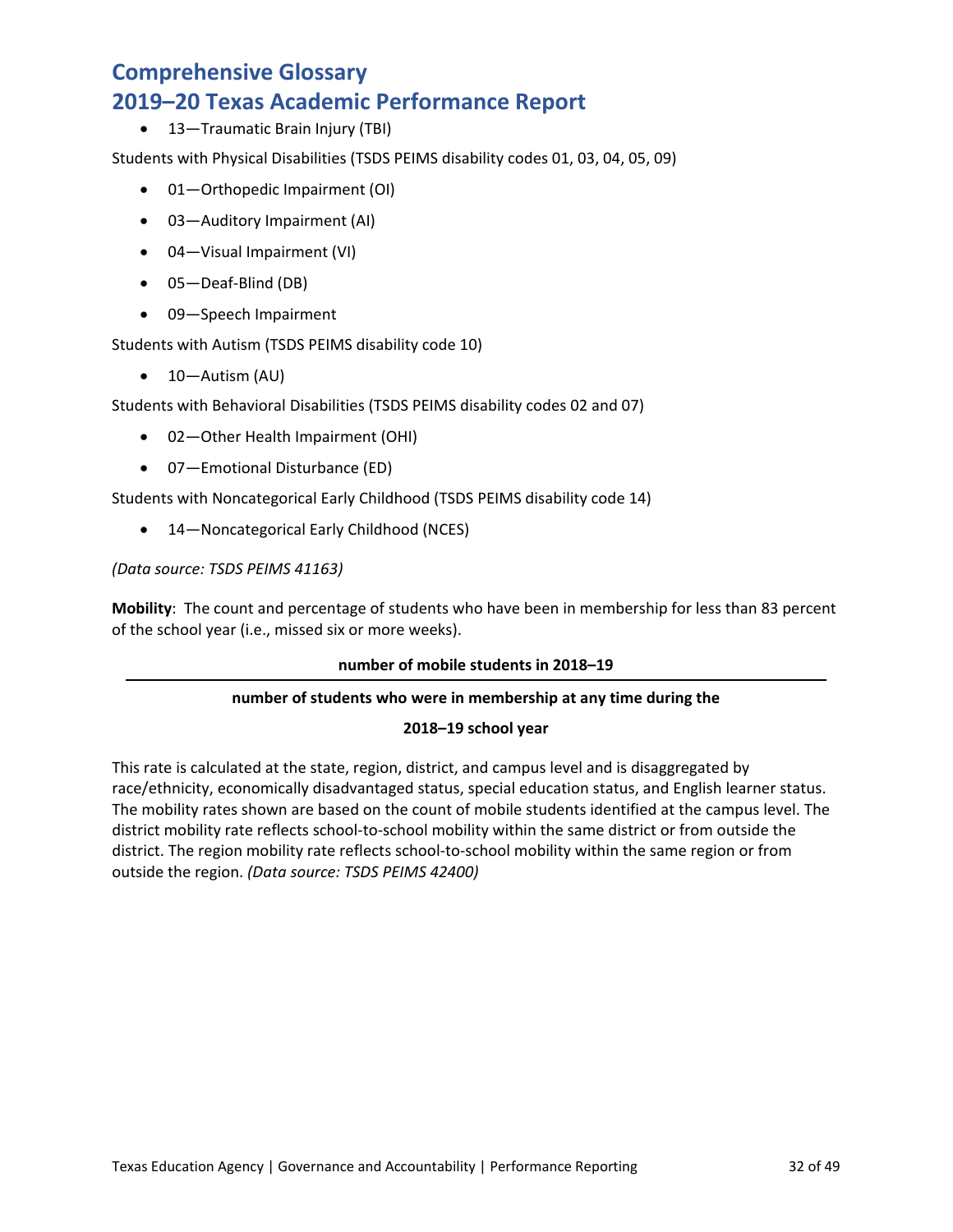### **2019–20 Texas Academic Performance Report**

**Attrition Rates** *(campus profile only)*: The percentage of students enrolled in fall 2018–19 who did not return to the same campus in the fall of 2019–20. This calculation is adjusted to account for the grade levels available to students at each campus as well as additional factors. For instance, students were excluded from the calculation if they were enrolled at the highest grade offered at the campus, were not considered to be in membership for the purposes of calculating average daily attendance for funding purposes or were at a campus in 2018–19 that was no longer active in 2019–20. Students who were retained in grade, including those in grade 12, remained in the calculation. Attrition Rate is calculated as follows:

### **number of students enrolled in fall 2018 – number of students who returned in fall 2019**

### **number of students enrolled in fall 2018**

**Retention Rates by Grade***:* The percentage of students in Texas public schools who enrolled in fall 2019 in the same grade in which they were reported for the last six-week period of the prior school year (2018–19).

### **the number of students enrolled in the same grade from one school year to the next**

### **the number of students enrolled from one school year who return the next year or who graduate**

Special education retention rates are calculated and reported separately because local retention practices differ for students served by special education.

The TAPR shows retention rates only for grades K–9. Retention rates for all grades can be found in [Grade-Level Retention in Texas Public Schools, 2018–19](https://tea.texas.gov/sites/default/files/retention_student_performance_2018-19.pdf)*,* available from TEA*. (Data source: TSDS PEIMS 40110)*

**Data Quality** *(not on campus profile)*: The percentage of errors made by the district in the TSDS PEIMS Student Leaver Data.

*Percent of Underreported Students.* Underreported students are  $7<sup>th</sup>-12<sup>th</sup>$  graders who were enrolled at any time during the prior year, who are not accounted for through district records or TEA processing in the current year, and for whom the district did not submit a leaver record. A district is required to submit a leaver record for any student served in grades 7–12 the previous year unless the student received a Texas high school equivalency certificate (TxCHSE) certificate by August 31, is a previous Texas public school graduate, moved to and enrolled in another Texas public school district, or returned to the district by the end of the school start window. (For 2018–19 the end of the school-start window was September 27, 2019.)

#### **number of underreported students**

### **number of students in grades 7–12 who were served in the district in the 2018–19 school year**

*(Data source: Texas High School Equivalency Certificate Information File; TSDS PEIMS 40100, 40110, 42400, and 42500)*

**Class Size Averages by Grade and Subject:** The average class size by grade (elementary) or selected subjects (secondary classes).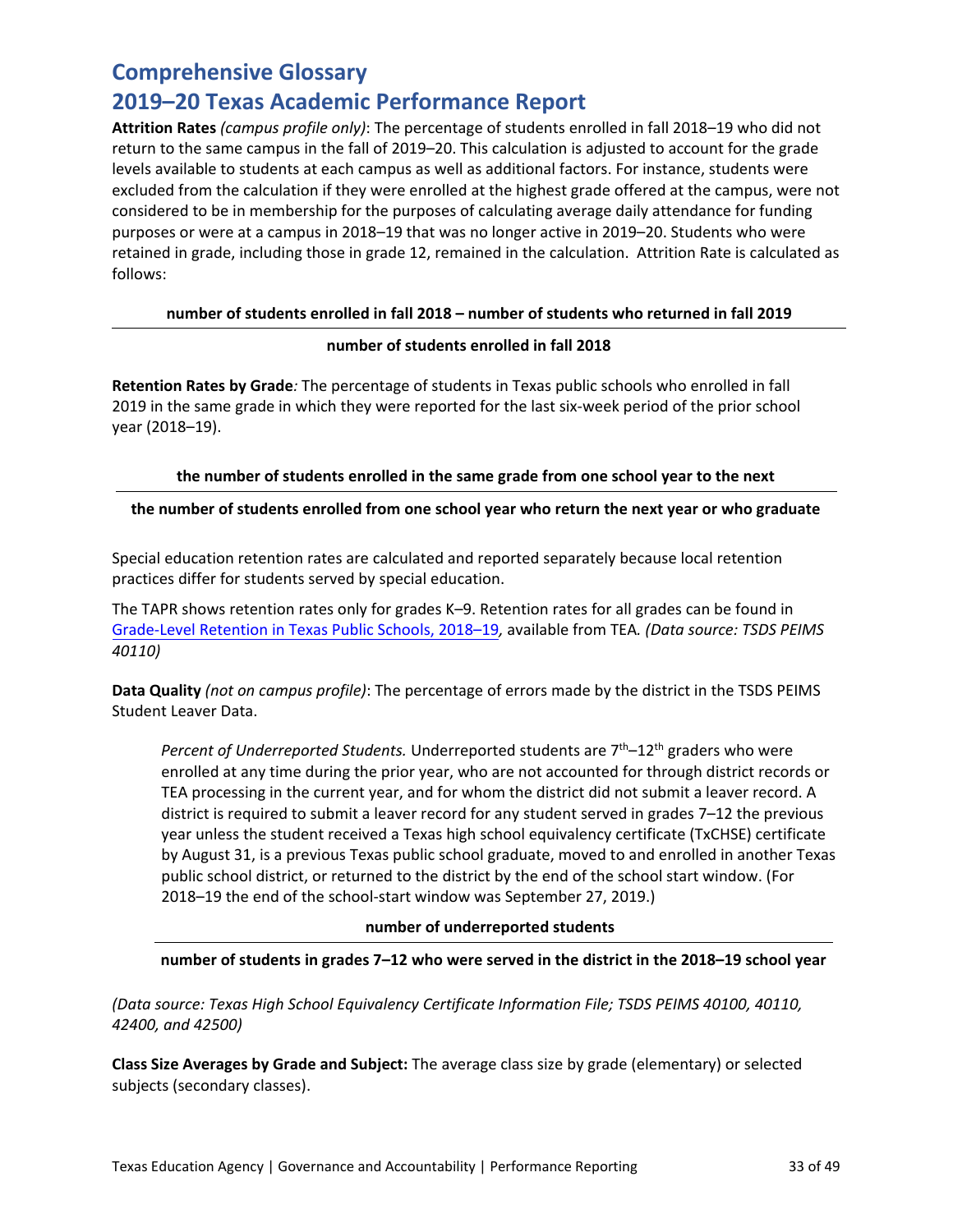For secondary classes, averages are determined by totaling the number of students served (in a subject at the campus) and dividing that sum by the count of classes for that subject.

For elementary classes, how the average is determined depends on the instructional model. If an elementary teacher teaches all subjects to the same group of fourth graders all day, the class size average is simply the number of fourth grade students served by that teacher. If an elementary teacher teaches a single subject to five different sections of fourth graders each day, however, the average is calculated the same way as for secondary subjects. For example, one fourth grade science teacher teaches five science classes each day with 18, 20, 19, 21, and 22 students in each class. The total of 100 students divided by the five classes produces an average class size of 20 students for that teacher.

The following rules apply to the average class sizes:

- Classes identified as serving regular, compensatory/remedial, gifted and talented, career and technical, and honors students are included in the calculation.
- English language arts (ELA), mathematics, science, social studies, languages other than English, computer science, and career and technical education are included in the calculation, as are selfcontained classrooms.
- Classes where the number of students served is reported as zero are not included.
- Service codes with the "SR" prefix are not included.
- Teacher roles coded as "teacher" and/or "substitute teacher" are included.
- Only class settings coded as "regular class" are included.
- Missing partial FTE counts are not included.
- Elementary classes in which the number of students exceeds 100 are not included.
- Mixed grade-level class averages are not included. *(Data source: TSDS PEIMS 30090)*

### **Staff Information**

**Total Staff:** The total count of staff which includes professional staff (teachers, professional support, administrators), educational aides, and (on the district profile) auxiliary staff. *(Data source: TSDS PEIMS 30040, 30050, and 30090)*

**Professional Staff:** The full-time equivalent (FTE) count of teachers, professional support staff, campus administrators, and on the district profile, central office administrators. Staff are grouped according to roles as reported in TSDS PEIMS. Each type of professional staff is shown as a percentage of the total staff FTE. See Appendix A for all TSDS PEIMS Role IDs*. (Data source: TSDS PEIMS 30040, 30050, and 30090)*

**Educational Aides:** The count and percentage of paraprofessional staff who are reported with a role of 033 (Educational Aide) or 036 (Certified Interpreter). The FTE counts of educational aides are expressed as a percentage of the total staff FTEs. See Appendix A for all TSDS PEIMS Role IDs. *(Data source: TSDS PEIMS 30090)*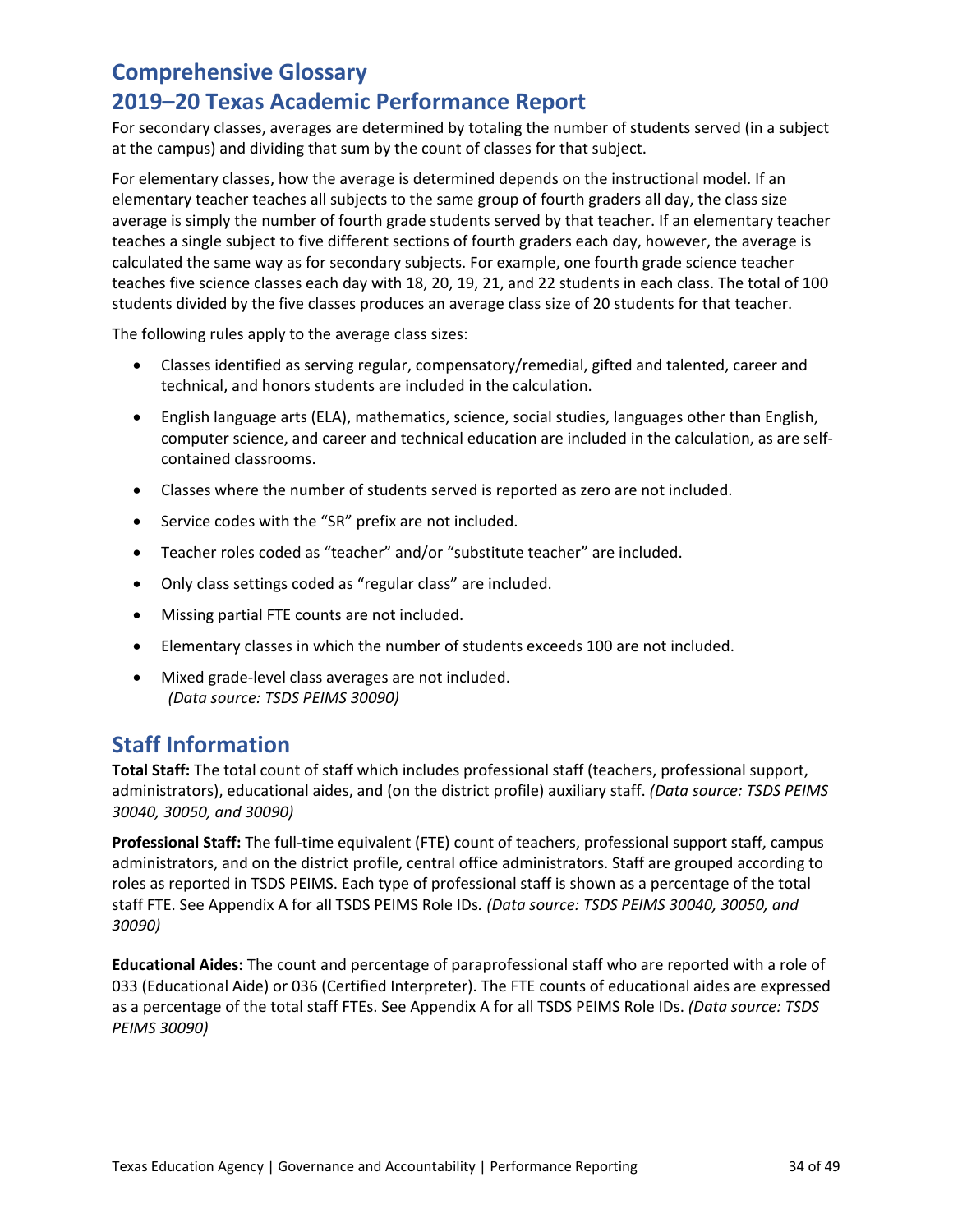### **2019–20 Texas Academic Performance Report**

**Auxiliary Staff** *(not on campus profile)*: The count of full-time equivalent (FTE) staff reported in TSDS PEIMS employment and payroll records who are not reported in the TSDS PEIMS 30090 Staff – Responsibilities record. The auxiliary staff (and educational aide who performs routine classroom tasks under the general supervision of a certified teacher or teaching team) are expressed as a percentage of total staff. For auxiliary staff, the FTE is the value of the percentage of day worked. *(Data source: TSDS PEIMS 30060 and 30090)*

**Librarians and Counselors (Headcount):** The headcount of librarians and counselors is based on fulltime equivalent (FTE) for full-time and part-time headcounts. Librarians and counselors are considered part-time when the FTE count is less than or equal to .85 (For example, FTE count less than or equal to .85, the part-time headcount is equal to 1).

Librarians and counselors are headcounts not sums of FTEs. The district headcount is not a sum of the campus headcount. For example, a counselor spends 50 percent of their time at the elementary (0.50 FTE) and 50 percent of their time at the high school (0.50 FTE). On each of the campus reports, this counselor will be reflected as 1.0 part-time counselor. On the district report the counselor will be reflected as 1.0 full-time counselor since the FTE count is greater than .85 (0.50 FTE plus 0.50 FTE=1.0 FTE). See Appendix A for TSDS PEIMS Role IDs (Professional Support Staff)*. (Data source: TSDS PEIMS 30040, 30050, and 30090)*

**Total Minority Staff:** The total count of minority staff is the sum of the FTE counts for all non-white staff groups (African American, Hispanic, American Indian, Asian, Pacific Islander, and Two or More Races). The minority staff FTE count is expressed as a percentage of the total staff FTE. *(Data source: TSDS PEIMS 30040, 30050, and 30090)*

**Teachers by Ethnicity and Sex:** The counts of teacher FTEs by ethnic group and by sex. Counts are also expressed as a percentage of the total teacher FTEs. *(Data source: TSDS PEIMS 30040, 30050, and 30090)*

**Teachers by Highest Degree Held:** The distribution of degrees held by teachers. The FTE counts of teachers with no degree, a bachelor's degree, a master's degree, or a doctorate are expressed as a percentage of the total teacher FTEs. *(Data source: TSDS PEIMS 30040, 30050, and 30090)*

**Teachers by Years of Experience:** The FTE count of teachers by total years of experience for the individual, not necessarily years of experience in the district or campus. Teacher counts within each range of experience are expressed as a percentage of total teacher FTEs. Teachers are reported with zero years of experience (first year teachers), 1–5 years, 6–10 years, 11–20 years, and over 20 years. *(Data source: TSDS PEIMS 30040, 30050, and 30090)*

**Number of Students per Teacher:** The total number of students divided by the total teacher FTE count. *(Data source: TSDS PEIMS 30040, 30050, and 30090)*

**Experience of Campus Leadership:** The average years of experience for principals and assistant principals.

*Average Years as Principal:* The number of completed years of experience as a principal, regardless of district or interruption in service. These amounts are added together and divided by the number of all principals reported for the campus.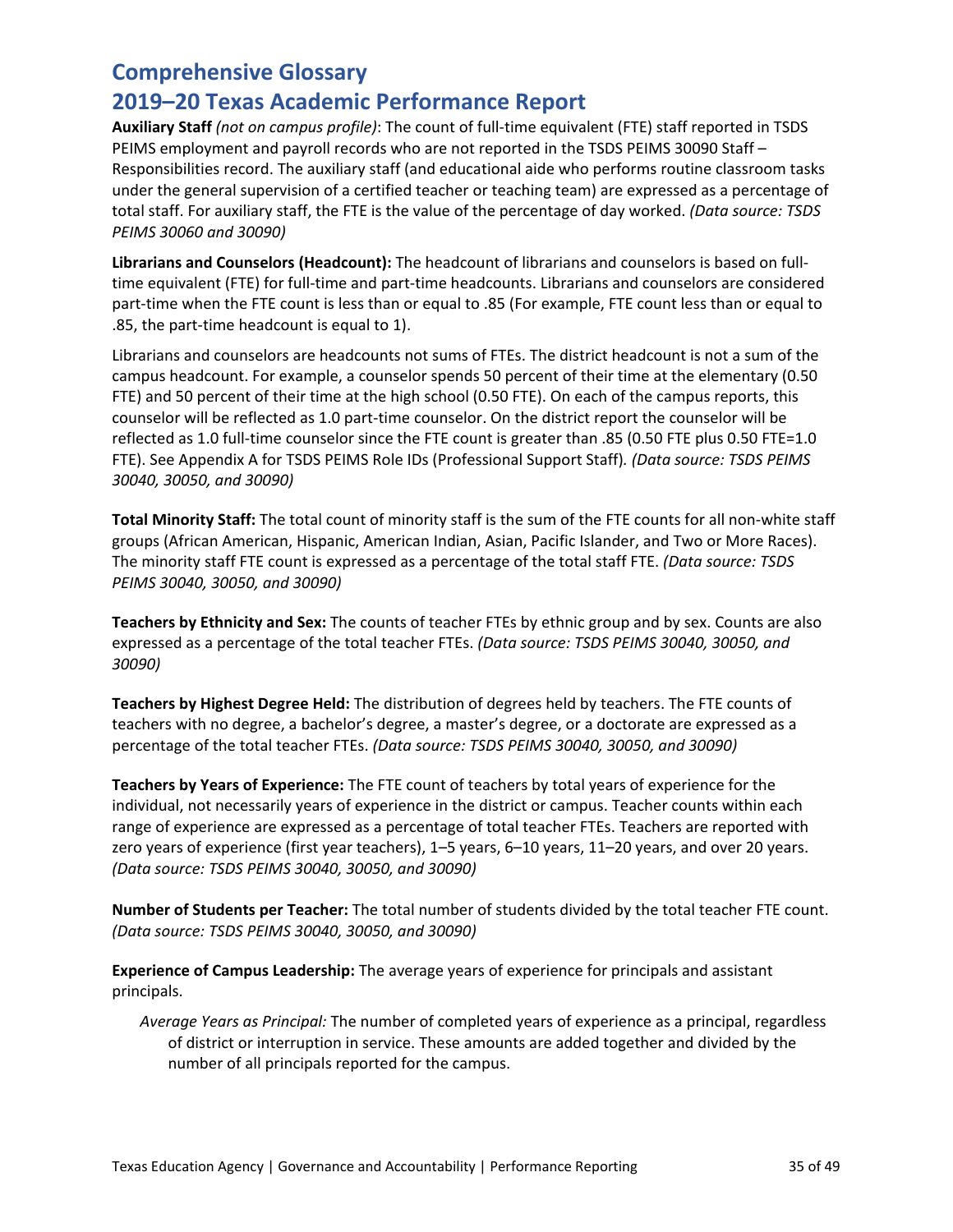- *Average Years as Principal with District:* The number of years a principal is employed in the district regardless of any interruption in service. The amounts are added together and divided by the number of principals reported for the district.
- *Average Years as Assistant Principal:* The number of completed years of experience as assistant principal, regardless of district or interruption of service. The amounts are added together and divided by the number of assistant principals reported for the campus.
- *Average Years as Assistant Principal with District:* The number of years employed as assistant principal in the district regardless of any interruption in service. These amounts are added together and divided by the number of assistant principals reported for the district.
- *(Data source: TSDS PEIMS 30050)*

**Average Years Experience of Teachers:** The average number of completed years of professional experience, regardless of district. Weighted averages are calculated by multiplying each teacher's FTE coefficient (1 for a full-time teacher, .75 for a three-quarter-time teacher, and .5 for a half-time teacher, for example) by his or her years of experience. These amounts are added together and divided by the sum of all teachers' FTE coefficients. *(Data source: TSDS PEIMS 30040, 30050, and 30090)*

**Average Years Experience of Teachers with District:** The average number of years employed in the district regardless of any interruption in service. Weighted averages are calculated by multiplying each teacher's FTE coefficient by his or her years of experience in the district. These amounts are added together and divided by the sum of all teacher's coefficients. *(Data source: TSDS PEIMS 30050)*

**Average Teacher Salary by Years of Experience (regular duties only):** Total pay for all teachers in each category divided by the total teacher FTE count in that category. For the purpose of this calculation, the total actual salary amount is pay for regular duties only and does not include supplemental pay. For teachers who also have non-teaching roles, only the portion of time and pay dedicated to classroom responsibilities is factored into the average teacher salary calculation. Teachers are reported with zero years of experience (first year teacher), 1–5 years, 6–10 years, 11–20 years, and over 20 years. *(Data source: TSDS PEIMS 30060)*

**Average Actual Salaries (regular duties only):** For each category, the total salary for that category divided by the total FTE count for that category. Only payment for regular duties is included in the total salary; supplemental payments for extra duties (e.g., coaching, band and orchestra assignments, club sponsorships) are not included. See Appendix A for lists of the TSDS PEIMS role IDs included in each category.

- *Teachers*. Teachers, special duty teachers, and substitute teachers. Substitute teachers are either temporarily hired to replace a teacher or hired permanently on an as-needed basis. The District Teacher Salary Report and Graph also uses this definition in creating counts for various salary ranges.
- *Professional Support*. Therapists, nurses, librarians, counselors, and other campus professional personnel.
- *Campus Administration (School Leadership)*. Principals, assistant principals, and other administrators reported with a specific school ID.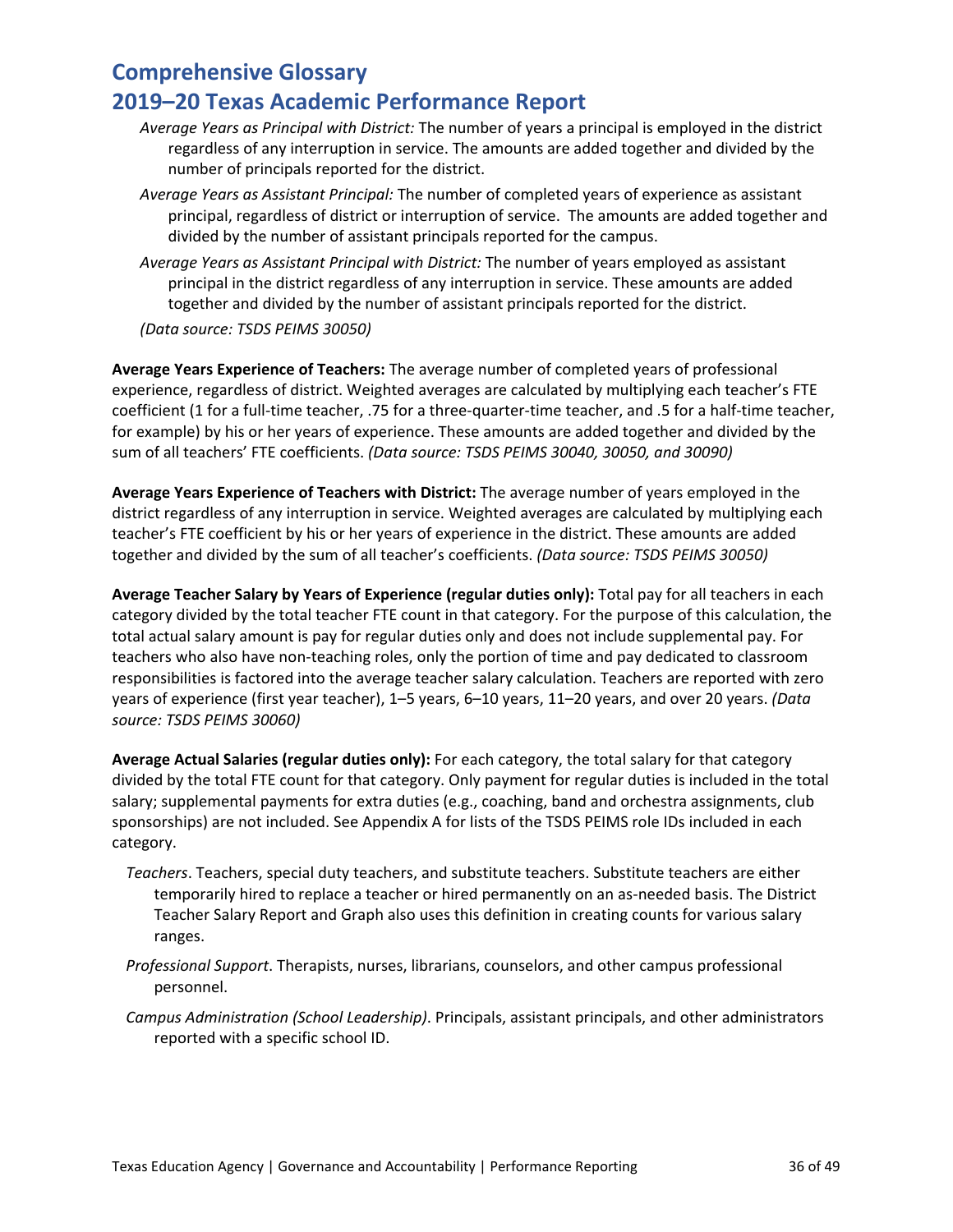*Central Administration (not on campus profile)*. Superintendents, presidents, chief executive officers, chief administrative officers, business managers, athletic directors, and other administrators reported with a central office ID and not a specific school ID.

**Instructional Staff Percent** *(district profile only)*: The percentage of the district's FTEs whose job function was to provide classroom instruction directly to students during the 2018–19 school year. The instructional staff percent is a district-level measure and is calculated as follows:

### **total number of hours for district staff who were reported under expenditure object codes 6112, 6119, and 6129, and function codes 11, 12, 13, and 31**

### **total number of hours worked by all district employees**

Contact the Division of Financial Compliance at (512) 463-9095 for further details about this measure. *(Data source: TSDS PEIMS 30040, 30050, and 30090)*

**Turnover Rate for Teachers** *(not on campus profile)*: The percentage of teachers from the fall of 2018– 19 who were not employed in the district in the fall of 2019–20. It is calculated as the total FTE count of teachers from the fall of 2018–19 who were not employed in the district in the fall of 2019–20, divided by the total teacher FTE count for the fall of 2018–19. Staff who remained employed in the district but not as teachers also count toward teacher turnover. *(Data source: TSDS PEIMS 30040 and 30090)*

**Staff Exclusions** *(not on campus profile):* The counts of individuals who serve public school students but are not included in the FTE totals for any of the other employee statistics. There are two types of these entries: individuals participating in a shared services arrangement and individuals on contract with the district to provide instructional services.

*Shared Services Arrangement (SSA) Staff* are staff who work in schools located in districts other than their employing district or whose assigned organization (in TSDS PEIMS) shows a code of 751, indicating that they are employed by the fiscal agent of an SSA. Only the portion of a person's total FTE amount associated with the school in another district (or with the 751 organization code) is counted as SSA. SSA staff are grouped into three categories: Professional Staff (which includes teachers, administrators, and professional support); Educational Aides; and Auxiliary Staff. Note that SSA Auxiliary Staff are identified by the type of fund from which they are paid.

*Contracted Instructional Staff (District and Campus Profiles)* refers to counts of instructors for whom the district has entered into a contractual agreement with some outside organization. Through the contract, the outside organization has committed to supplying instructional staff for the district. They are never employees of the reporting school district. *(Data source: TSDS PEIMS 30055 and 30060)*

**Contracted Instructional Staff:** The count of individuals who are not regular classroom teachers who have signed a contract with a district, nor are they shared services arrangement employees. Rather, these are instructors for whom the district has entered into a contractual agreement with an outside organization. Through the contract, the outside organization has committed to supplying instructional staff for the district. They include, but are not limited to, speech therapists, occupational therapists, and any other professional contracted staff working in a classroom on a dedicated basis.

**Teachers by Program** *(population served):* The FTE count of teachers categorized by the type of student populations served: regular, special, compensatory, career and technical, bilingual/ESL, gifted and talented education students, and other populations. Teacher FTE values are allocated across population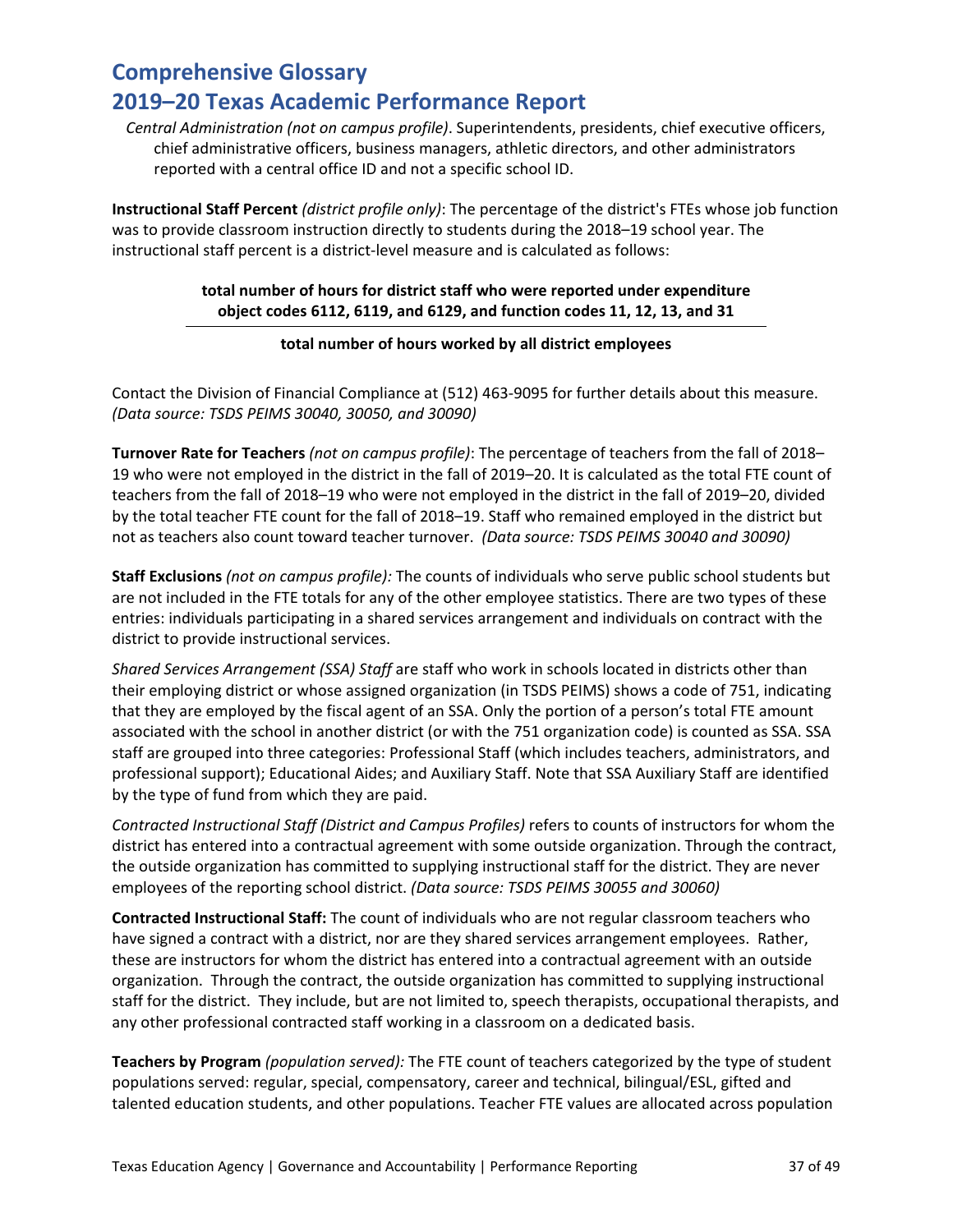types for teachers who serve multiple population types. Percentages are expressed as a percentage of total teacher FTEs. *(Data source: TSDS PEIMS 30040, 30050, and 30090)*

### **Kindergarten Readiness Kindergarten Readiness**

This report includes kindergarten readiness data for students who were enrolled in public kindergarten and were assessed using one of the approved instruments on the [Commissioner's List of Reading](https://tea.texas.gov/Academics/Early_Childhood_Education/Educator_Resources/)  [Instruments.](https://tea.texas.gov/Academics/Early_Childhood_Education/Educator_Resources/) *Data are shown for the district and campus at which the student attended kindergarten.* 

Readiness is based on the literacy assessment only and does not provide comprehensive information on student readiness across important developmental domains.

**Assessed Students in KG:** Kindergarten students enrolled in the Texas public school system as of the Fall Snapshot date (the last Friday in October of each year) who were administered, at the beginning of year (BOY) administration, an assessment on the **Commissioner's List of Reading Instruments**. Students may take multiple assessments.

**Eligible:** Kindergarten students who met at least one of the public prekindergarten (PK) eligibility criteria during the kindergarten year—economically disadvantaged, English learner (EL), homeless, is or ever has been in foster care, is the child of an active duty member of the armed forces of the United States, or is the child of a member of the armed forces who was injured or killed while on active duty—not the actual eligibility as of the PK year. PK eligibility is based on a student's status as of his/her kindergarten year as there are no comprehensive data concerning PK eligibility for children who did not attend public PK.

**Eligible Students Who Attended PK:** Kindergarten students who were assessed for kindergarten readiness and were eligible to attend public PK and did attend.

**Eligible Students Who Did Not Attend PK:** Kindergarten students who were assessed for kindergarten readiness and were eligible to attend public PK but did not attend.

**Students Who Were Not Eligible for PK:** Kindergarten students who were assessed for kindergarten readiness and were not eligible for public PK.

**Students Ready for KG:** Count of all assessed kindergarten students who met or exceeded the cut-off score for a particular assessment on the [Commissioner's List of Reading Instruments.](https://tea.texas.gov/Academics/Early_Childhood_Education/Educator_Resources/) Kindergarten readiness for each assessment is assessed differently across multiple assessment domains with varying benchmarks/cut-off scores of readiness. For school years 2013–14 through 2019–20, readiness is based on the literacy assessment only and does not provide comprehensive information on student readiness across important developmental domains.

**Students Assessed in KG:** Count of all kindergarten students who were assessed for kindergarten readiness.

**Percent Ready:** Percentage of all assessed kindergarten students who were determined to be kindergarten ready based on assessment results.

#### **number of kindergarten ready students**

#### **all kindergarten students who were assessed for kindergarten readiness**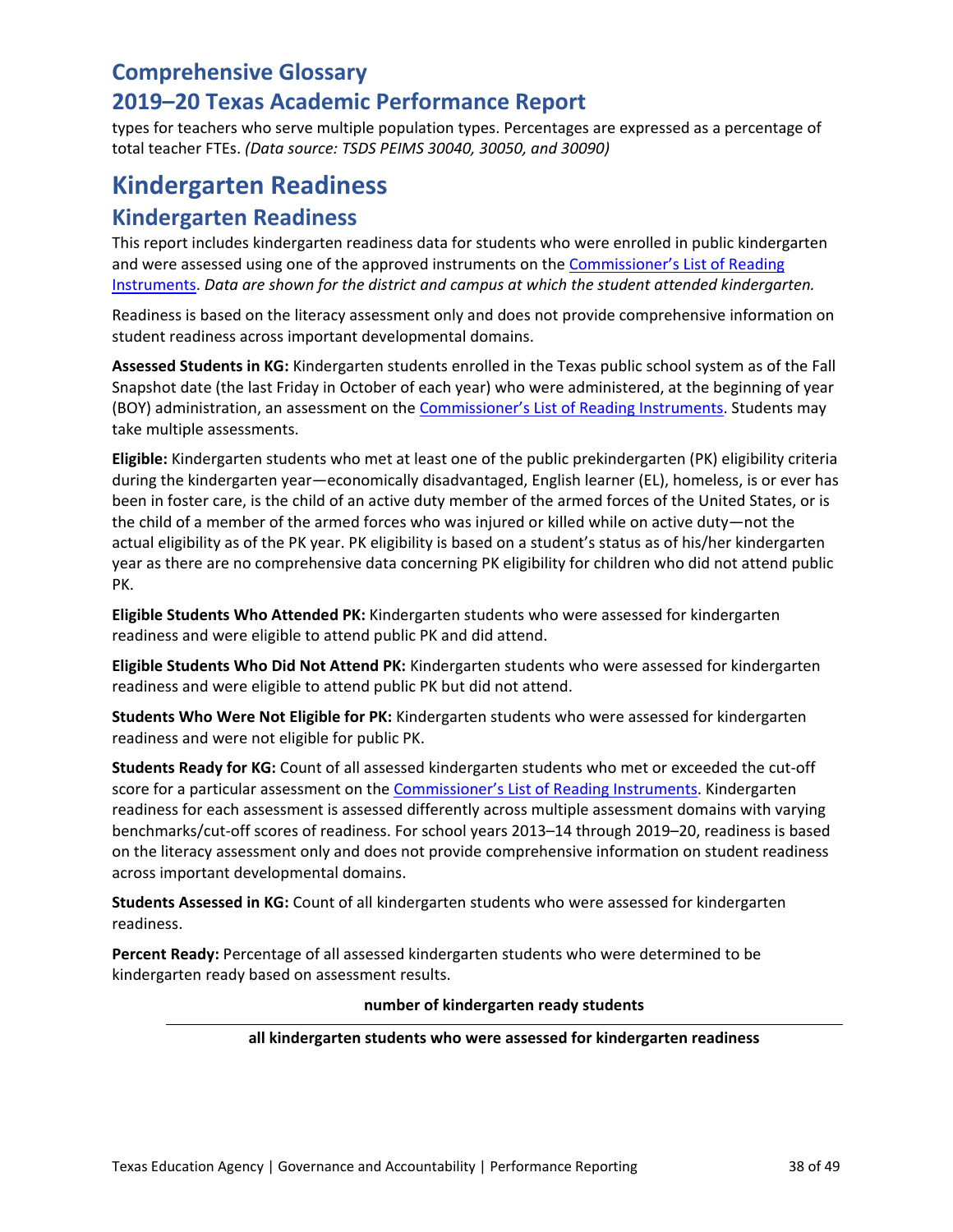### **Comprehensive Glossary 2019–20 Texas Academic Performance Report Prekindergarten Effectiveness**

This report includes kindergarten readiness data for students who attended public prekindergarten the prior year for at least 80 days at the age of four (as of September 1), and were assessed in kindergarten using one of the approved instruments on th[e Commissioner's List of Reading Instruments.](https://tea.texas.gov/Academics/Early_Childhood_Education/Educator_Resources/) *Data are shown for the district and campus at which the student attended prekindergarten.* 

Readiness is based on the literacy assessment only and does not provide comprehensive information on student readiness across important developmental domains.

**All PK Attendees Assessed in KG:** Kindergarten students enrolled in the Texas public school system as of the Fall Snapshot date (the last Friday in October of each year) who were administered, at the beginning of year (BOY) administration, an assessment on the [Commissioner's List of Reading Instruments](https://tea.texas.gov/Academics/Early_Childhood_Education/Educator_Resources/) and attended prekindergarten (regardless of eligibility) at the age of four for at least 80 days.

**Eligible:** Prekindergarten (PK) students who met at least one of the public prekindergarten eligibility criteria the year before the kindergarten year—economically disadvantaged, English learner (EL), homeless, is or ever has been in foster care, is the child of an active duty member of the armed forces of the United States, or is the child of a member of the armed forces who was injured or killed while on active duty, is the child of a person eligible for the Star of Texas Award as a peace officer, firefighter, or emergency medical first responder.

**Eligible PK Attendees Assessed in KG:** Kindergarten students enrolled in the Texas public school system as of the Fall Snapshot date (the last Friday in October of each year) who were administered, at the beginning of year (BOY) administration, an assessment on the [Commissioner's List of Reading](https://tea.texas.gov/Academics/Early_Childhood_Education/Educator_Resources/)  [Instruments,](https://tea.texas.gov/Academics/Early_Childhood_Education/Educator_Resources/) were eligible to attend public prekindergarten, and did attend.

**Students Ready for KG:** Count of assessed kindergarten students who attended prekindergarten and met or exceeded the cut-off score for a particular assessment on the [Commissioner's List of Reading](https://tea.texas.gov/Academics/Early_Childhood_Education/Educator_Resources/)  [Instruments.](https://tea.texas.gov/Academics/Early_Childhood_Education/Educator_Resources/) Kindergarten readiness for each assessment is assessed differently across multiple assessment domains with varying benchmarks/cut-off scores of readiness. For school years 2013–14 through 2019–20, readiness is based on the literacy assessment only and does not provide comprehensive information on student readiness across important developmental domains.

**Students Assessed in KG:** Count of prekindergarten attendees who were assessed for kindergarten readiness.

**Percent Ready:** Percentage of assessed kindergarten students who attended prekindergarten and were determined to be kindergarten ready based on assessment results.

#### **number of kindergarten ready students**

**all kindergarten students who attended prekindergarten and were assessed for kindergarten readiness**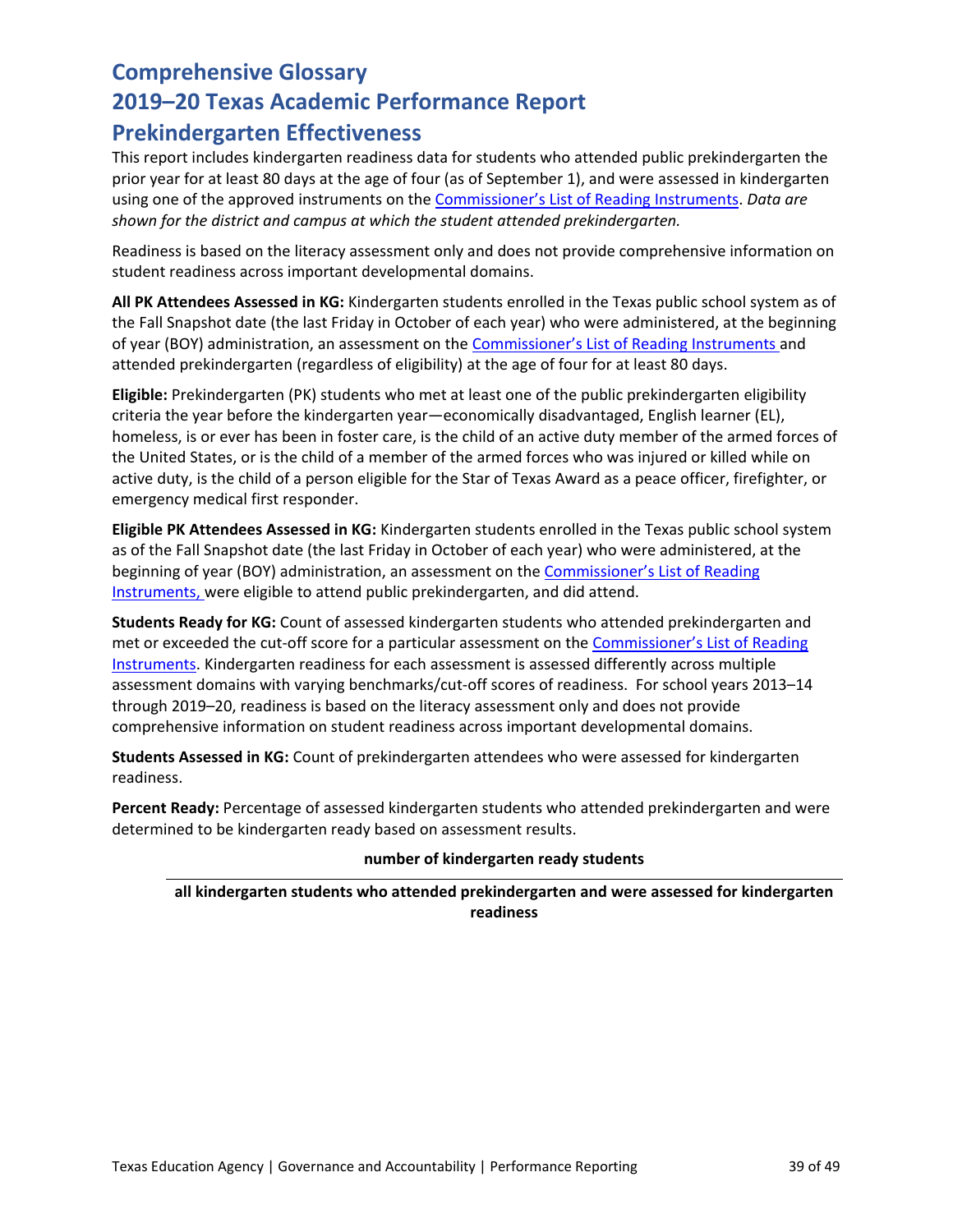Information about the calculation of all Texas Academic Performance Report (TAPR) data elements is provided in this *Glossary.* If, after reading the *Glossary* you have questions about the calculation of TAPR indicators, contact **Performance Reporting at (512) 463-9704.**

Questions related to programs and policies for the following subjects should be directed to the contacts listed below.

| <b>Subject</b>                                         | Contact                                                  | <b>Number</b> |
|--------------------------------------------------------|----------------------------------------------------------|---------------|
| <b>Accountability Ratings</b>                          |                                                          |               |
| <b>Advanced Courses</b>                                |                                                          |               |
| <b>Charter Schools</b>                                 |                                                          |               |
| <b>College Admissions Tests:</b>                       |                                                          |               |
| <b>SAT</b>                                             |                                                          |               |
| <b>ACT</b>                                             |                                                          |               |
| Copies of TAPR reports                                 | https://rptsvr1.tea.texas.gov/perfreport/tapr/index.html |               |
| DAEP (Disciplinary Alternative Education Program)      |                                                          |               |
|                                                        |                                                          |               |
| Distinguished Achievement Program                      |                                                          |               |
| <b>Distinction Designations</b>                        |                                                          |               |
| <b>Dropouts</b>                                        |                                                          |               |
| <b>English Learners</b>                                |                                                          |               |
| <b>Testing Issues</b>                                  |                                                          |               |
| <b>Other Issues</b>                                    |                                                          |               |
| <b>Financial Standard Reports</b>                      |                                                          |               |
| General Inquiry                                        |                                                          |               |
| Graduates                                              |                                                          |               |
| <b>Graduates Enrolled in Texas IHE</b>                 |                                                          |               |
| JJAEP (Juvenile Justice Alternative Education Program) |                                                          |               |
|                                                        |                                                          |               |
| RDA Special Education Monitoring Results Status        |                                                          |               |
|                                                        |                                                          |               |
| PEIMS (TSDS PEIMS)                                     |                                                          |               |
| Recommended High School Program                        |                                                          |               |
| <b>Retention Policy</b>                                |                                                          |               |
| <b>School Finance</b>                                  |                                                          |               |
| <b>School Governance</b>                               |                                                          |               |
| <b>School Report Card</b>                              |                                                          |               |
| <b>Special Education</b>                               |                                                          |               |
| <b>Testing Issues</b>                                  |                                                          |               |
| Other Issues                                           |                                                          |               |
| <b>STAAR Administration</b>                            |                                                          |               |
| <b>STAAR Scoring and Reporting</b>                     |                                                          |               |
| <b>STAAR Testing Contractor</b>                        |                                                          |               |
|                                                        |                                                          |               |
|                                                        |                                                          |               |
| Statutory (Legal) Issues                               |                                                          |               |
| <b>Effective Schools Framework</b>                     |                                                          |               |
| <b>TELPAS</b>                                          |                                                          |               |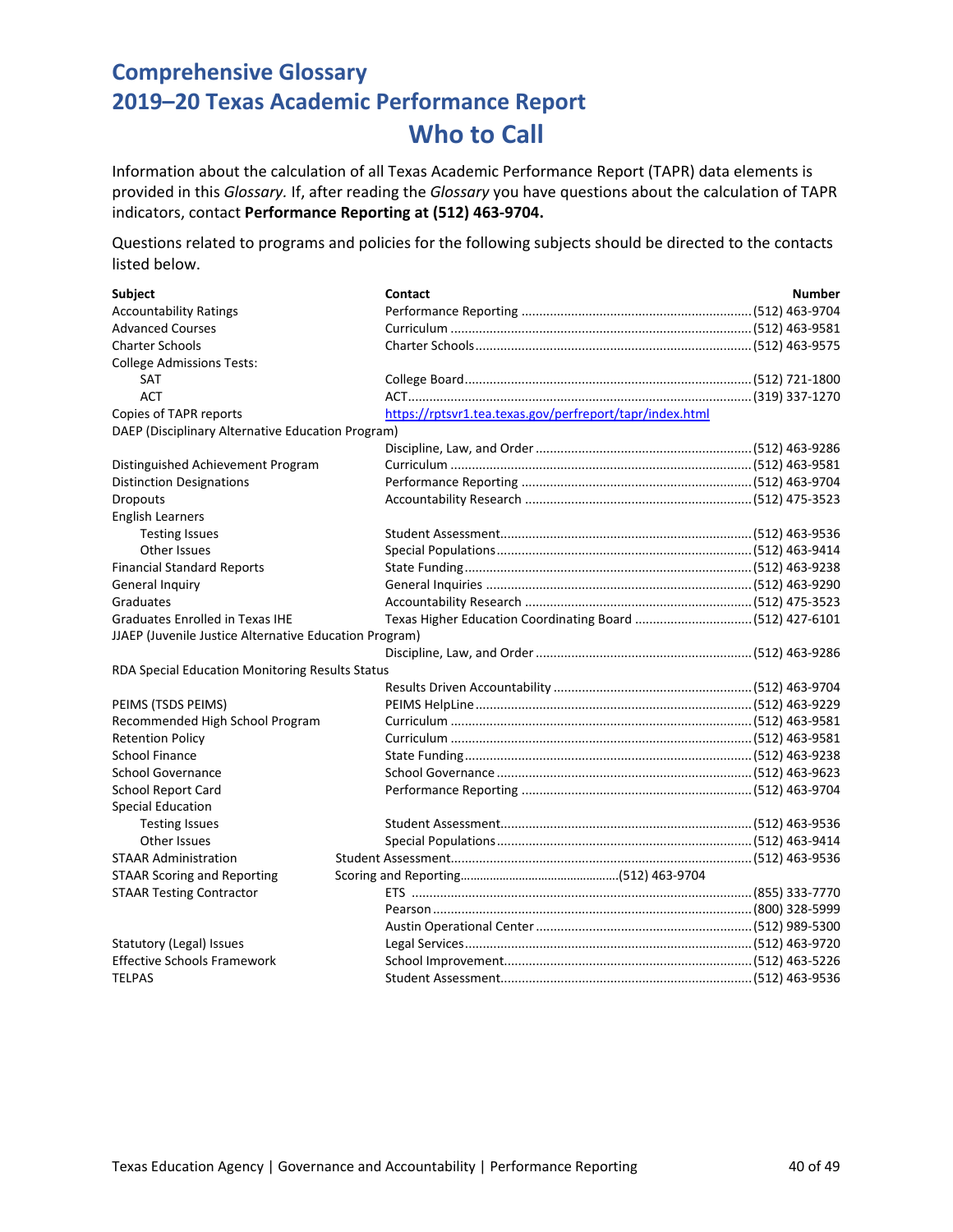# **Comprehensive Glossary 2019–20 Texas Academic Performance Report PEIMS Role Identifications**

### **(In Alphabetical Order by Label)**

| <b>CENTRAL ADMINISTRATORS</b>            |  |
|------------------------------------------|--|
|                                          |  |
|                                          |  |
|                                          |  |
|                                          |  |
|                                          |  |
| <b>CAMPUS ADMINISTRATORS</b>             |  |
|                                          |  |
|                                          |  |
| EITHER CENTRAL OR CAMPUS ADMINISTRATORS* |  |
|                                          |  |
|                                          |  |
|                                          |  |
|                                          |  |
|                                          |  |
|                                          |  |
|                                          |  |
|                                          |  |
| <b>PROFESSIONAL SUPPORT STAFF</b>        |  |
|                                          |  |
|                                          |  |
|                                          |  |
|                                          |  |
|                                          |  |
|                                          |  |
|                                          |  |
|                                          |  |
|                                          |  |
|                                          |  |
|                                          |  |
|                                          |  |
|                                          |  |
|                                          |  |
|                                          |  |
|                                          |  |
|                                          |  |
|                                          |  |
|                                          |  |
|                                          |  |
|                                          |  |
|                                          |  |
|                                          |  |
|                                          |  |
|                                          |  |
|                                          |  |
|                                          |  |
|                                          |  |
|                                          |  |
|                                          |  |
|                                          |  |
|                                          |  |
|                                          |  |
|                                          |  |
|                                          |  |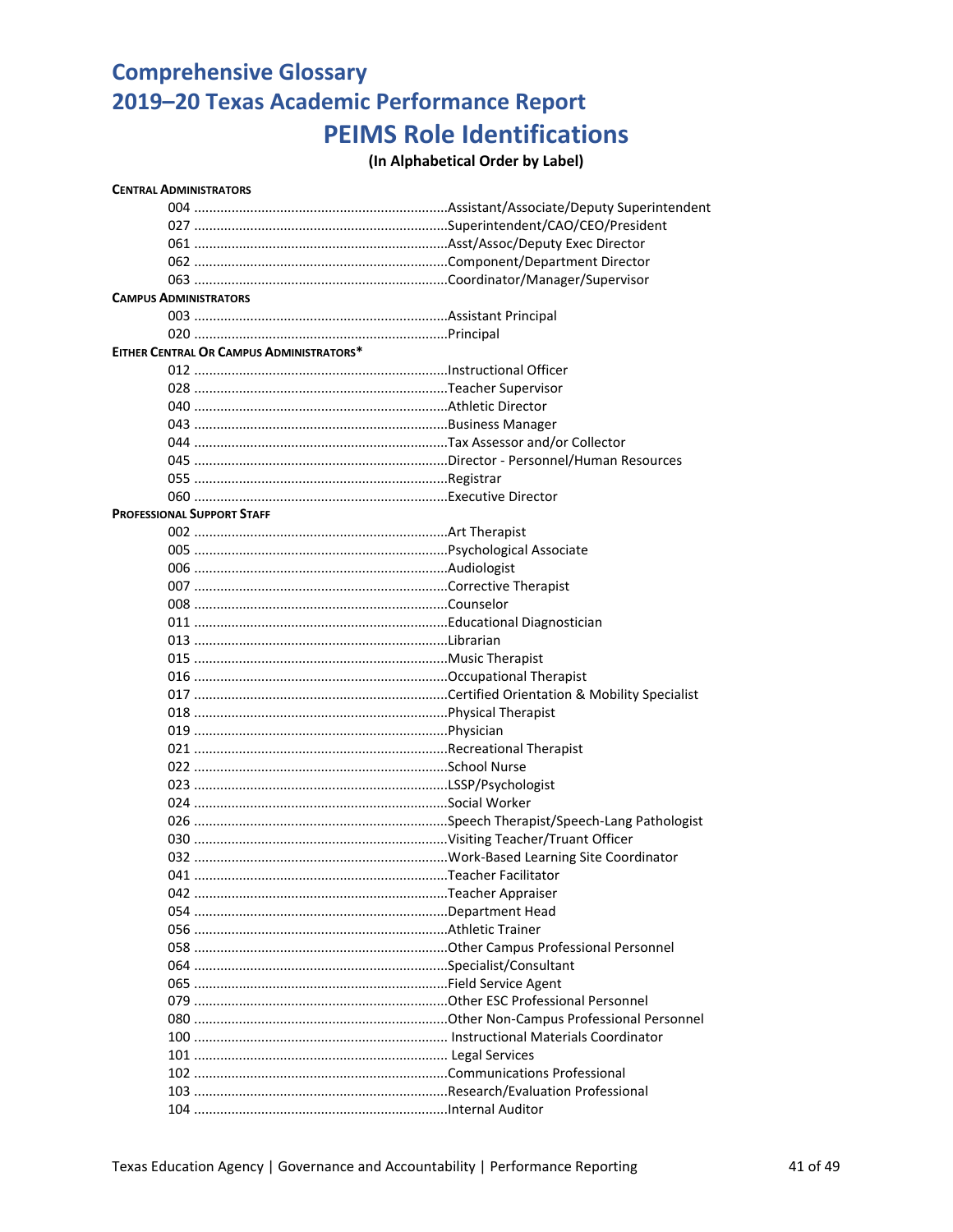| <b>TEACHERS</b>          |  |
|--------------------------|--|
|                          |  |
|                          |  |
| <b>EDUCATIONAL AIDES</b> |  |
|                          |  |
|                          |  |
| <b>AUXILIARY STAFF</b>   |  |

Employment record, but no responsibility records.

\* Administrators reported with these roles are categorized as central office or campus, depending on the organization ID reported for them.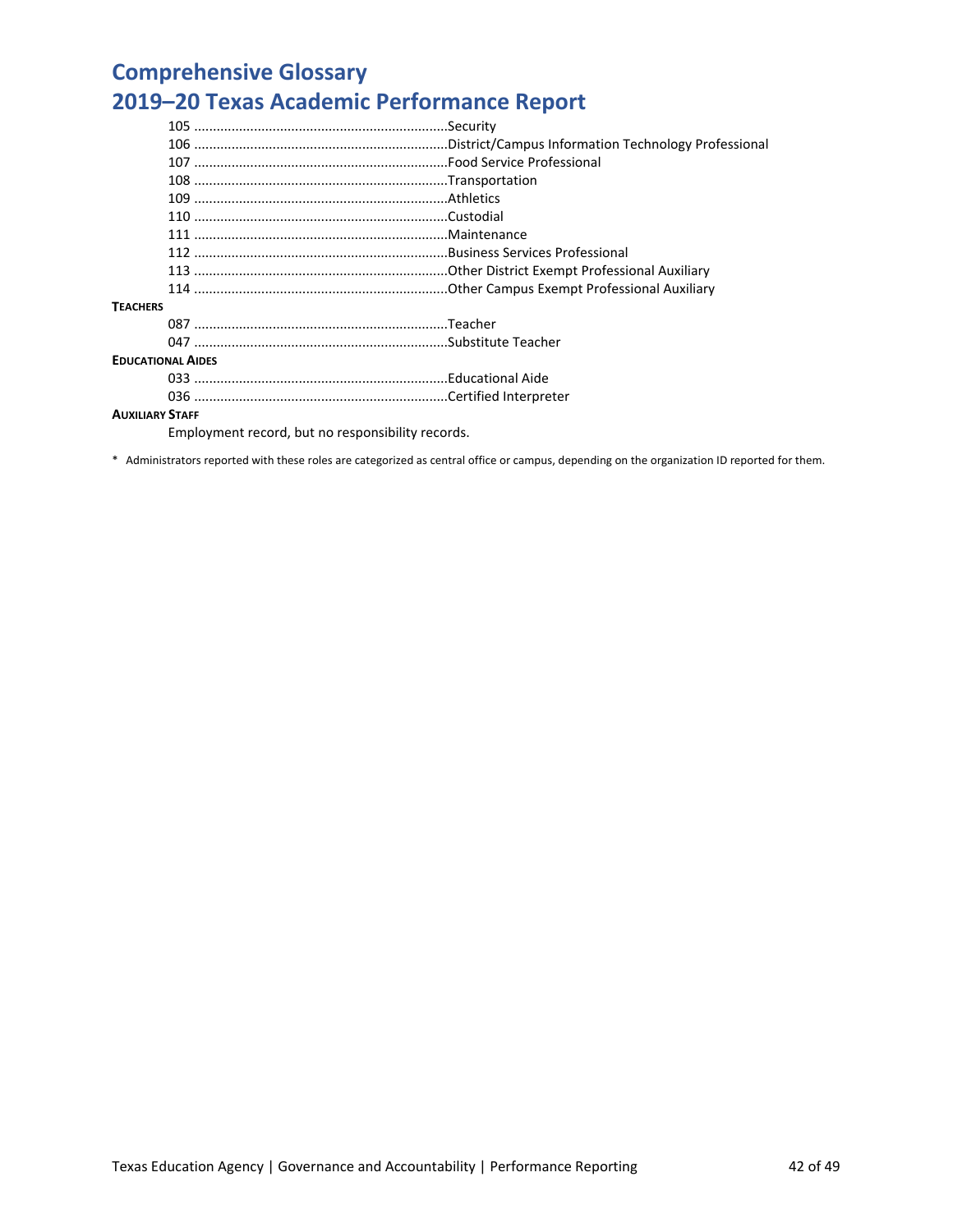# **Comprehensive Glossary 2019–20 Texas Academic Performance Report Advanced Academic Courses**

- All courses shown were for the 2018–19 school year.
- An "A" prefix indicates a College Board Advanced Placement course.
- An "I" prefix indicates an International Baccalaureate course.
- Dual-credit courses are not specifically shown on this list.

### **English Language Arts**

| 13220500 | IB LNG A: LANG & LIT STD LEVEL            |
|----------|-------------------------------------------|
| 13220600 | IB LNG A: LANG & LIT HIGH LEVL            |
| 13220700 | <b>IB LNG A: LITERATURE STD LEVEL</b>     |
| 13220800 | <b>IB LNG A: LITERATURE HIGH LEVL</b>     |
| 13220900 | <b>IB LITERATURE &amp; PERF STD LEVEL</b> |
| 13366020 | <b>IB PHILOSOPHY HIGHER LEVEL</b>         |
| 03221100 | RESEARCH/TECHNICAL WRITING                |
| 03221200 | <b>CREATIVE WRITING</b>                   |
| 03221500 | LITERARY GENRES (LIT GENR)                |
| 03221600 | HUMANITIES (FIRST TIME TAKEN)             |
| 03221800 | INDEP STUDY/ENGLISH (1ST TIME)            |
| 03231000 | INDEP STUDY/JOURNALISM (1ST)              |
| 03231902 | ADV BROADCAST JOURNALISM III              |
| 03240400 | ORAL INTERPRETATION III                   |
| 03240800 | <b>DEBATE III (DEBATE 3)</b>              |
| 03241100 | PUBLIC SPEAKING III (PUBSPKG3)            |
| 03241200 | INDEP STUDY/SPEECH (1ST TIME)             |
| A3220100 | AP ENGLISH LANGUAGE AND COMP              |
| A3220200 | AP ENGLISH LITERATURE AND COMP            |

### **Mathematics**

| A3580110 | AP COMPUTER SCIENCE A - MATH   |
|----------|--------------------------------|
| A3580120 | AP COMPUTER SCIENCE A - LOTE   |
| 13580310 | IB COMP SCI A - HIGHR LVL MATH |
| 13580320 | IB COMP SCI A - HIGHR LVL LOTE |
| 03101100 | PRECALCULUS (PRE CALC)         |
| 03102500 | INDEP STUDY IN MATH (1ST TIME) |
| 03102501 | INDEP STUDY IN MATH (2ND TIME) |
| 03580370 | DISCRETE MATH FOR COMP SCIENCE |
| 03580395 | ROBOTICS PROGRAMMING & DESIGN  |
| 12701410 | APPLIED MATH FOR TECH PROFNALS |
| 13001000 | MATH APPL IN AG/FOOD/& NAT RES |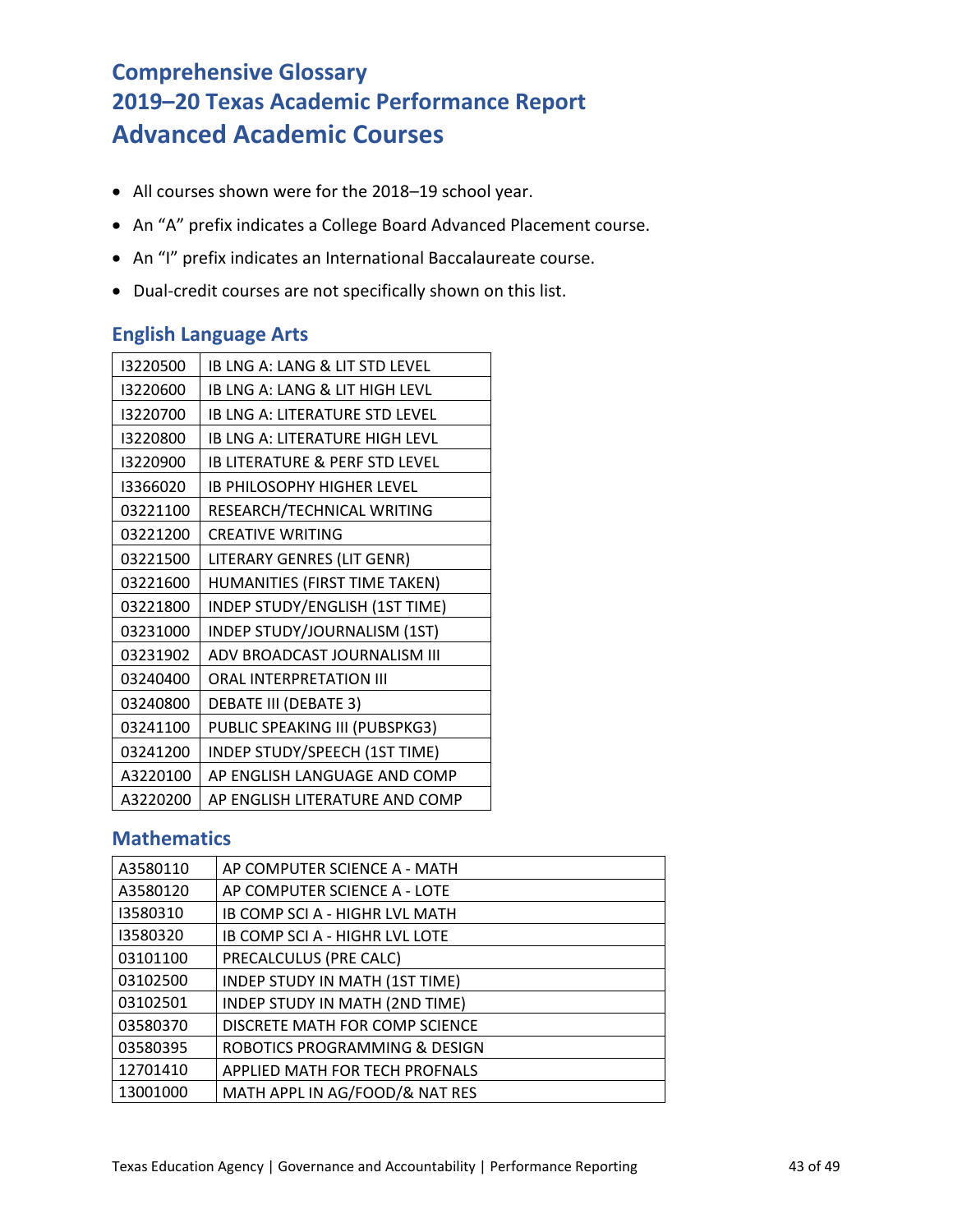# **2019–20 Texas Academic Performance Report**

| 13016700 | <b>ACCOUNTING II</b>                  |
|----------|---------------------------------------|
| 13016900 | STAT & BUSNESS DECISION MAKING        |
| 13018000 | <b>FINANCIAL MATHEMATICS</b>          |
| 13020970 | <b>MATH FOR MEDICAL PROFESSIONALS</b> |
| 13032950 | <b>MANU ENGINEERING TECHNOLOGY II</b> |
| 13036700 | <b>ENGINEERING MATHEMATICS</b>        |
| 13037050 | ROBOTICS II                           |
| 13037600 | <b>DIGITAL ELECTRONICS</b>            |
| A3100101 | AP CALCULUS AB                        |
| A3100102 | AP CALCULUS BC                        |
| A3100200 | AP STATISTICS (APSTATS)               |
| 13100100 | IB MATHEMATICAL STUDIES STAN.         |
| 13100200 | IB MATHEMATICS STANDARD LEVEL         |
| 13100300 | IB MATHEMATICS HIGHER LEVEL           |
| 13100400 | IB FURTHER MTHEMATICS HIGH LVL        |

## **Technology Applications**

| 03580200 | <b>COMPUTER SCIENCE I</b>          |
|----------|------------------------------------|
| 03580300 | <b>COMPUTER SCIENCE II (TACS2)</b> |
| A3580300 | AP COMPUTER SCIENCE PRINCIPLES     |
| 13580200 | IB COMPUTER SCIENCE STD LEVEL      |
| 13580400 | IB INFO TECH-GLOBL SOC STD LVL     |
| 13580500 | IB INFO TECH-GLOBL SOC HIGH LVL    |

### **Fine Arts**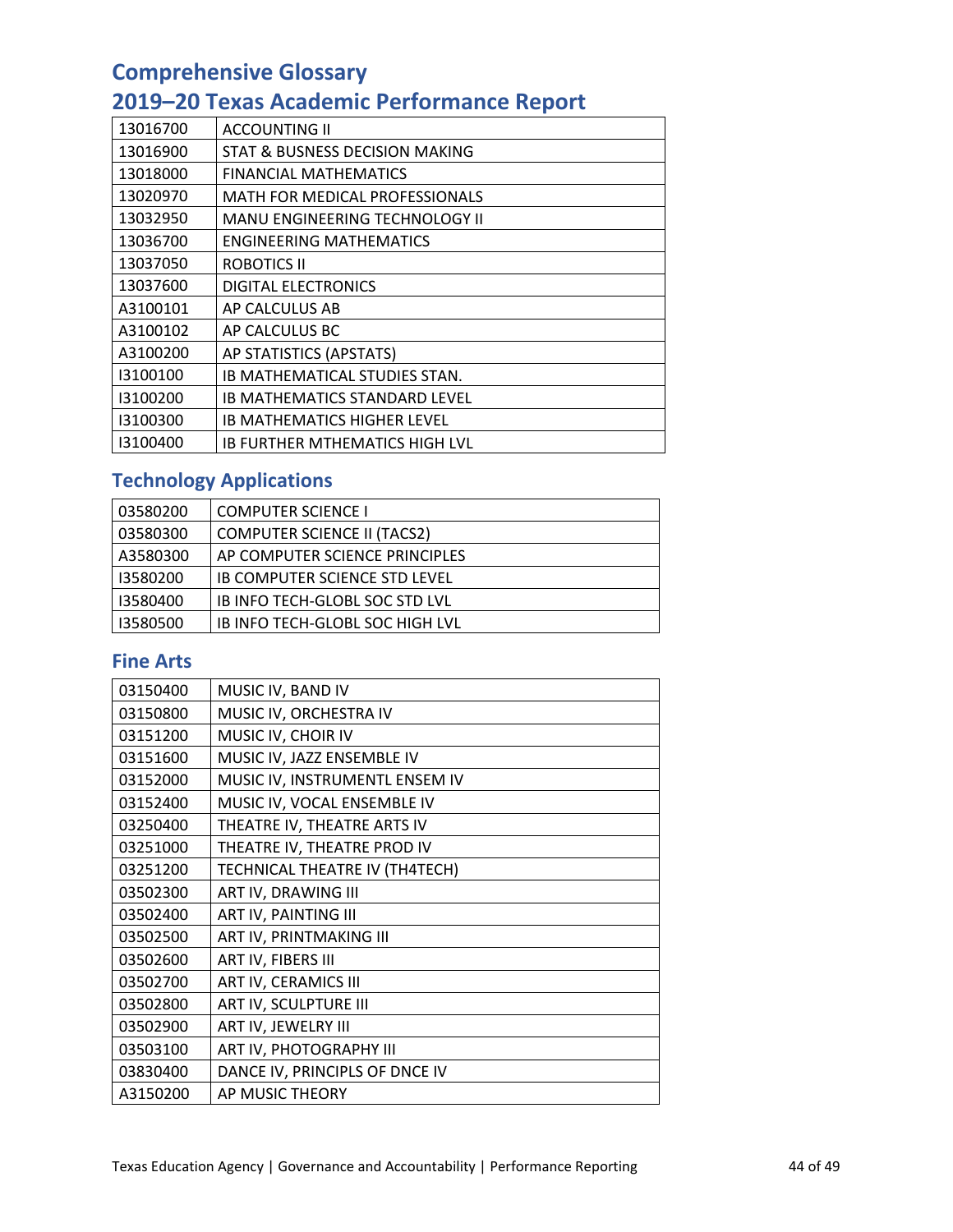# **2019–20 Texas Academic Performance Report**

| A3500100 | AP ART HISTORY                  |
|----------|---------------------------------|
| A3500300 | AP STUDIO ART: DRWING PORTFOLIO |
| A3500400 | AP STUDIO ART: 2-DIM DSGN PORTF |
| A3500500 | AP STUDIO ART:3-DIM DSGN PORTF  |
| 13250200 | MUSIC STUDIES, IB MUSIC SL      |
| 13250300 | MUSIC STUDIES, IB MUSIC HL      |
| 13600100 | ART, IB VISUAL ARTS HL          |
| 13600200 | ART, IB VISUAL ARTS SL          |
| 13750200 | THEATRE, IB THEATRE SL          |
| 13750300 | THEATRE, IB THEATRE HL          |
| 13830100 | DANCE, LEVEL III, IB DANCE I    |
| 13830200 | DANCE, LEVEL IV, IB DANCE II    |

### **Science**

| 13060001 | <b>IB SPRTS EXERS&amp;HLTH SCI ST LVL</b> |
|----------|-------------------------------------------|
| 13060002 | <b>IB SPRTS EXERS&amp;HLTH SCI HGH LV</b> |
| 13000700 | ADVANCED ANIMAL SCIENCE                   |
| 13002100 | ADV PLANT & SOIL SCIENCE                  |
| 13020600 | <b>ANATOMY &amp; PHYSIOLOGY</b>           |
| 13020700 | MEDICAL MICROBIOLOGY                      |
| 13020800 | <b>PATHOPHYSIOLOGY</b>                    |
| 13023000 | <b>FOOD SCIENCE</b>                       |
| 13029500 | <b>FORENSIC SCIENCE</b>                   |
| 13036400 | <b>BIOTECHNOLOGY I</b>                    |
| 13036450 | <b>BIOTECHNOLOGY II</b>                   |
| 13037100 | PRINCIPLES OF TECHNOLOGY                  |
| 13037200 | <b>SCIENTIFIC RESEARCH &amp; DESIGN</b>   |
| 13037210 | <b>SCIENTIFIC RESEARCH &amp; DESGN II</b> |
| 13037220 | SCIEN RESEARCH & DESIGN III               |
| 13037300 | ENG DESIGN & PROB SOLVING                 |
| 13037500 | <b>ENGINEERING SCIENCE</b>                |
| A3010200 | AP BIOLOGY                                |
| A3020000 | AP ENVIRONMENTAL SCIENCE                  |
| A3040000 | AP CHEMISTRY                              |
| A3050003 | AP PHYSICS 1: ALGEBRA BASED               |
| A3050004 | AP PHYSICS 2: ALGEBRA BASED               |
| A3050005 | AP PHYSICS C: ELECTR&MAGNETISM            |
| A3050006 | AP PHYSICS C: MECHANICS                   |
| 13010201 | <b>IB BIOLOGY STANDARD LEVEL</b>          |
| 13010202 | <b>IB BIOLOGY HIGHER LEVEL</b>            |
| 13020000 | <b>IB ENVIRN SYS &amp; SOC STND LEVL</b>  |
| 13030001 | <b>IB DESIGN TECHNOLOGY STD LEVEL</b>     |
| 13030002 | <b>IB DESIGN TECHNOLOGY HIGHR LVL</b>     |
| 13040002 | <b>IB CHEMISTRY STANDARD LEVEL</b>        |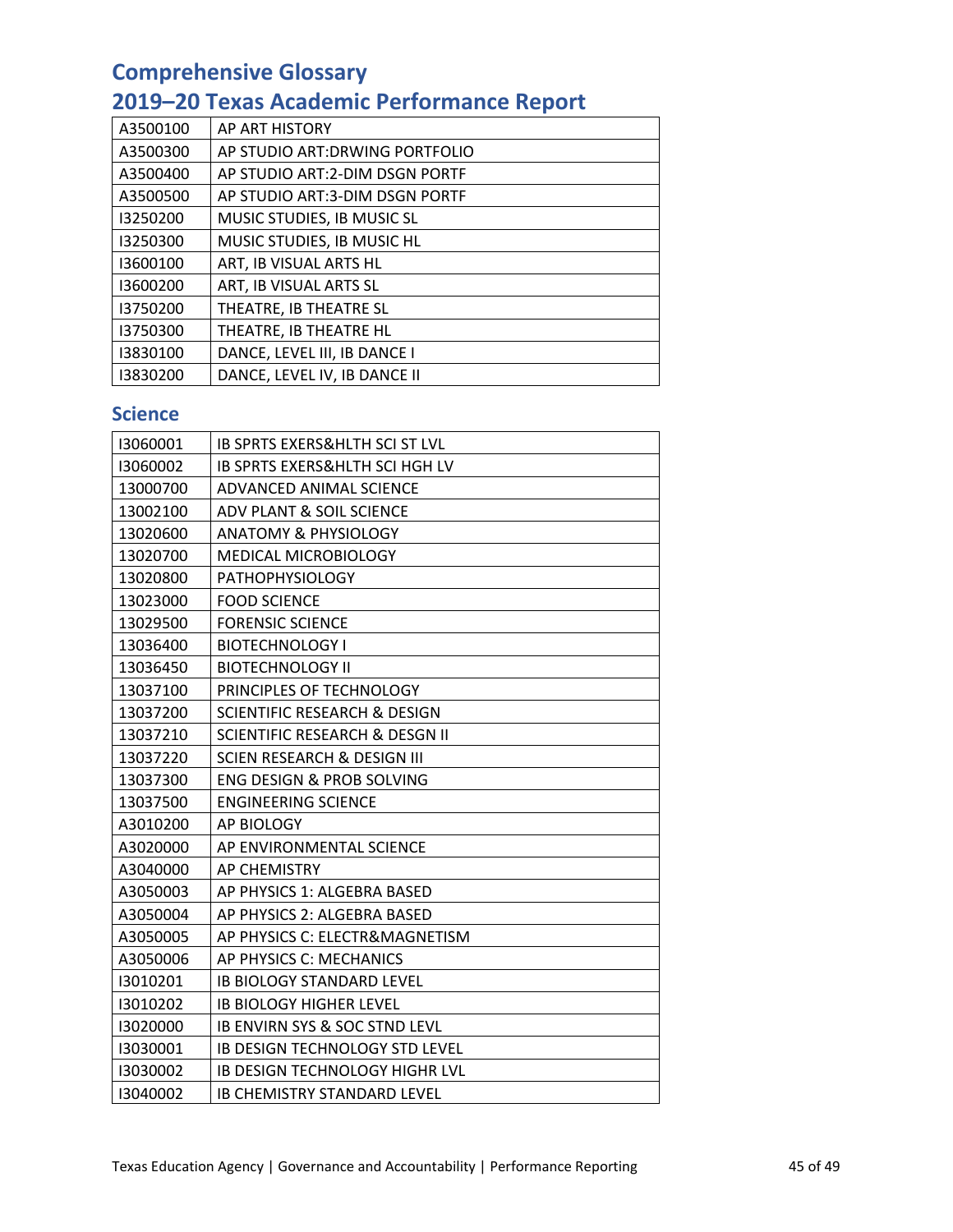# **2019–20 Texas Academic Performance Report**

| I3040003 | <b>IB CHEMISTRY HIGHER LEVEL</b> |
|----------|----------------------------------|
| 13050002 | <b>IB PHYSICS STANDARD LEVEL</b> |
| 13050003 | <b>IB PHYSICS HIGHER LEVEL</b>   |

### **Social Studies/History**

| A3220300 | AP INTERNATIONAL ENGL LANGUAGE            |
|----------|-------------------------------------------|
| 13302300 | <b>IB SOC &amp; CULTRL ANTHRO STD LVL</b> |
| 13302400 | IB SOC & CULTRL ANTHRO HGH LVL            |
| 13302500 | <b>IB GLOBAL POLITICS STAND LEVEL</b>     |
| 13302600 | <b>IB GLOBAL POLITICS HIGHER LVL</b>      |
| N1290325 | <b>IB BUSINESS &amp; MGT STANDARD LVL</b> |
| N1290326 | <b>IB BUSINESS &amp; MGT HIGHER LEVEL</b> |
| 03310301 | <b>ECONOMICS ADV STUDIES (1ST)</b>        |
| 03380001 | SOCIAL STD ADV STDYS (1ST TME)            |
| A3310100 | AP MICROECONOMICS                         |
| A3310200 | AP MACROECONOMICS                         |
| A3330100 | AP U.S. GOVERNMENT & POLITICS             |
| A3330200 | AP COMPARATIVE GOVT & POLITICS            |
| A3340100 | AP UNITED STATES HISTORY                  |
| A3340200 | AP EUROPEAN HISTORY                       |
| A3350100 | AP PSYCHOLOGY                             |
| A3360100 | AP HUMAN GEOGRAPHY (WRLD GEOG)            |
| A3360200 | AP HUMAN GEOGRAPHY (ELECTIVE)             |
| A3370100 | AP WORLD HISTORY                          |
| 13301100 | <b>IB HISTORY STANDARD LEVEL</b>          |
| 13301200 | IB HIST AFRICA&MIDEAST HGHR LV            |
| 13301300 | <b>IB HIST OF AMERICAS HIGHER LVL</b>     |
| 13301400 | <b>IB HIST ASIA&amp;OCEANIA HIGHR LVL</b> |
| 13301500 | <b>IB HIST OF EUROPE HIGHER LEVEL</b>     |
| 13302100 | <b>IB GEOGRAPHY STANDARD LEVEL</b>        |
| 13302200 | <b>IB GEOGRAPHY HIGHER LEVEL</b>          |
| 13303100 | <b>IB ECONOMICS STANDARD LEVEL</b>        |
| 13303200 | <b>IB ECONOMICS HIGHER LEVEL</b>          |
| 13304100 | IB PSYCHOLOGY STANDARD LEVEL              |
| 13304200 | <b>IB PSYCHOLOGY HIGHER LEVEL</b>         |
| 13366010 | <b>IB PHILOSOPHY STANDARD LEVEL</b>       |

### **Foreign Language**

| 13110300 | IB LANGUAGE AB INITIO STD LEVL |  |
|----------|--------------------------------|--|
| 03110400 | LANG O/T ENGLISH IV - ARABIC   |  |
| 03110500 | LANG O/T ENGLISH V - ARABIC    |  |
| 03110600 | LANG O/T ENGLISH VI - ARABIC   |  |
| 03110700 | LANG O/T ENGLISH VII-ARABIC    |  |
| 03110910 | SEM LOT, ADV 1ST TIME, ARABIC  |  |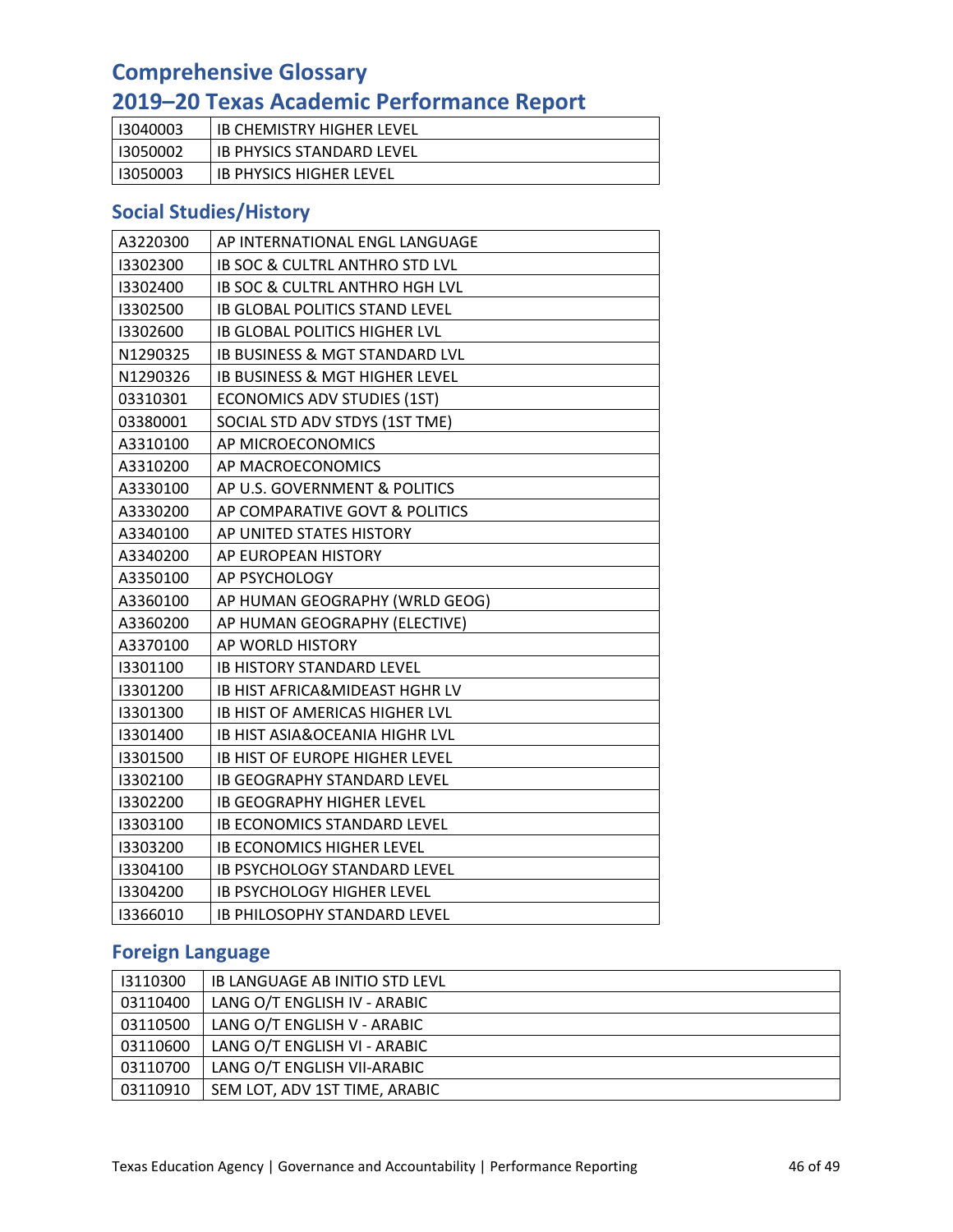# **2019–20 Texas Academic Performance Report**

| 03110920 | SEM LOT, ADV 2ND TIME, ARABIC  |  |
|----------|--------------------------------|--|
| 03110930 | SEM LOT, ADV 3RD TIME, ARABIC  |  |
| 03120400 | LANG O/T ENGLISH IV - JAPANESE |  |
| 03120500 | LANG O/T ENGLISH V-JAPANESE    |  |
| 03120600 | LANG O/T ENGLISH VI - JAPANESE |  |
| 03120700 | LANG O/T ENGLISH VII-JAPANESE  |  |
| 03120910 | SEM LOT, ADV 1ST TME, JAPANESE |  |
| 03120920 | SEM LOT, ADV 2ND TME, JAPANESE |  |
| 03120930 | SEM LOT, ADV 3RD TME, JAPANESE |  |
| 03400400 | LANG O/T ENGLISH IV - ITALIAN  |  |
| 03400500 | LANG O/T ENGLISH V - ITALIAN   |  |
| 03400600 | LANG O/T ENGLISH VI - ITALIAN  |  |
| 03400700 | LANG O/T ENGLISH VII-ITALIAN   |  |
| 03400910 | SEM LOT, ADV 1ST TIME, ITALIAN |  |
| 03400920 | SEM LOT, ADV 2ND TIME, ITALIAN |  |
| 03400930 | SEM LOT, ADV 3RD TIME, ITALIAN |  |
| 03410400 | LANG O/T ENGLISH IV - FRENCH   |  |
| 03410500 | LANG O/T ENGLISH V - FRENCH    |  |
| 03410600 | LANG O/T ENGLISH VI - FRENCH   |  |
| 03410700 | LANG O/T ENGLISH VII - FRENCH  |  |
| 03410910 | SEM LOT, ADV 1ST TIME, FRENCH  |  |
| 03410920 | SEM LOT, ADV 2ND TIME, FRENCH  |  |
| 03410930 | SEM LOT, ADV 3RD TIME, FRENCH  |  |
| 03420400 | LANG O/T ENGLISH IV - GERMAN   |  |
| 03420500 | LANG O/T ENGLISH V - GERMAN    |  |
| 03420600 | LANG O/T ENGLISH VI - GERMAN   |  |
| 03420700 | LANG O/T ENGLISH VII - GERMAN  |  |
| 03420910 | SEM LOT, ADV 1ST TIME, GERMAN  |  |
| 03420920 | SEM LOT, ADV 2ND TIME, GERMAN  |  |
| 03420930 | SEM LOT, ADV 3RD TIME, GERMAN  |  |
| 03430400 | LOTE CLASSIC LNG, LVL IV LATIN |  |
| 03430500 | LOTE CLASSIC LNG, LVL V LATIN  |  |
| 03430600 | LOTE CLASSIC LNG, LVL VI LATIN |  |
| 03430700 | LOTE CLASSIC LNG LVL VII LATIN |  |
| 03440400 | LANG O/T ENGLISH IV - SPANISH  |  |
| 03440440 | SPANISH FOR SPAN SPEAKERS LVL4 |  |
| 03440500 | LANG O/T ENGLISH V - SPANISH   |  |
| 03440600 | LANG O/T ENGLISH VI - SPANISH  |  |
| 03440700 | LANG O/T ENGLISH VII - SPANISH |  |
| 03440910 | SEM LOT, ADV 1ST TIME, SPANISH |  |
| 03440920 | SEM LOT, ADV 2ND TIME, SPANISH |  |
| 03440930 | SEM LOT, ADV 3RD TIME, SPANISH |  |
| 03450400 | LANG O/T ENGLISH IV - RUSSIAN  |  |
| 03450500 | LANG O/T ENGLISH V - RUSSIAN   |  |
| 03450600 | LANG O/T ENGLISH VI - RUSSIAN  |  |
| 03450700 | LANG O/T ENGLISH VII-RUSSIAN   |  |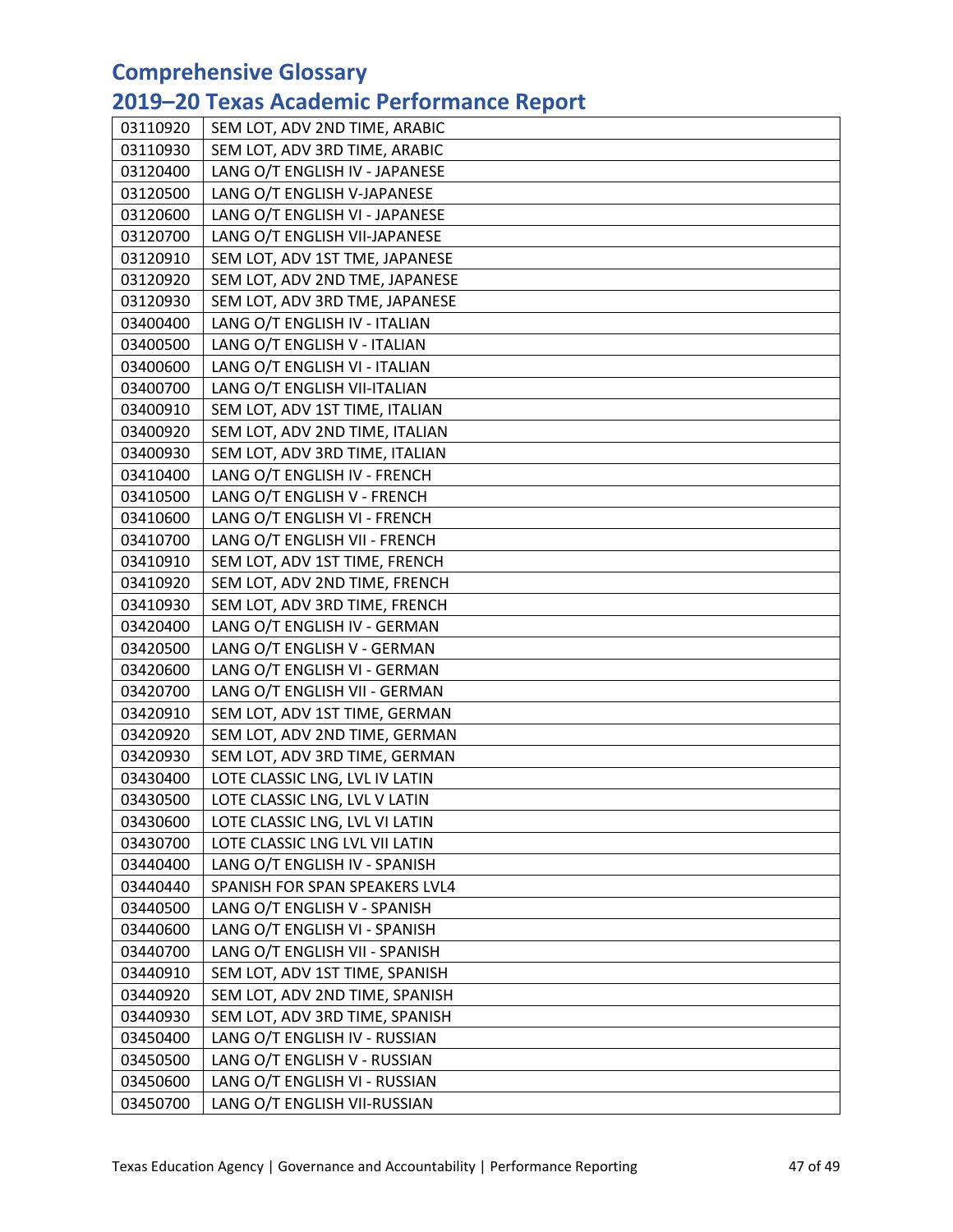# **2019–20 Texas Academic Performance Report**

| 03450910 | SEM LOT, ADV 1ST TIME, RUSSIAN |  |
|----------|--------------------------------|--|
| 03450920 | SEM LOT, ADV 2ND TIME, RUSSIAN |  |
| 03450930 | SEM LOT, ADV 3RD TIME, RUSSIAN |  |
| 03470400 | LANG O/T ENGLISH IV PORTUGUESE |  |
| 03470500 | LANG O/T ENGLISH V PORTUGUESE  |  |
| 03470600 | LANG O/T ENGLISH VI PORTUGUESE |  |
| 03470700 | LANG O/T ENGLISH VII-PORTUGUES |  |
| 03470910 | SEM LOT, ADV 1ST TIME, PORTUGE |  |
| 03470920 | SEM LOT, ADV 2ND TIME, PORTUGE |  |
| 03470930 | SEM LOT, ADV 3RD TIME, PORTUGE |  |
| 03490400 | LANG O/T ENGLISH IV - CHINESE  |  |
| 03490500 | LANG O/T ENGLISH V - CHINESE   |  |
| 03490600 | LANG O/T ENGLISH VI - CHINESE  |  |
| 03490700 | LANG O/T ENGLISH VII-CHINESE   |  |
| 03490910 | SEM LOT, ADV 1ST TIME, CHINESE |  |
| 03490920 | SEM LOT, ADV 2ND TIME, CHINESE |  |
| 03490930 | SEM LOT, ADV 3RD TIME, CHINESE |  |
| 03510400 | LNG OTH THN ENG LVL IV VIETNAM |  |
| 03510500 | LNG OTH THN ENG LVL V VIETNAM  |  |
| 03510600 | LNG OTH THN ENG LVL VI VIETNAM |  |
| 03510700 | LNG OTH THN EN LVL VII VIETNAM |  |
| 03510910 | SEM LOT, ADV 1ST TIME, VIETNAM |  |
| 03510920 | SEM LOT, ADV 2ND TIME, VIETNAM |  |
| 03510930 | SEM LOT, ADV 3RD TIME, VIETNAM |  |
| 03520400 | LANG OTHR THN ENG LVL IV HINDI |  |
| 03520500 | LANG OTHR THAN ENG LVL V HINDI |  |
| 03520600 | LANG OTHR THN ENG LVL VI HINDI |  |
| 03520700 | LANG OTH THN ENG LVL VII HINDI |  |
| 03520910 | SEM LOT, ADV 1ST TIME, HINDI   |  |
| 03520920 | SEM LOT, ADV 2ND TIME, HINDI   |  |
| 03520930 | SEM LOT, ADV 3RD TIME, HINDI   |  |
| 03530910 | SEM LOT, ADV 1ST TIME, URDU    |  |
| 03530920 | SEM LOT, ADV 2ND TIME, URDU    |  |
| 03530930 | SEM LOT, ADV 3RD TIME, URDU    |  |
| 03980400 | LANG O/T ENGLISH IV - ASL      |  |
| 03996000 | OTHER FOREIGN LANGUAGES IV     |  |
| 03996100 | OTHER FOREIGN LANGUAGES V      |  |
| 03996200 | OTHER FOREIGN LANGUAGES VI     |  |
| 03996300 | OTHER FOREIGN LANGUAGES VII    |  |
| 11401910 | SEM LOT, ADV 1ST TIME, TURKISH |  |
| 11401920 | SEM LOT, ADV 2ND TIME, TURKISH |  |
| 11401930 | SEM LOT, ADV 3TD TIME, TURKISH |  |
| 11403610 | SEM LOT, ADV 1ST TIME, KOREAN  |  |
| 11403620 | SEM LOT, ADV 2ND TIME, KOREAN  |  |
| 11403630 | SEM LOT, ADV 3RD TIME, KOREAN  |  |
| A3120400 | AP LANG & CULTURE - JAPANESE   |  |